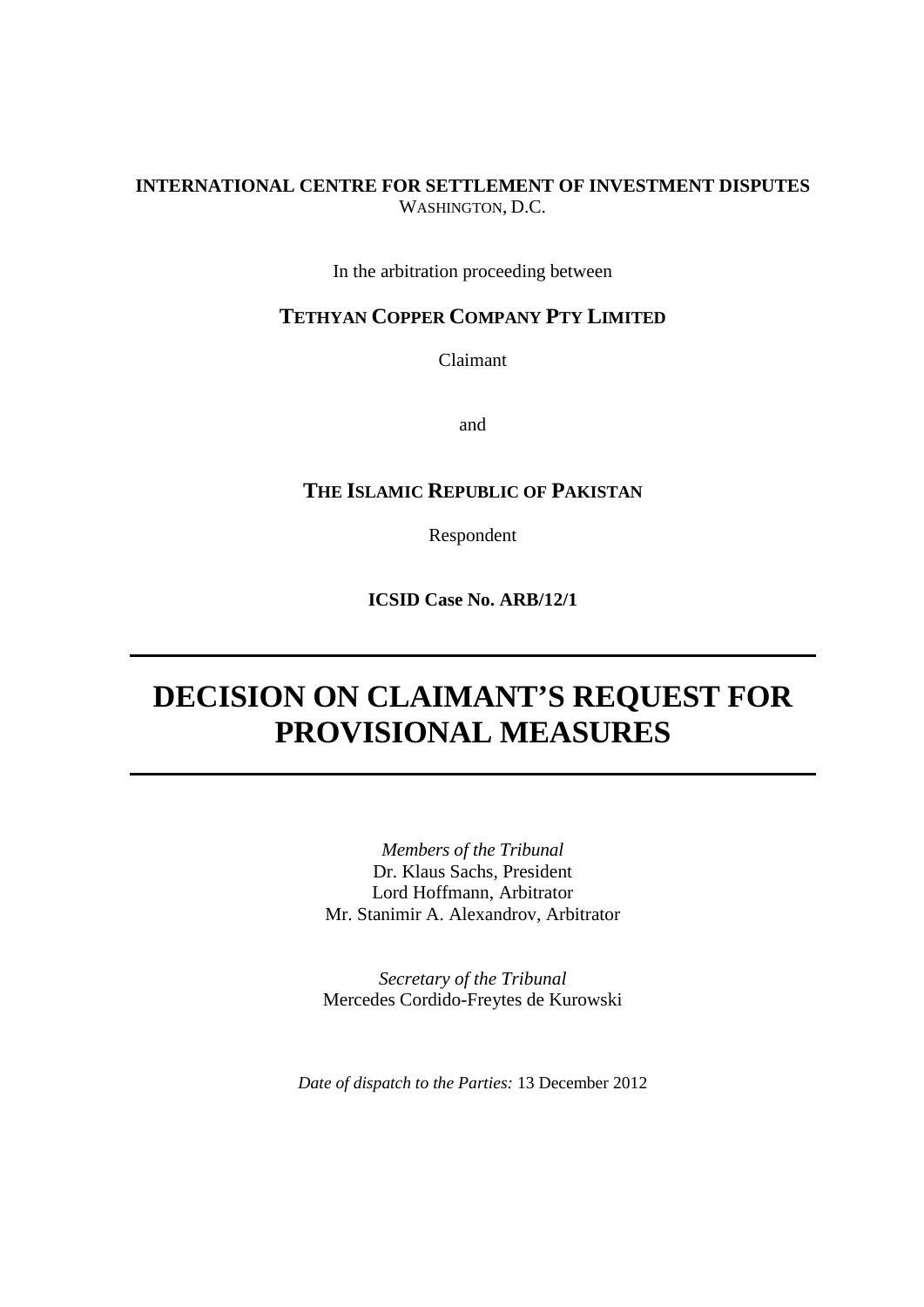# **CONTENTS**

| $\mathbf{I}$ . |                                                                                      |  |
|----------------|--------------------------------------------------------------------------------------|--|
| II.            |                                                                                      |  |
|                |                                                                                      |  |
|                |                                                                                      |  |
|                |                                                                                      |  |
| $\mathbf{I}$ . |                                                                                      |  |
|                | 1.                                                                                   |  |
|                | 2.                                                                                   |  |
|                | 3.                                                                                   |  |
|                | 4.                                                                                   |  |
| II.            |                                                                                      |  |
|                | 1.                                                                                   |  |
|                | 2.                                                                                   |  |
|                | 3.                                                                                   |  |
|                | $\overline{4}$ .                                                                     |  |
|                | 5.                                                                                   |  |
|                | III.                                                                                 |  |
|                | 1.                                                                                   |  |
|                | 2.                                                                                   |  |
|                |                                                                                      |  |
| I.             | Legal Framework for the Recommendation of Provisional Measures  30                   |  |
| II.            |                                                                                      |  |
|                | Interim Measures for Preserving Claimant's Asserted Right to Mine Reko Diq35<br>III. |  |
|                | 1.                                                                                   |  |
|                | 2.                                                                                   |  |
|                | IV.                                                                                  |  |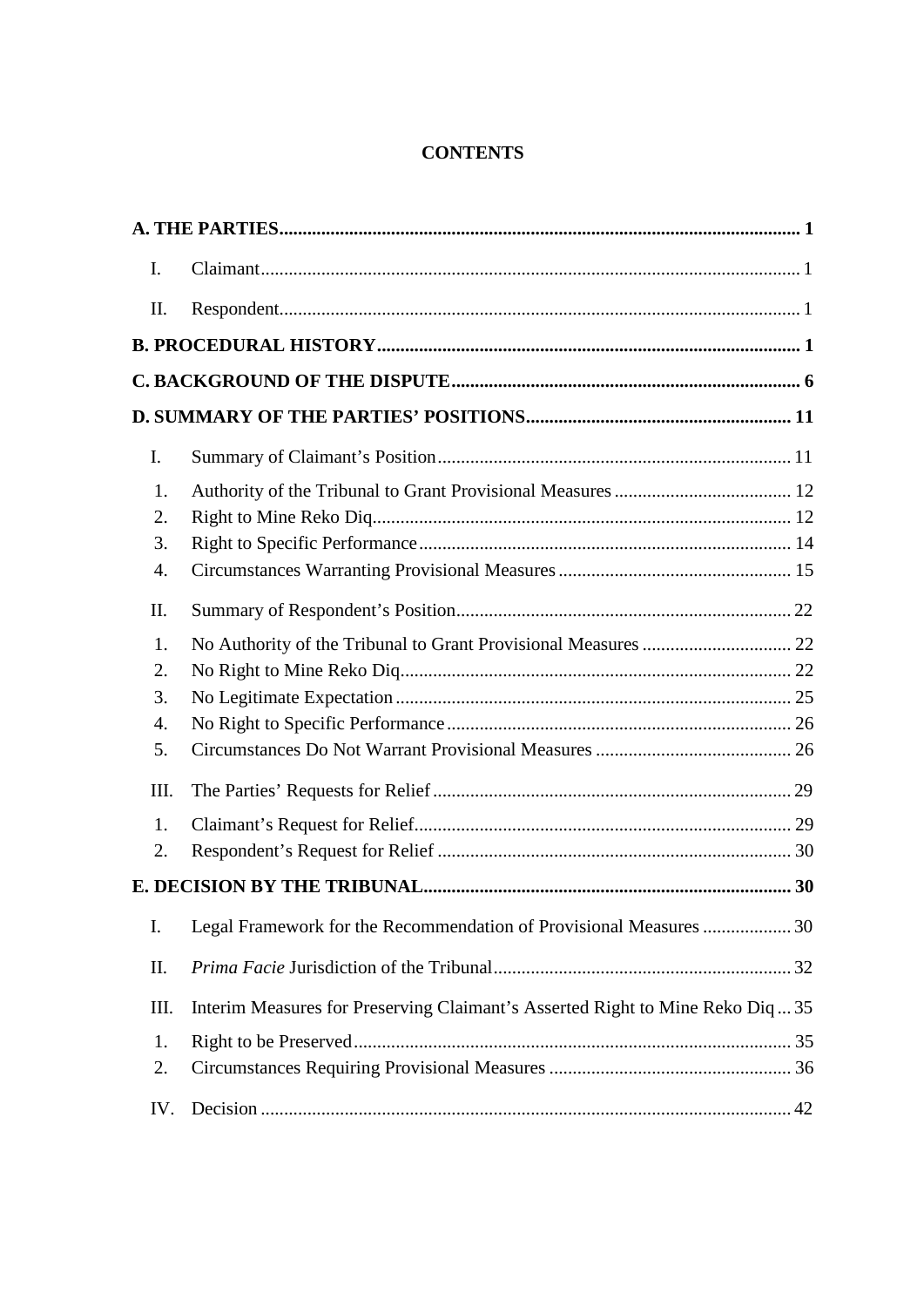## **A. THE PARTIES**

#### **I. Claimant**

1. **Tethyan Copper Company Pty Limited,** a company constituted and registered under the laws of Australia and owned in equal shares by Antofagasta plc, a company incorporated in the United Kingdom with its headquarters in Chile, and Barrick Gold Corporation, a company incorporated in Canada, hereinafter referred to as "**Claimant**" or "**TCCA**", represented in this arbitration by its duly authorized attorneys Debevoise & Plimpton LLP. Counsel for Claimant are Messrs. Donald Francis Donovan, Mark W. Friedman and Dietmar W. Prager and Ms. Natalie L. Reid of the New York office (919 Third Avenue, New York, NY 10022, U.S.A.) and Lord Goldsmith QC and Mr. Matthew H. Getz of the London office (Tower 42, Old Broad Street, London, EC2N 1HQ, United Kingdom).

#### **II. Respondent**

- 2. **The Islamic Republic of Pakistan**, hereinafter referred to as "**Respondent**" or "**Pakistan**", represented in this arbitration by its duly authorized attorneys Mr. Ahmer Bilal Soofi, and Mr. Arthur Marriott QC of M/s ABS & Co. (12 Embassy Road (6th Avenue), Sector G-6/4, Islamabad, Pakistan); Ms. Mahnaz Malik and Mr. John Kingston of 12 Gray's Inn Square (London WC 1R 5JP, United Kingdom); and Ms. Cherie Blair QC of Matrix Chambers (Griffin Building, Gray's Inn, London WC 1R 5LN, United Kingdom).
- 3. Claimant and Respondent are hereinafter referred to individually as a "**Party**" and collectively as the "**Parties**".

## **B. PROCEDURAL HISTORY**

4. On 28 November 2011, Claimant filed its Request for Arbitration with the Secretary-General of the International Centre for Settlement of Investment Disputes ("**ICSID**")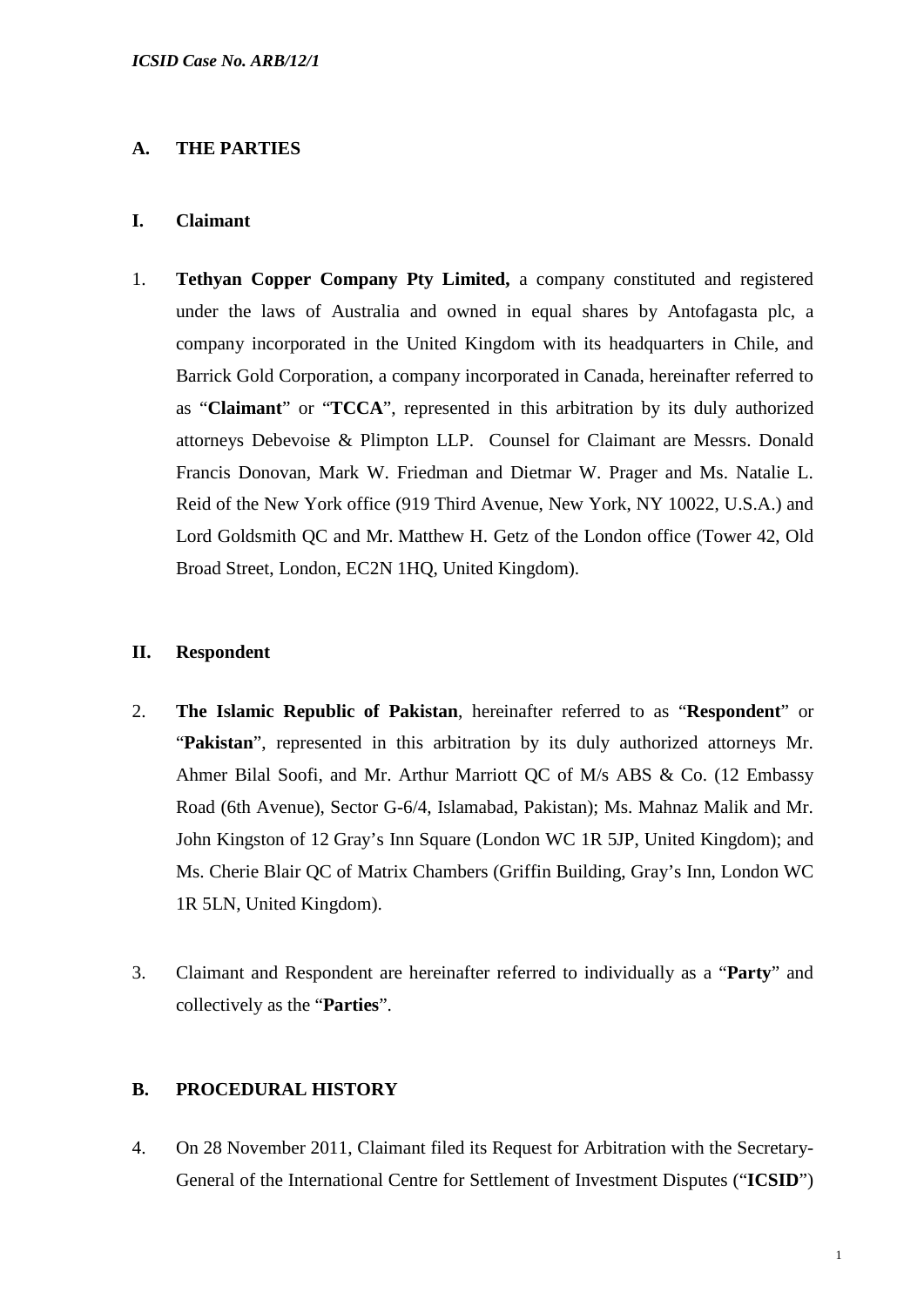pursuant to Article 36 of the Convention on the Settlement of Investment Disputes between States and Nationals of Other States ("**ICSID Convention**"). In its Request for Arbitration, Claimant referenced Article 13(3)(a) of the Agreement between Australia and the Islamic Republic of Pakistan on the Promotion and Protection of Investments, signed 7 February 1998 and entered into force 14 October 1998 ("**Australia-Pakistan Treaty**"; **Exhibit CE-4**) as Respondent's written consent to arbitration.

- 5. On 12 January 2012, the Secretary-General of ICSID registered Claimant's Request for Arbitration.
- 6. By letter dated 18 May 2012, Claimant informed the Secretary-General of ICSID ("**Secretary-General**") that it appointed Mr. John Beechey as an arbitrator pursuant to Article 37(2)(b) of the ICSID Convention. Mr. Beechey accepted his appointment on 1 June 2012 and made a declaration pursuant to Rule 6(2) of the Rules of Procedure for Arbitration Proceedings ("**Arbitration Rules**").
- 7. On 12 June 2012, Respondent appointed as arbitrator Lord Hoffmann, who accepted his appointment on the following day. In separate letters dated 9 July 2012, the Parties jointly consented to the appointment of Dr. Klaus Sachs as the President of the Tribunal, who accepted his appointment as presiding arbitrator on 12 July 2012.
- 8. On 12 July 2012, the Tribunal was constituted in accordance with Article 37(2)(b) of the ICSID Convention.
- 9. On 23 July 2012, Respondent filed a proposal to disqualify Mr. Beechey from the Arbitral Tribunal under Article 57 of the ICSID Convention ("**Disqualification Proposal**"). Subsequently, the ICSID Secretariat (the "**Secretariat**") informed the Tribunal that the proceedings were suspended pursuant to Rule 9(6) of the Arbitration Rules.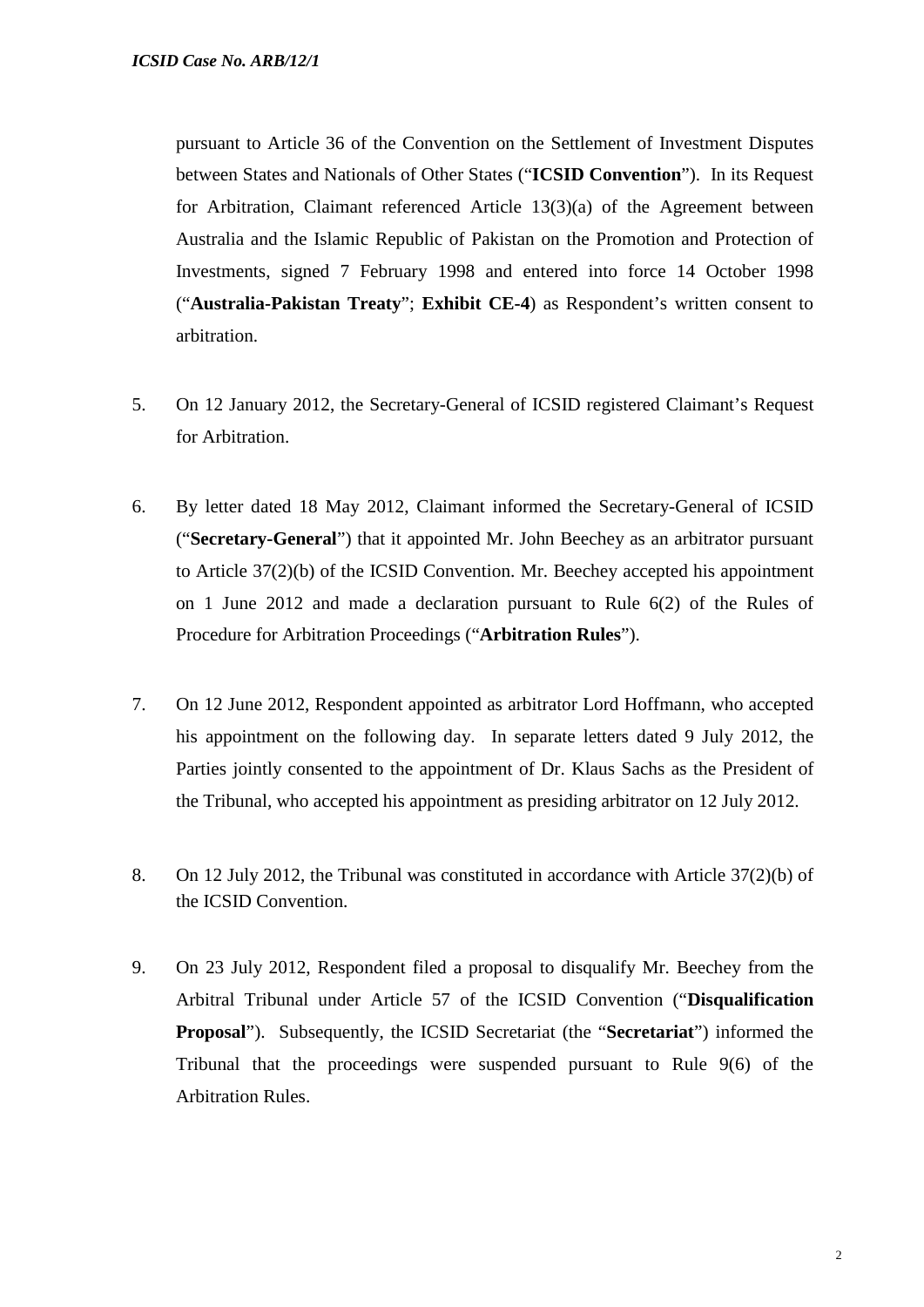- 10. On the same date but after the submission of Respondent's Disqualification Proposal, Claimant filed a Request for Provisional Measures (the "**Request**"). The Secretariat informed the Parties that, in light of the suspension of the proceedings, Claimant's submission would be sent to the Tribunal once the proceedings resumed.
- 11. Submissions were made on the Disqualification Proposal by Mr. Beechey and both Parties. In addition, the unchallenged Members of the Tribunal scheduled a hearing on the Disqualification Proposal, to be held at the International Dispute Resolution Centre in London on 8 September 2012.
- 12. By letter dated 6 September 2012, Claimant informed the unchallenged Members of the Tribunal that the Parties had jointly requested Mr. Beechey to resign from the Tribunal and that he had complied with this request. Claimant also expressed its consent to Mr. Beechey's resignation. By letter of the same date, Respondent informed the unchallenged Members of the Tribunal that it accepted Mr. Beechey's resignation from the Tribunal. Respondent stated that its consent was without prejudice to objections to the jurisdiction of the Tribunal, which it might raise at a later stage of the proceedings.
- 13. By letter dated 7 September 2012, the unchallenged Members of the Tribunal informed the Secretary-General of their consent to Mr. Beechey's resignation. By letter of the same date, the Secretariat informed the Parties hereof and invited Claimant to appoint an arbitrator pursuant to Article  $37(2)(b)$  of the ICSID Convention in order to fill the vacancy resulting from Mr. Beechey's resignation.
- 14. By letter of 6 September 2012, Respondent informed the Secretary-General that it would consent to Claimant's appointment of Mr. Stanimir Alexandrov as an arbitrator if he confirmed the disclosure which he had provided to Respondent in advance.
- 15. By letter of 7 September 2012, Claimant informed the Secretary-General that it appointed Mr. Alexandrov as an arbitrator.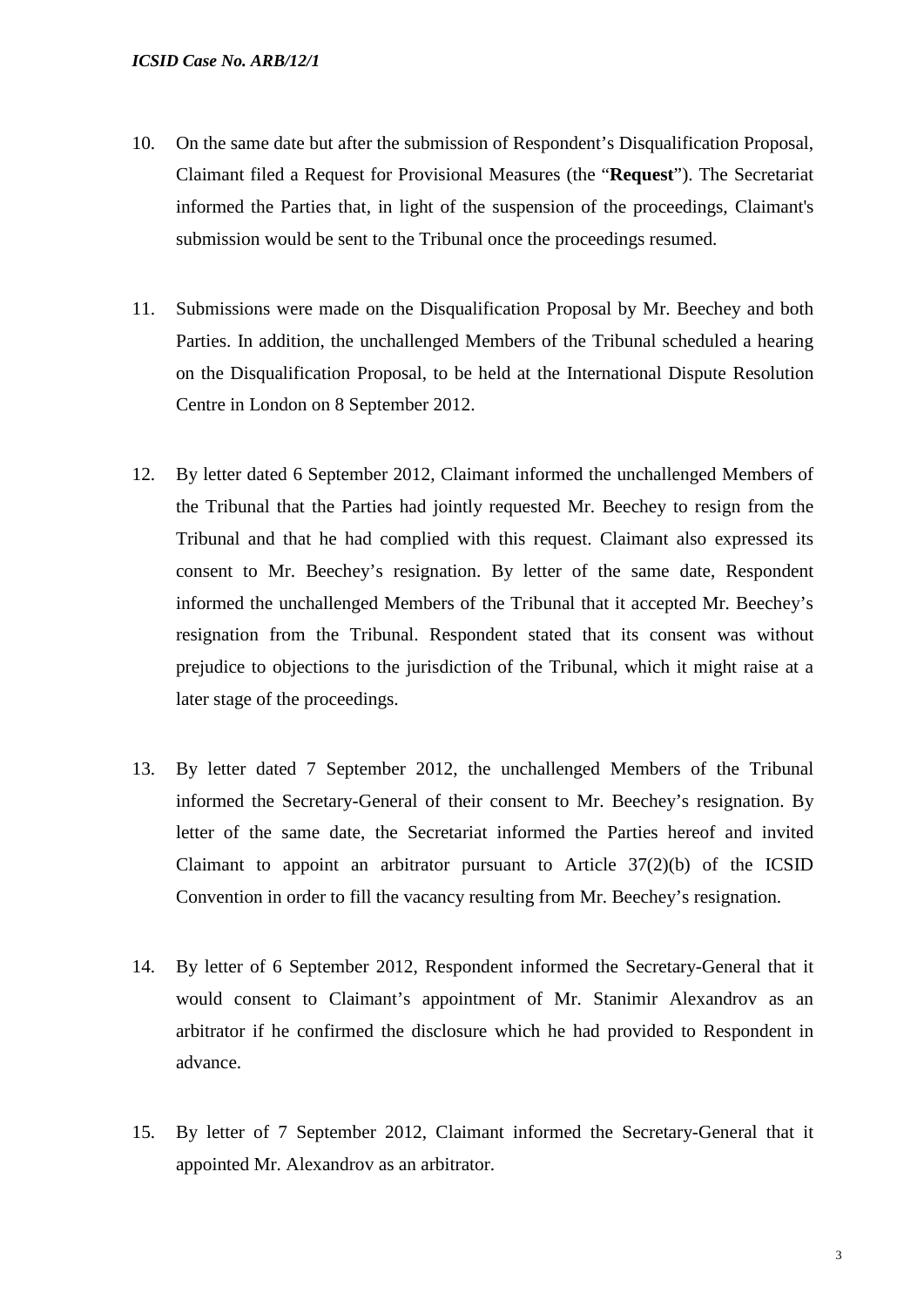- 16. On 10 September 2012, Mr. Alexandrov accepted his appointment and confirmed the disclosure which he had previously made to Respondent.
- 17. By email of the same date, the Secretariat informed the Tribunal that the proceedings would resume pursuant to Rule 12 of the Arbitration Rules from the point which they had reached at the time the vacancy on the Tribunal had occurred. The Secretariat provided the reconstituted Tribunal with Claimant's Request and Exhibits CE-37 to CE-149 as well as the Witness Statements of Messrs. Timothy Livesey and Robert Krcmarov.
- 18. Under cover of a letter dated 11 September 2012, Claimant submitted corrected versions of Exhibits CE-99 and CE-128.
- 19. By letter dated 14 September 2012, the Secretariat, on behalf of the Tribunal, confirmed that the hearing on the Request (the "**Hearing**") would be held at the International Dispute Resolution Centre in London on 6 November 2012.
- 20. Under cover of a letter dated 1 October 2012, Respondent submitted its Response to Claimant's Request for Provisional Measures ("**Response**") with Exhibits RE-1 to RE-11 and Legal Authorities RLA-1 to RLA-6, as well as the Witness Statement of Dr. Samar Mubarakmand and its annexes.
- 21. On 15 October 2012, Claimant submitted its Reply on Provisional Measures ("**Reply**") together with the Second Witness Statement of Mr. Timothy Livesey. In the Reply, Claimant renewed its request that, given the imminent nature of the harm anticipated by Claimant, the Tribunal immediately grant the requested provisional measures as a temporary restraint pending disposition of the Request.
- 22. By letter dated 18 October 2012, the Secretariat informed the Parties of the Tribunal's decision that the Tribunal would not decide on the requested relief before having received Respondent's Rejoinder and having heard both Parties' arguments at the oral hearing.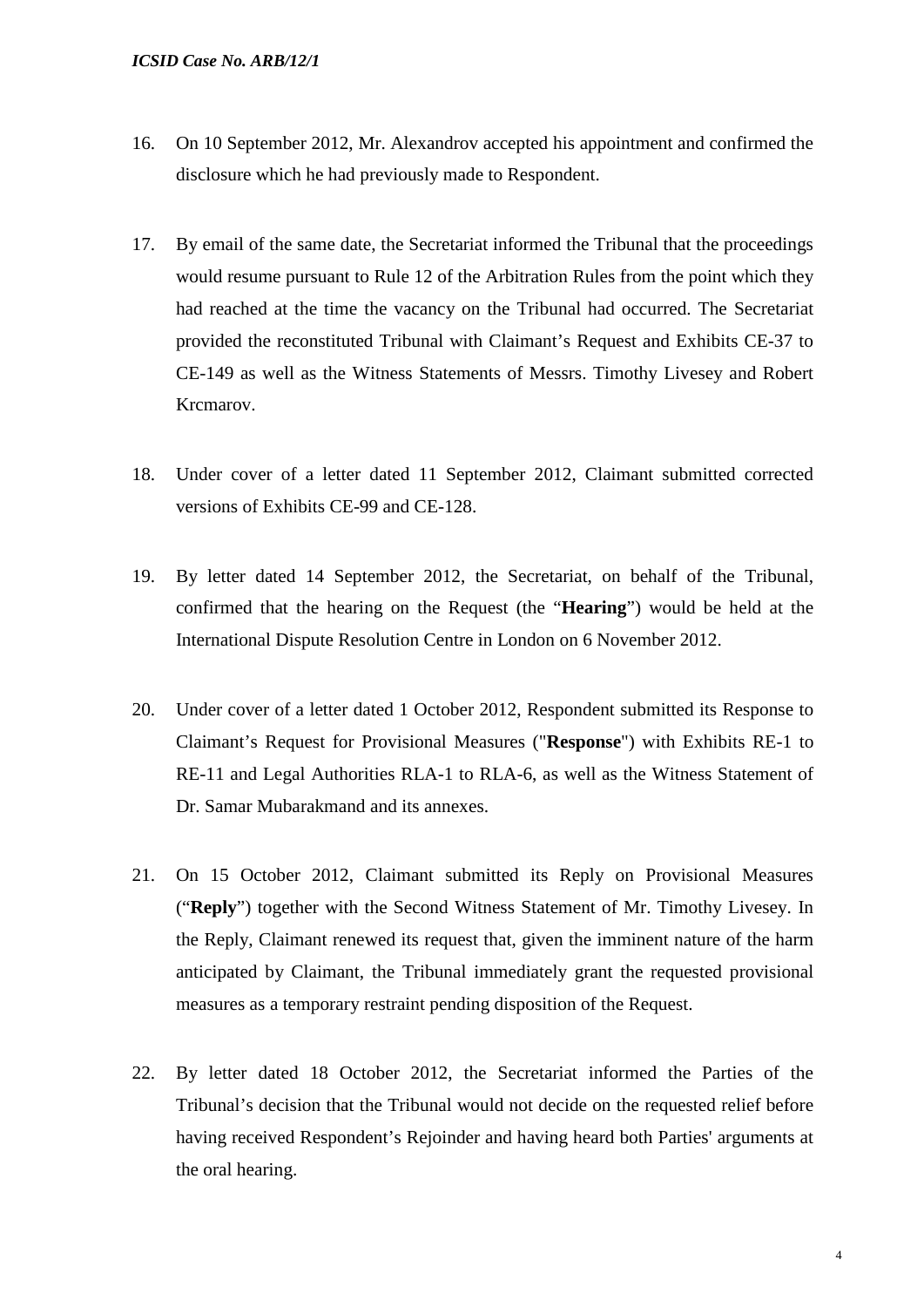- 23. Under cover of a letter dated 29 October 2012, Respondent submitted the Rejoinder (titled "*Respondent's Answer to the Claimant's Reply*"; "**Rejoinder**"), together with Exhibits RE-12 and RE-13 and Legal Authorities RLA-7 to RLA-10.
- 24. By letter dated 31 October 2012, the Secretariat, on behalf of the Tribunal, requested that Respondent inform the Tribunal and Counsel for Claimant whether Respondent intended to cross-examine Messrs. Livesey and Krcmarov during the Hearing. By letter of the same date, Respondent confirmed that it did not intend to do so.
- 25. Under cover of a letter dated 3 November 2012, Claimant submitted Exhibits CE-181 and CE-182.
- 26. By two separate emails of 5 November 2012, Respondent submitted Exhibit RE-15 and provided page 46 of its Exhibit RE-1.
- 27. The Hearing was held on 6 November 2012. Respondent's witness Dr. Samar Mubarakmand was cross-examined during the Hearing.
- 28. Under cover of a letter dated 13 November 2012, Claimant submitted the Third Witness Statement of Mr. Timothy Livesey.
- 29. On 19 November 2012, Respondent submitted its comments on the Third Witness Statement of Mr. Timothy Livesey.
- 30. By letter dated 28 November 2012, Claimant, upon direction by the Tribunal, and in response to Respondent's letter of 22 November 2012, stated its position on a crossundertaking and security in the event that the Tribunal were inclined to grant the Request.
- 31. By letter dated 30 November 2012, Respondent replied to Claimant's letter dated 28 November 2012.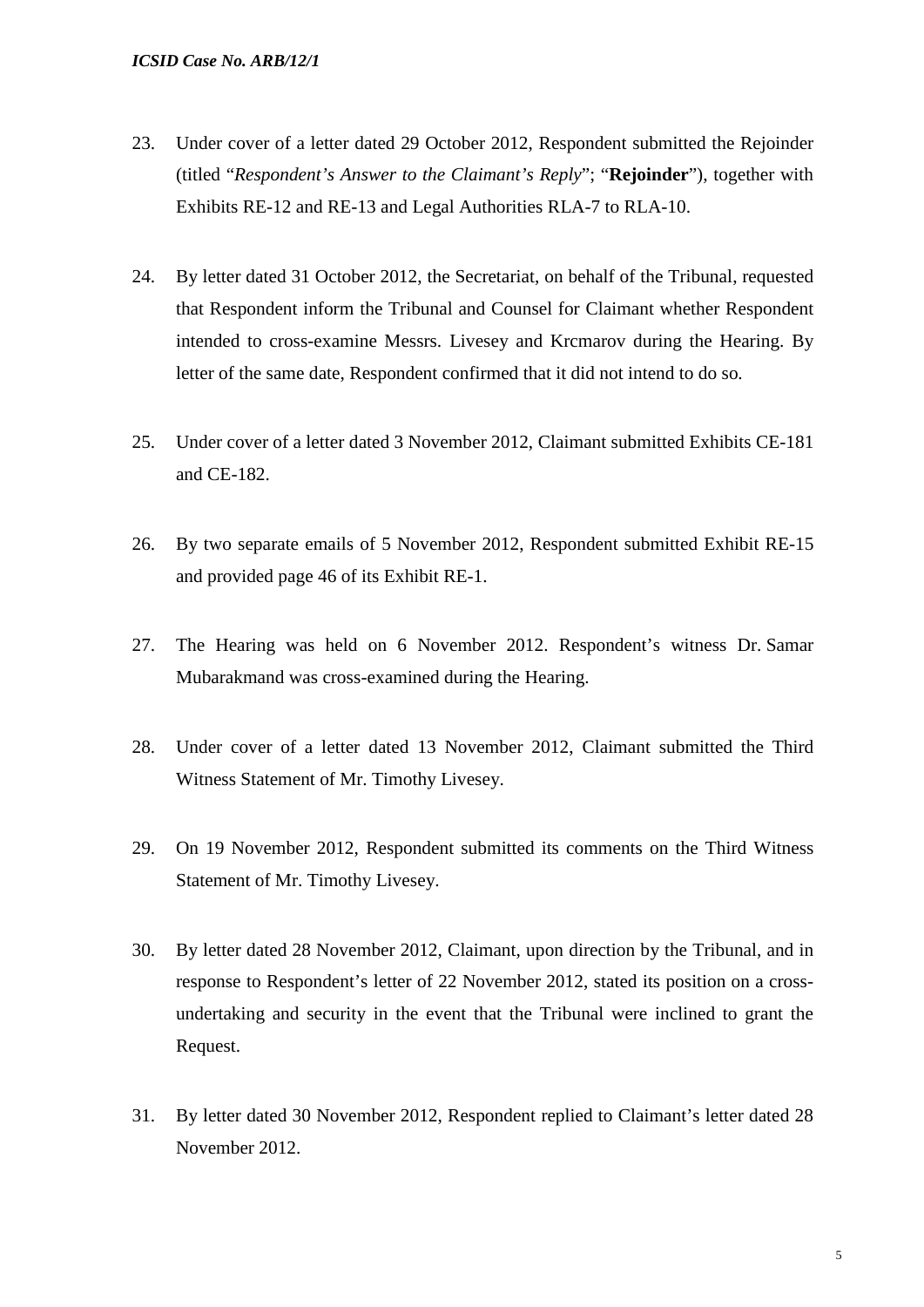## **C. BACKGROUND OF THE DISPUTE**

- 32. This section briefly sets out the background of the dispute as derived from the briefs and evidence submitted by the Parties at this preliminary stage of the arbitral proceedings. This factual summary should not, therefore, be taken as the Tribunal's prejudgment of any issues of fact or law to be resolved at a later stage of the proceedings.
- 33. On 29 July 1993, BHP Minerals International Exploration Inc. ("**BHP**") and the Balochistan Development Authority ("**BDA**"), a statutory corporation of the Province of Balochistan in Pakistan ("**Balochistan**"), entered into the Agreement for Chagai Hills Exploration Joint Venture ("**CHEJVA**"; **Exhibit CE-1**), which established the unincorporated contractual Chagai Hills Exploration Joint Venture (the "**Joint Venture**") with the purpose of exploring for deposits of gold, copper and other materials in the Chagai district of Balochistan. Pursuant to the terms of the CHEJVA, BDA held a 25% ownership interest in the Joint Venture, while BHP held a 75% interest in return for agreeing to fund the costs of exploration and any feasibility studies to be conducted under the CHEJVA.
- 34. The statutory legal regime which regulates the exploration and mining activities is contained in the 2002 Balochistan Mineral Rules (**"BM Rules**"; **Exhibit CE-5**). The BM Rules provide, *inter alia*, that the Technical Head of the Directorate General of Mines and Minerals (the "**Licensing Authority**") is the authority to which applications for mineral titles or mineral concessions should be submitted and which is empowered to grant mineral titles and mineral concessions pursuant to the BM Rules.
- 35. On 4 March 2000, the Government of Balochistan, BHP and BDA entered into the Addendum No. 1 to the CHEJVA ("**Addendum No. 1**"; **Exhibit CE-2**) pursuant to which the Government of Balochistan and BHP confirmed their intention that all references to BDA in the CHEJVA were deemed to refer to the Government of Balochistan. Based on two other contracts, an Option Agreement and an Alliance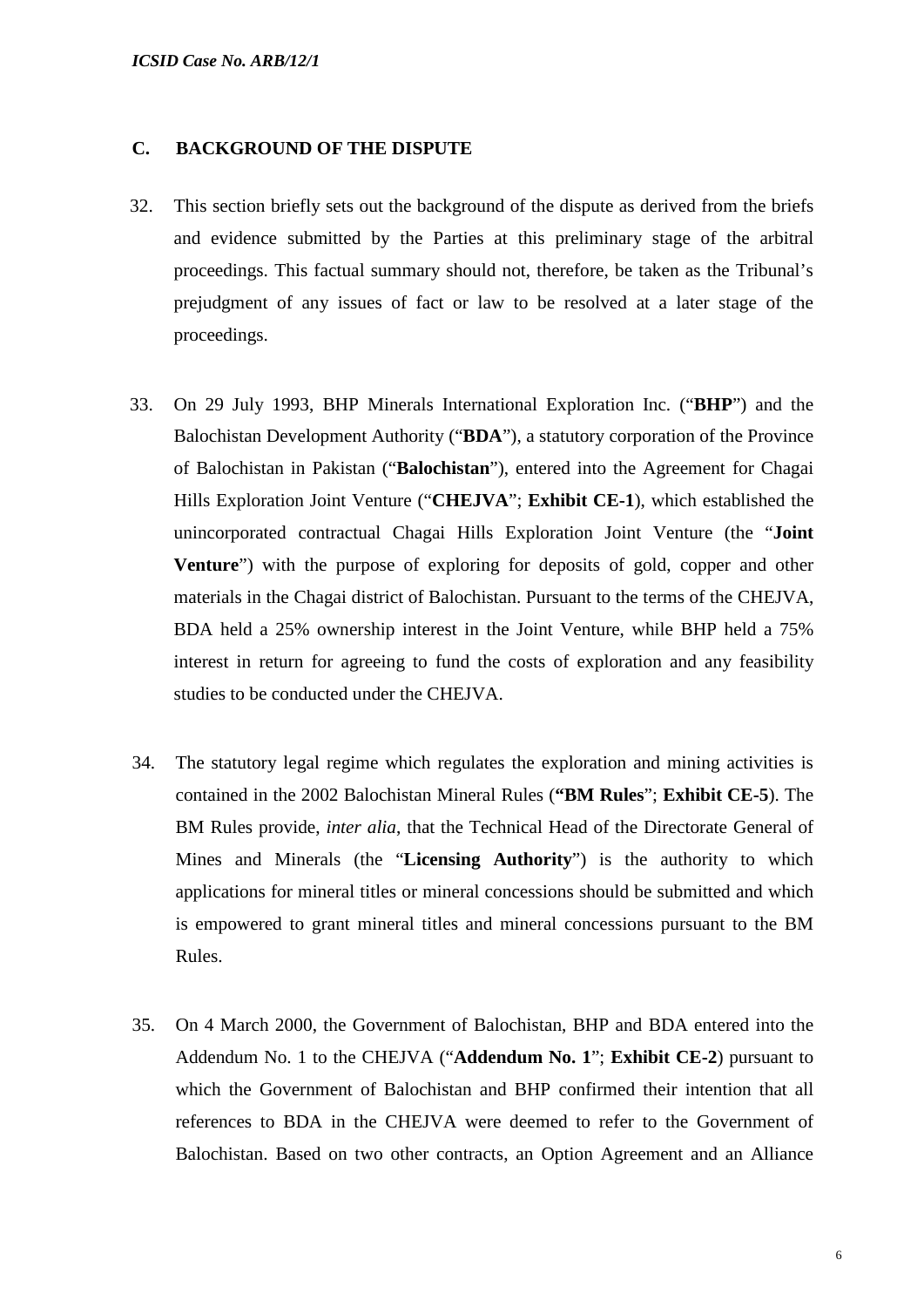Agreement with BHP (**Exhibits CE-12** and **CE-15**), Claimant subsequently took over from BHP the exploration activities in the Chagai Hills exploration area.

- 36. On 30 November 2000, Claimant established Tethyan Copper Company Pakistan (Private) Limited ("**TCCP**") as its wholly owned Pakistani subsidiary (Claimant and TCCP are collectively referred to as "**TCC**").
- 37. In May 2002, the Licensing Authority granted "*M/S. BDA/BHP Chagai Hills Joint Venture*", i.e., the Joint Venture, the Exploration License EL-5 ("**License EL-5**"; **Exhibit CE-16**), which originally covered 973.75 square kilometers in the Reko Diq area. License EL-5 was initially granted for a period of three years from 21 February 2002 to 20 February 2005 and was subsequently renewed on two occasions through 19 February 2011. The area covered by License EL-5 was reduced first to 482.72 square kilometers and then to 435.02 square kilometers (**Exhibits CE-17** and **CE-20**).
- 38. On 1 April 2006, Claimant became a party to the CHEJVA pursuant to a Novation Agreement with the Government of Balochistan and BHP (the "**Novation Agreement**", **Exhibit CE-3**), and replaced BHP as a party to the CHEJVA with a 75% interest in both the Joint Venture and its principal asset, License EL-5. Claimant then transferred its mining rights, including the 75% interest in License EL-5 and certain other assets and liabilities, to TCCP (**Exhibit CE-21**). The remaining 25% continued to be held by the Government of Balochistan.
- 39. From 2006, Claimant together with TCCP carried out an exploration program, as envisaged by Clause 7 of the CHEJVA, in the Exploration Area delineated in Schedule B of the CHEJVA, known as "*Reko Diq*".<sup>[1](#page-8-0)</sup> Part of Reko Dig is the deposits Tanjeel (H4) and the Western Porphyries (H13, H14 and H15).

<span id="page-8-0"></span><sup>1</sup> Request, para. 38 *et passim*.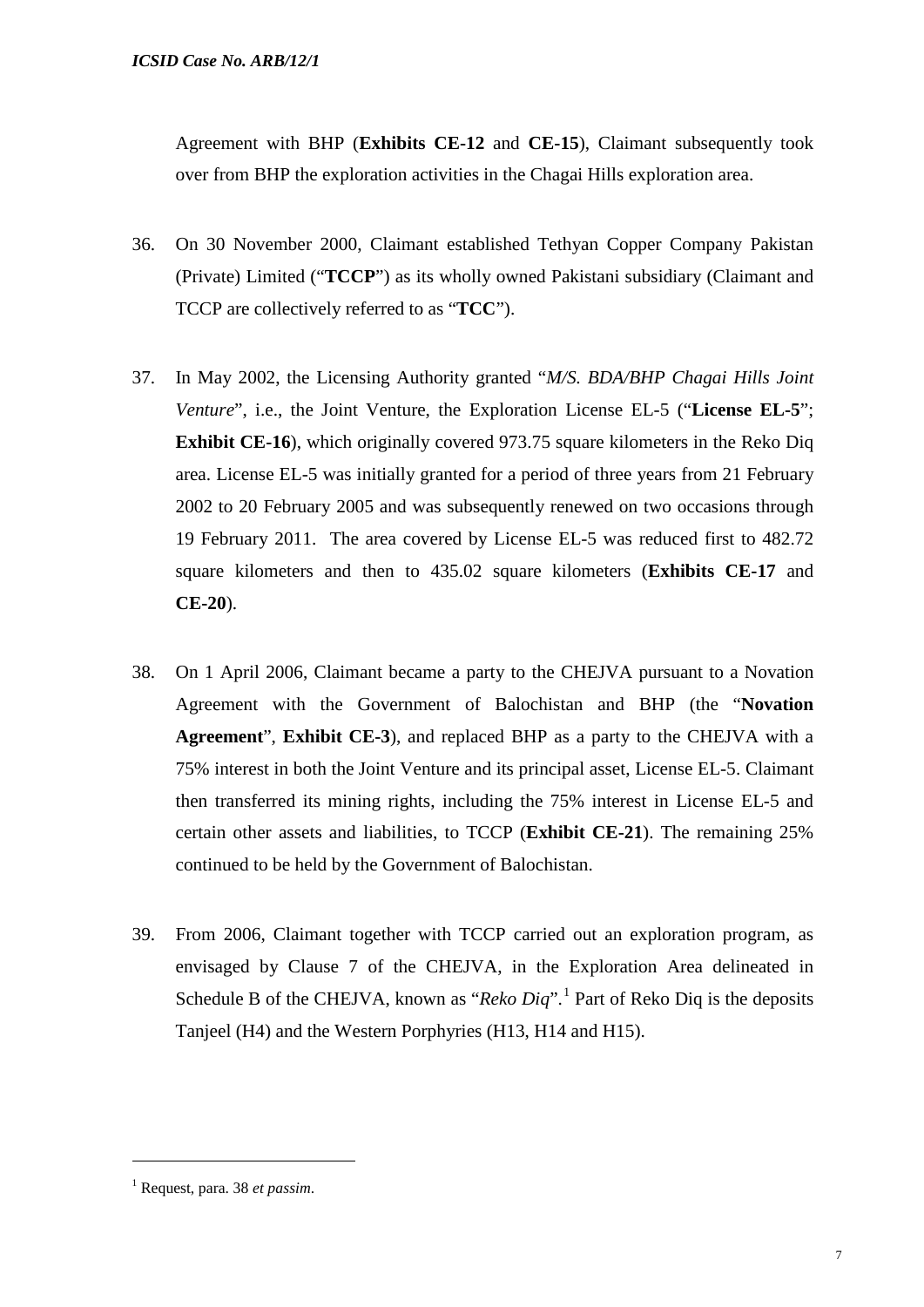- 40. In early January 2009, the Chinese state-owned company China Metallurgical Group Corporation ("**MCC**"), which operates a mine close to Reko Diq, was invited to submit a financial and technical proposal for Reko Diq to the joint Government of Balochistan/Government of Pakistan Reko Diq Steering Committee (**Exhibit CE-69**). Beginning in May 2009, while Claimant was carrying out its exploration program, Balochistan and the Federal Government also began to consider an alternative proposal for Reko Diq submitted by Dr. Samar Mubarakmand ("**PC-1 Proposal**"), which provided, *inter alia*, for the construction of a smelter in the Reko Diq area.
- 41. On 26 August 2010, after completing a scoping study in October 2007 (analyzing fourteen project development paths and recommending four options), a prefeasibility study in July 2009 (focusing on a base case configuration centered around the Western Porphyries but also including a significant amount of analysis regarding Tanjeel) and an expansion pre-feasibility study in July 2010 (envisaging an expansion to Tanjeel and H13 in the sixth year of the mining operation), TCC formally submitted the feasibility study envisaged in the CHEJVA (the "**Feasibility Study**") to the Government of Balochistan. The Feasibility Study examined the technical and economic feasibility of a base case mining project centered on the Western Porphyries and also contemplated its future expansion to Tanjeel and other adjacent ore bodies.
- 42. On 6 November 2010, a Pakistani attorney, M. Tariq Asad, filed a constitutional petition (**Exhibit CE-172**) before the Supreme Court of Pakistan against the Federal Government, the Provincial Government and other respondents, including Dr. Samar Mubarakmand, requesting the Court to, *inter alia*: (i) direct the Federal Government through its Ministry of Petroleum and Natural Resources, the Chief Secretary of Balochistan, the Head of the Department of Mines and Mineral Development of Balochistan, the Steering Committee and the Board of Revenue of Balochistan to refrain from issuing a mining license in an arbitrary and unlawful manner and without the consultation of the Parliament of Balochistan; (ii) direct the Federal Government, the Chief Secretary of Balochistan and the Head of the Department of Mines and Mineral Development of Balochistan to explain why the mining process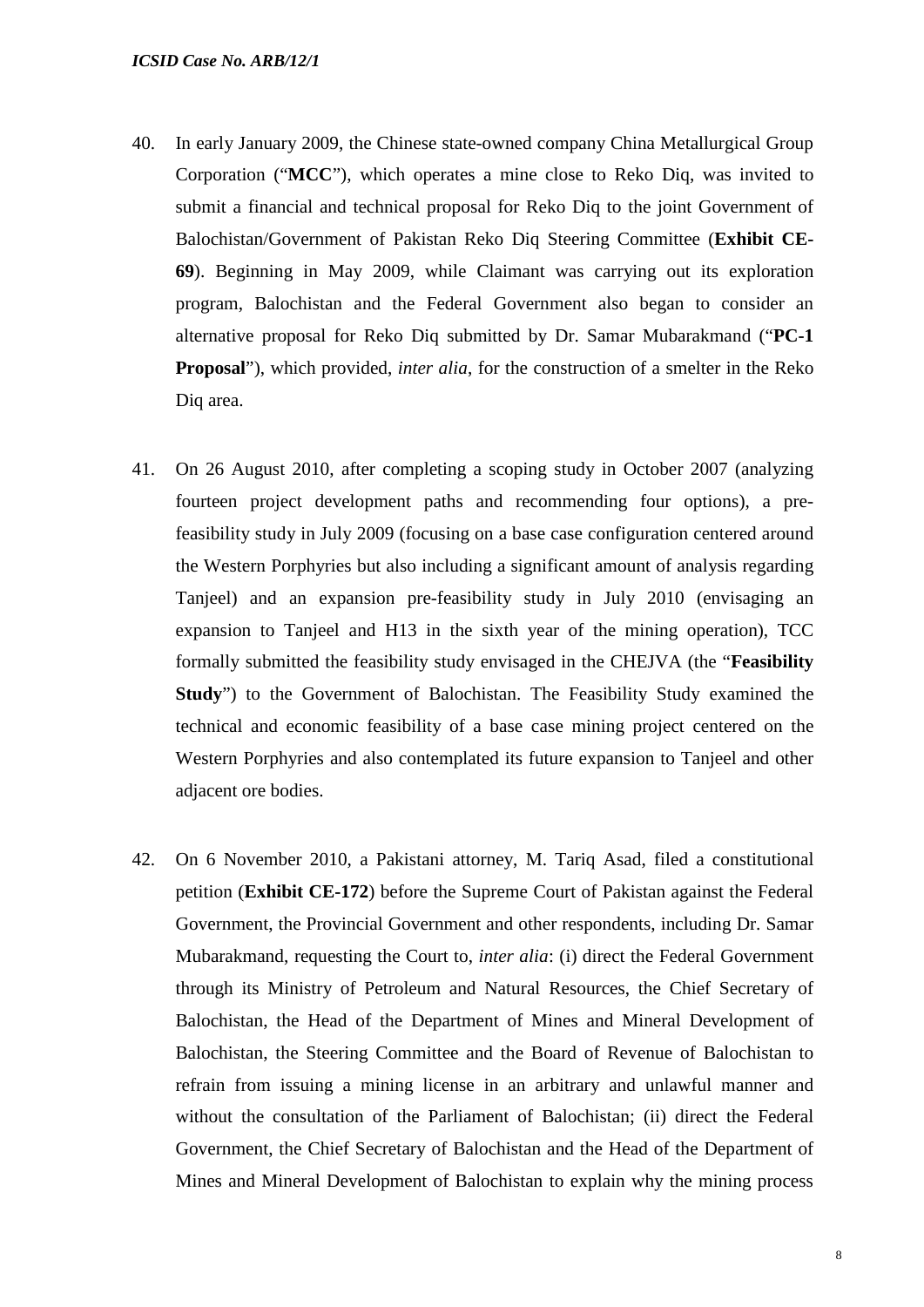could not have been carried out by the Ministry of Petroleum and Natural Resources and Mining Department, and why such efforts had not been made thus far; and (iii) further direct these three respondents to complete the whole process of gold mining, either independently or with the joint venture, within Pakistan territory and restrain them from taking the raw material out of Pakistan, so that the entire process could take place in Pakistan.

- 43. On 8 November 2010, a number of Pakistani politicians filed an additional petition with the Supreme Court of Pakistan (**Exhibit CE-173**).
- 44. Under Clause 11.3.1 of the CHEJVA, each party had 90 days after submission of the Feasibility Study to notify the Manager of the CHEJVA in writing "*whether it intend*[ed] *to participate in development of the (...) Mineral deposit as a Mining Area.*" On 8 November 2010, Claimant and TCCP provided notice to the Government of Balochistan of their election to participate in the development of Reko Diq (**Exhibit C-23**). The Government of Balochistan, for its part, did not make such an election within the mandated 90-day period. By letter to TCCP dated 28 March 2011 (**Exhibit CE-114**), the Government of Balochistan stated instead that it could not discuss participation in the mine development or consider a joint mining lease application due to third-party challenges to the CHEJVA pending before the Supreme Court of Pakistan.
- 45. On 3 December 2010, Dr. Samar Mubarakmand gave an interview to the Pakistani television station Duniya TV. When the two interviewers suggested that Balochistan should be giving mining contracts relating to Reko Diq to local companies rather than to outsiders so that the flow of money could remain within Pakistan rather than going to foreign companies, Dr. Mubarakmand stated in response that this was the reason he had developed a technical project and presented it to the Chief Minister of Balochistan (**Exhibit CE-105**).
- 46. The PC-1 Proposal to the Executive Committee of the National Economic Council was submitted by Balochistan on 10 December 2009 (**Exhibit CE-112**), and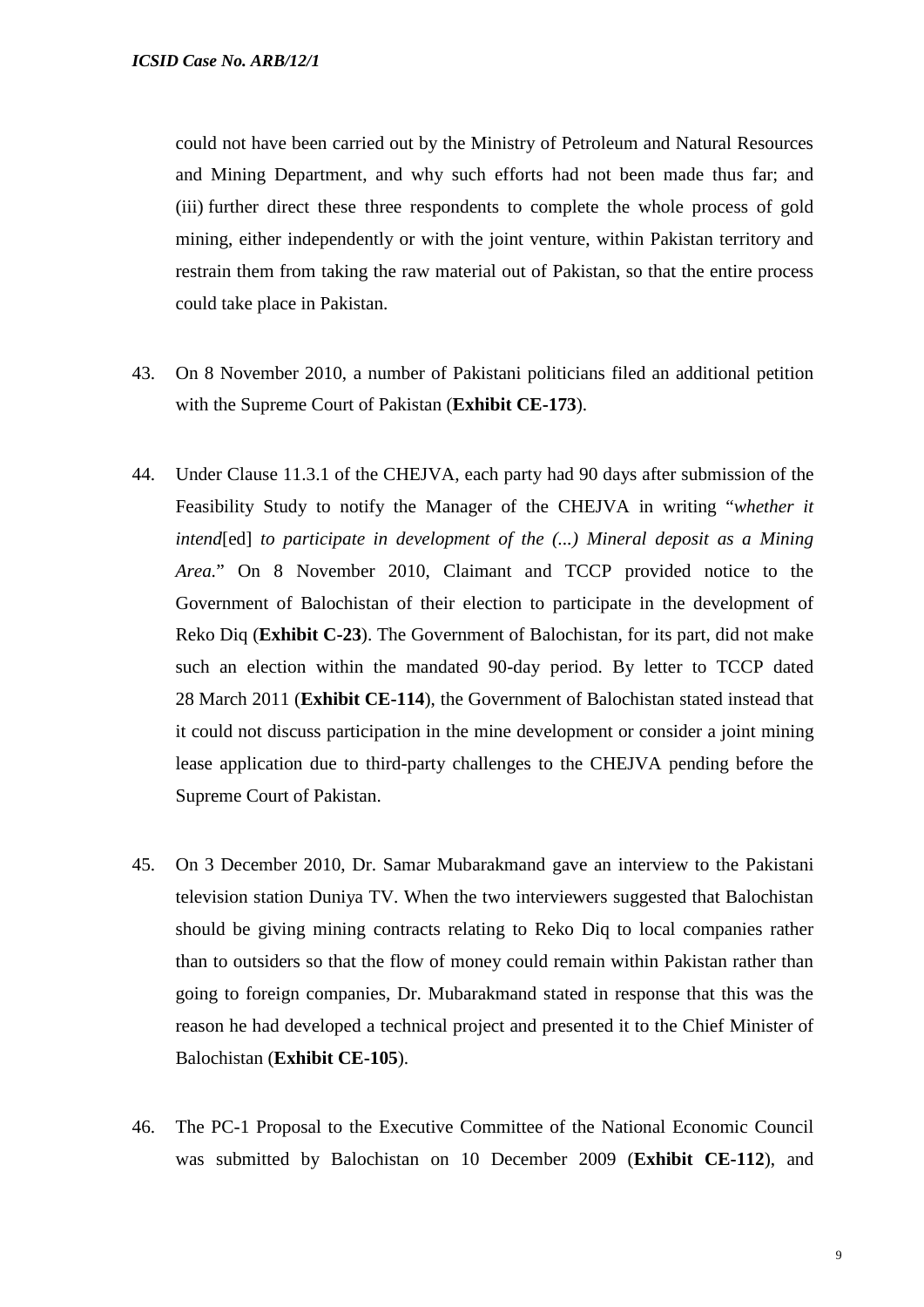approval of the proposal was granted by decision of 9 December 2010 (**Exhibit CE-106**), following which 8.812 billion rupees were allocated to the project. This project is also referred to as the "**Balochistan Copper/Gold Project**".

- 47. On 15 December 2010, Dr. Samar Mubarakmand stated in a television interview that TCC had completed its exploration work and provided a feasibility report. Dr. Mubarakmand further noted that the decision on whether TCC would be granted a mining lease would be made by the Government of Balochistan "*as these deposits belong to them.*" (**Exhibit CE-108**).
- 48. On 15 February 2011, on Claimant's instructions, TCCP submitted to the Licensing Authority an Application for a Mining Lease ("**Application**") in respect of a portion of Reko Diq of just less than 100 square kilometers situated within the boundaries of License EL-5 (**Exhibit CE-6**). The Application was supported by the Feasibility Study and other documents required by the BM Rules.
- 49. On 3 March 2011, TCC notified the Government of Balochistan of Claimant's intention to purchase the Government's 25% interest in the Reko Diq project in order to pursue the project as the sole Participating Party pursuant to the CHEJVA.
- 50. On 15 September 2011, *The Wall Street Journal* reported that an unnamed Chinese company had approached the Government of Balochistan with a proposal for mine development at Reko Diq (**Exhibit CE-25**).
- 51. On 21 September 2011, the Licensing Authority issued a notice of its intent to reject Claimant's Application (the "**Notice**"; **Exhibit CE-7**) as "*not* s*atisfactory*" and granted Claimant 30 days to submit a response.
- 52. On 19 October 2011, Claimant submitted its Response to the Notice (**Exhibit CE-8**). On the same date, Claimant also submitted a Notice of Dispute under the CHEJVA to the Government of Balochistan (**Exhibit CE-9**), which invited the Government to enter into consultations to reach an amicable resolution of the dispute. In a letter sent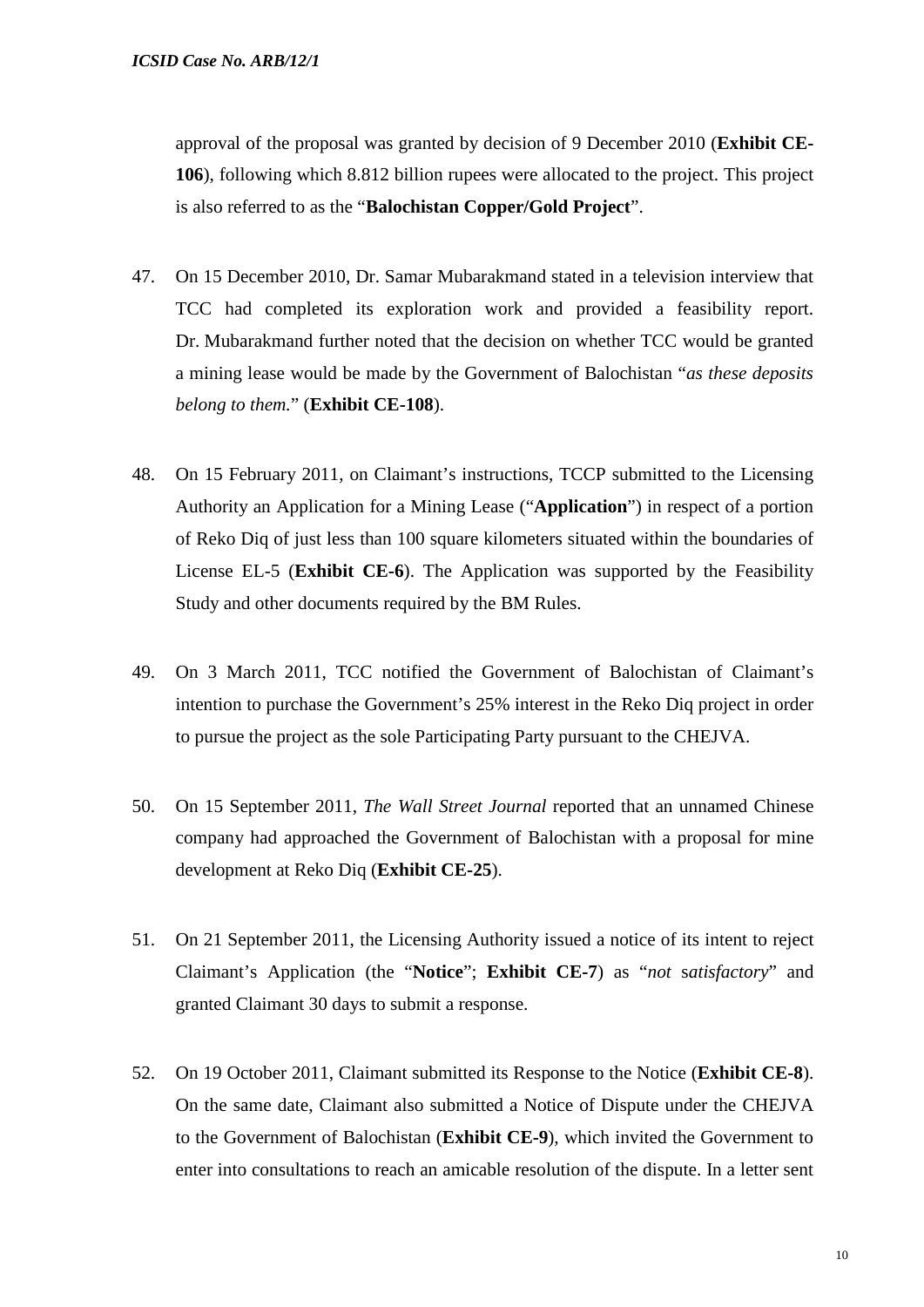the following day, Claimant further informed Respondent that a denial of the Mining Lease would deprive Claimant of its investment in the Reko Diq project and constitute an expropriation within the meaning of Article 7 of the Australia-Pakistan Treaty.

53. By order of 15 November 2011, the Licensing Authority rejected Claimant's Application (**Exhibit CE-11**). On 28 November 2011, TCCP filed an administrative appeal against the order (**Exhibit CE-36**). On 23 February 2012, a day after the Balochistan Mines & Mineral Development Department of the Licensing Authority ("**MMDD**") submitted its reply to TCCP's administrative appeal (**Exhibit CE-129**), the Parties were informed that the appeal would be heard approximately two weeks later. The next day, however, the Supreme Court of Pakistan ordered the Licensing Authority to decide on the appeal on 3 March 2012 (**Exhibit CE-131**). Following a hearing on 2 and 3 March 2012, TCCP learned that its administrative appeal had been denied by order of 3 March 2012 (**Exhibit CE-137**).

## **D. SUMMARY OF THE PARTIES' POSITIONS**

54. This section contains a short summary of the Parties' respective positions. As with the summary of the dispute set out in the preceding section, this summary should not be regarded as the Tribunal's prejudgment of any issues of fact or law that are to be resolved at a later stage of these proceedings.

#### **I. Summary of Claimant's Position**

55. Claimant contends that through exploration and feasibility activities which have consumed over ten years and hundreds of millions of dollars, Claimant and TCCP have done everything necessary to earn a legal entitlement to a mining lease for Reko Diq. Claimant claims that Balochistan has denied the mining lease and is now moving to either develop Reko Diq on its own, or to transfer some or all of it to third parties. Claimant asserts that Respondent and Balochistan have deprived Claimant of its right to a mining lease in breach of the Australia-Pakistan Treaty and that they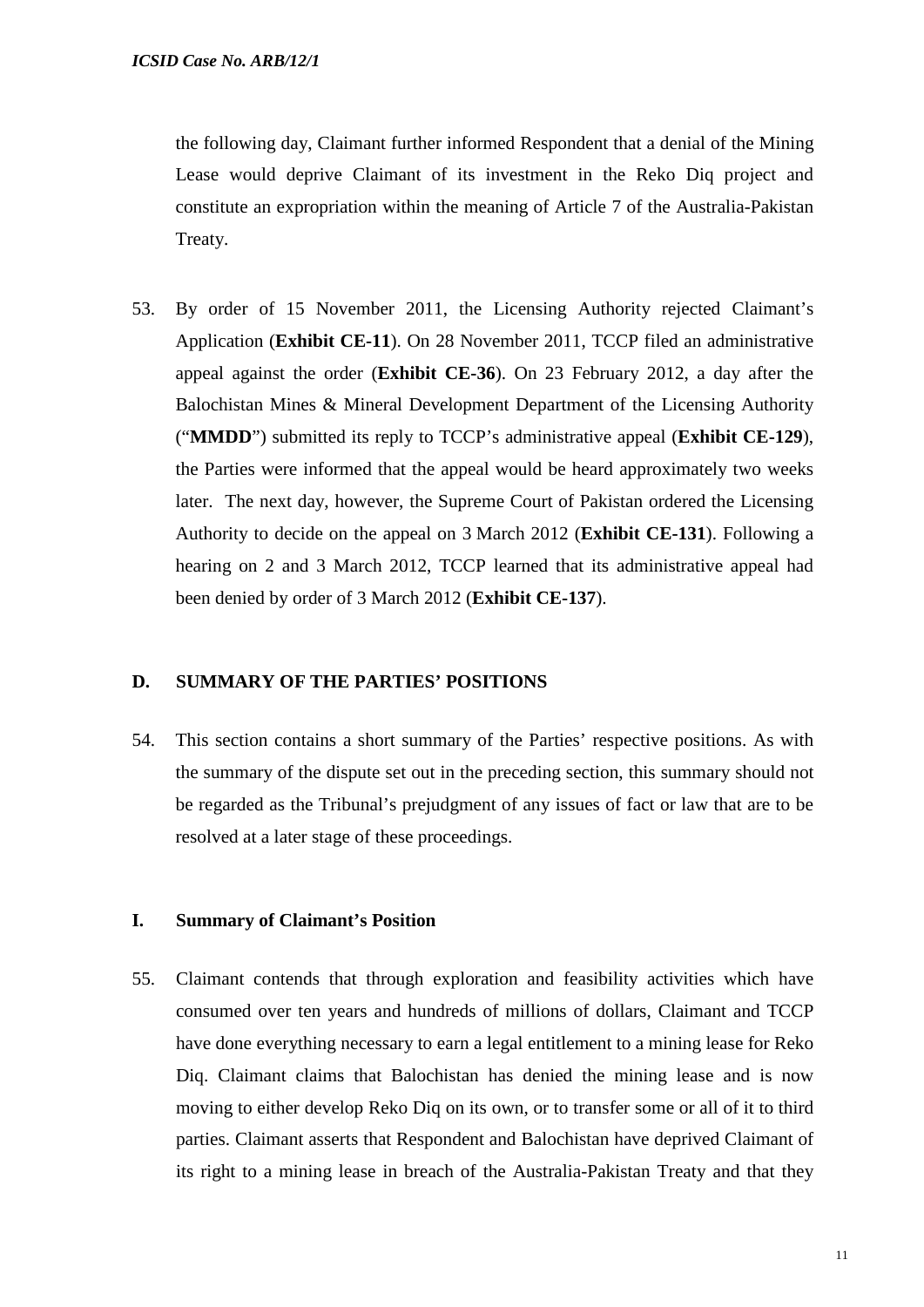threaten to make this deprivation permanent unless the Tribunal grants the provisional measures Claimant seeks.<sup>[2](#page-13-0)</sup>

#### **1. Authority of the Tribunal to Grant Provisional Measures**

- 56. Claimant submits that the Tribunal has jurisdiction to recommend provisional measures pursuant to Article 47 of the ICSID Convention and Rule 39 of the Arbitration Rules. Claimant submits that the Tribunal merely needs to have *prima facie* jurisdiction on the merits in order to recommend provisional measures. According to Claimant, such *prima facie* jurisdiction is established pursuant to Article 25 of the ICSID Convention and Article 13 of the Australia-Pakistan Treaty because (i) Claimant tried, but failed, to resolve the dispute with Respondent through negotiations pursuant to Article 13(1) of the Australia-Pakistan Treaty; (ii) Claimant is an Australian "*investor*" under Articles 1(1)(c) and (d) of the Australia-Pakistan Treaty; (iii) Claimant holds a protected "*investment*" within the meaning of Articles 1(1)(a) and 2(3) of the Australia-Pakistan Treaty, and the dispute relates to and arises directly out of this "*investment*" within the meaning of Article 25(1) of the ICSID Convention; and (iv) the Parties consented to the jurisdiction of ICSID in accordance with Article 25(1) of the ICSID Convention.<sup>[3](#page-13-1)</sup>
- 57. Claimant states that it is a well-established principle laid down by the jurisprudence of ICSID tribunals that the provisional measures "*recommended*" by an ICSID tribunal are legally compulsory.<sup>[4](#page-13-2)</sup>

## **2. Right to Mine Reko Diq**

58. Claimant submits that the right that it requests the Tribunal to preserve through provisional measures is Claimant's right to mine in Reko Diq and benefit from its

<span id="page-13-0"></span><sup>2</sup> Request, paras. 112 *et seq.*

<span id="page-13-1"></span><sup>3</sup> Request, paras. 119 et *seq*.

<span id="page-13-2"></span><sup>4</sup> Request, para. 118.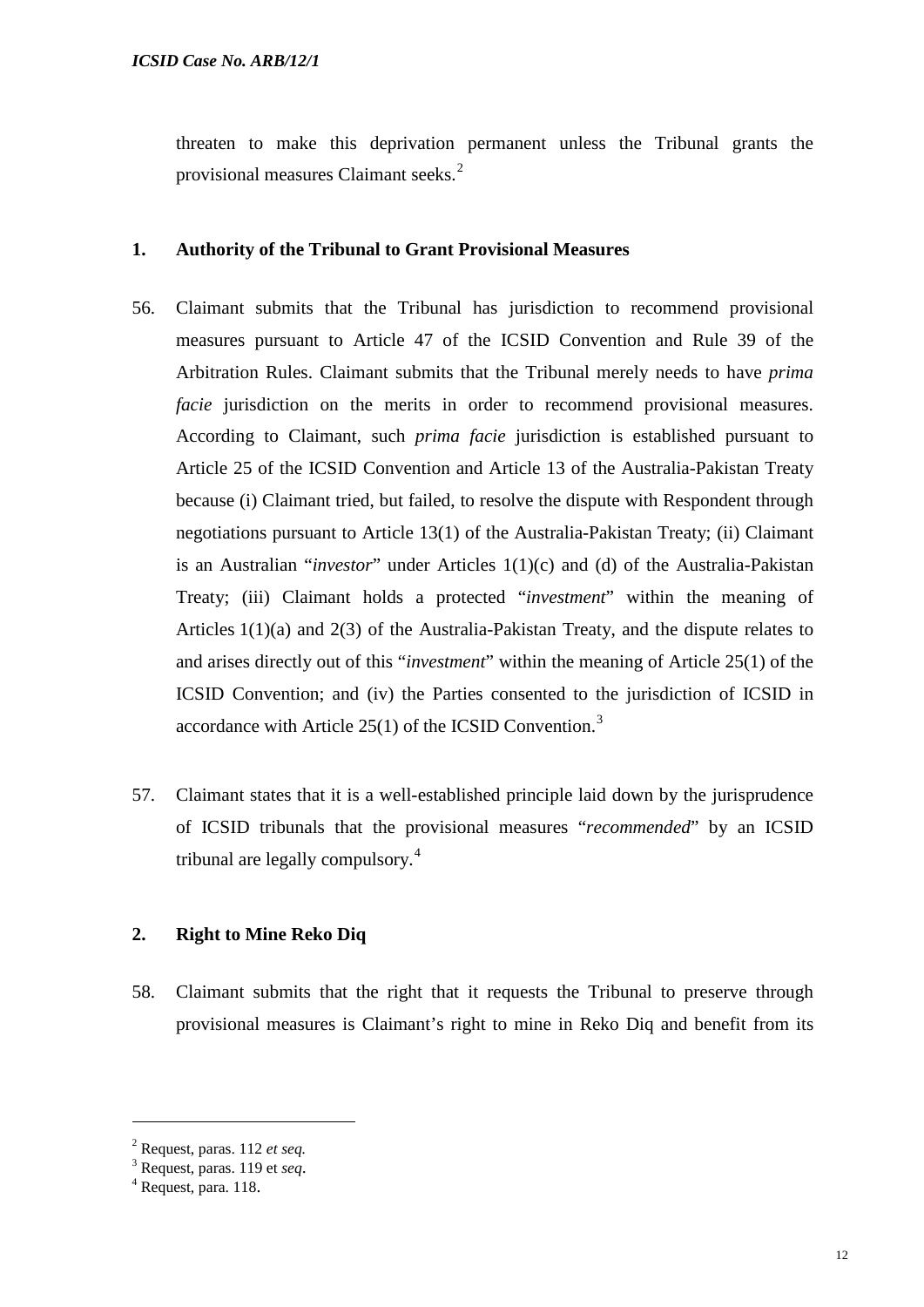alleged investments there.<sup>[5](#page-14-0)</sup> Claimant contends that it not only satisfied but in fact exceeded the requirements for being granted a mining lease as set forth under the CHEJVA and the BM Rules. $<sup>6</sup>$  $<sup>6</sup>$  $<sup>6</sup>$  Claimant submits that the Licensing Authority's</sup> discretion under the BM Rules is limited to determining whether the license applicant has satisfied what the CHEJVA describes as "*routine Government requirements*".[7](#page-14-2)

- 59. Claimant asserts that Balochistan denied its Application on unsupportable grounds. Claimant states that the Licensing Authority manifestly failed to exercise its discretion appropriately. Claimant alleges that Balochistan and Respondent planned to obtain the expert feasibility work from Claimant and then oust it from Reko Dig. $8$
- 60. Claimant rejects as a mischaracterization Respondent's assertion that the Licensing Authority's rejection of Claimant's application was "*overseen*" by the Supreme Court of Pakistan, and argues that, instead, the Court suspended its own proceedings on the ground that this matter fell within the domain of the Government of Balochistan.[9](#page-14-4)
- 61. Claimant submits that the BM Rules did not require TCC to undertake a full feasibility study of all the discovered deposits in the proposed Mining Area.<sup>[10](#page-14-5)</sup> Further, Claimant asserts that neither the CHEJVA nor the BM Rules require an applicant to limit the scope of the mining lease to a single deposit.<sup>[11](#page-14-6)</sup>
- 62. Claimant submits that, without the mining lease, it cannot further develop Reko Diq and therefore cannot earn any return on its considerable investments: its investments will be destroyed and its legitimate expectations denied.<sup>[12](#page-14-7)</sup> Claimant also submits that

 $<sup>5</sup>$  Request, para. 129.</sup>

<span id="page-14-1"></span><span id="page-14-0"></span><sup>6</sup> Request, paras. 129 *et seq.*; Reply, paras. 62 *et seq*. <sup>7</sup> Reply, para. 67.

<span id="page-14-2"></span>

<span id="page-14-3"></span><sup>&</sup>lt;sup>8</sup> Request, paras. 132 *et seq.*; Reply, paras. 68 *et seq.* 9 Reply, paras. 72 *et seq.* 10 Reply, para. 83. <sup>11</sup> Reply, para. 87. <sup>12</sup> Request, para. 133.

<span id="page-14-4"></span>

<span id="page-14-5"></span>

<span id="page-14-7"></span><span id="page-14-6"></span>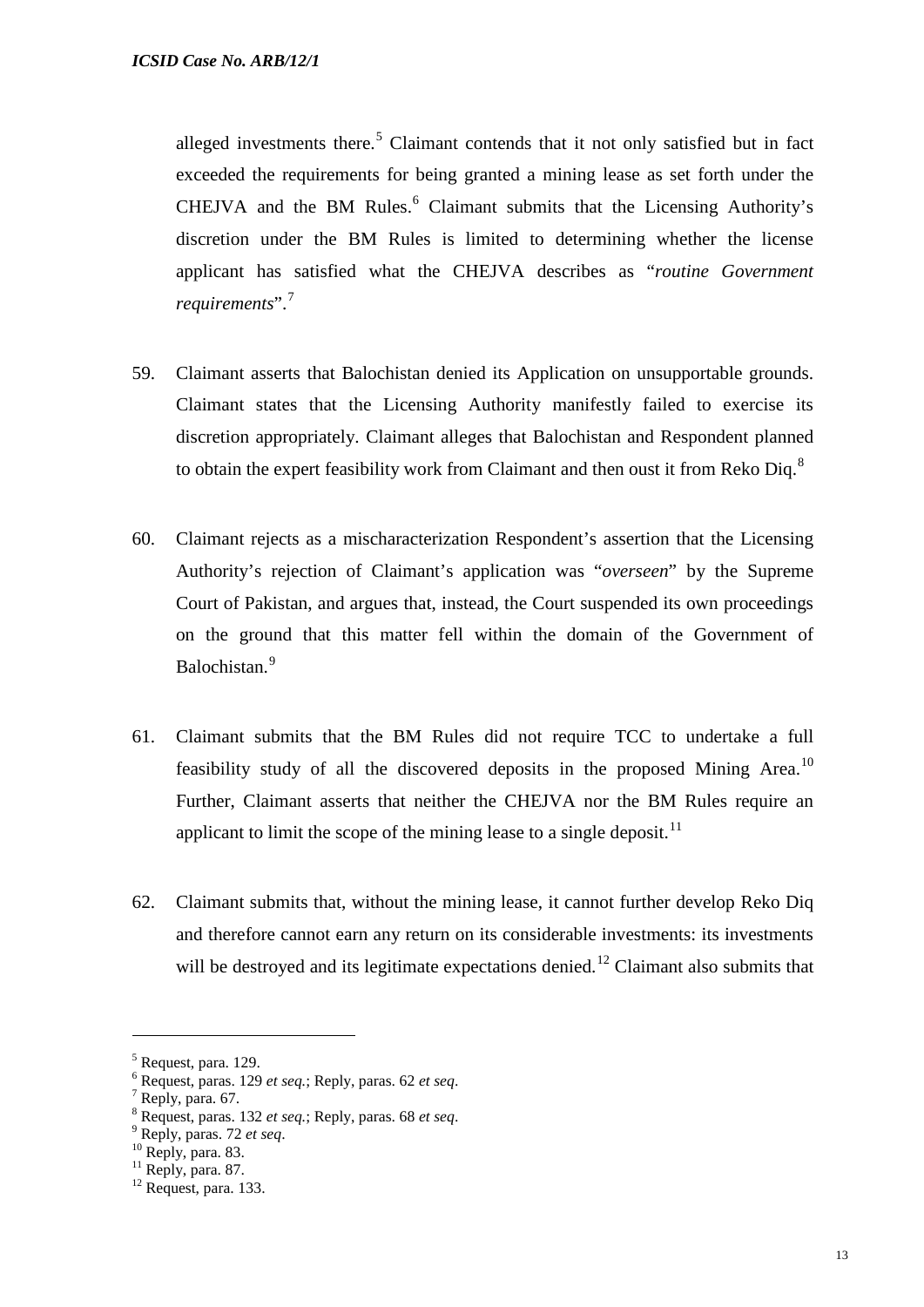it has at this stage established at least a *prima facie* case that it has a right to mine Reko Diq and, accordingly, is entitled to specific performance enforcing that right.<sup>[13](#page-15-0)</sup>

## **3. Right to Specific Performance**

- 63. Claimant seeks provisional measures to preserve the right to specific performance as a remedy for Respondent's alleged breaches of the Australia-Pakistan Treaty.<sup>14</sup>
- 64. Claimant submits that nothing in the Australia-Pakistan Treaty or the ICSID Convention prevents an investor from seeking restitution in the form of specific performance instead of through monetary compensation. To hold otherwise would render meaningless the specific conditions under which an expropriation is permitted under Article 7 of the Australia-Pakistan Treaty.<sup>[15](#page-15-2)</sup>
- 65. Claimant states that international law provides for "*restitution*", which includes specific performance, as a "*preferred*" remedy unless it is "*materially impossible or wholly disproportionate*". In support of this statement, Claimant relies on Article 35 of the ILC Articles on State Responsibility and the award in *CMS v. Argentina*[16](#page-15-3) (**Exhibit CA-15**).
- 66. Claimant also looks to the Decision on Jurisdiction in *Enron*[17](#page-15-4) (**Exhibit CA-16**), where the arbitral tribunal observed that "[a]*n examination of the powers of international courts and tribunals to order measures concerning performance or injunction and of the ample practice that is available in this respect, leaves this Tribunal in no doubt about the fact that these powers are indeed available.*"

<span id="page-15-2"></span>

<span id="page-15-1"></span><span id="page-15-0"></span><sup>&</sup>lt;sup>13</sup> Request, para. 135; Reply, para. 61.<br><sup>14</sup> Reply, para. 61.<br><sup>15</sup> Reply, para. 92.<br><sup>16</sup> *CMS Gas Transmission Company v. Argentina*, Award of 12 May 2005, ICSID Case No. ARB/01/8;<br>Request, para. 134; Reply, paras. 90 *e* 

<span id="page-15-4"></span><span id="page-15-3"></span><sup>&</sup>lt;sup>17</sup> *Enron Corp. and Ponderosa Assets v. Argentine Republic*, Decision on Jurisdiction of 14 January 2004, ICSID Case No. ARB/01/3.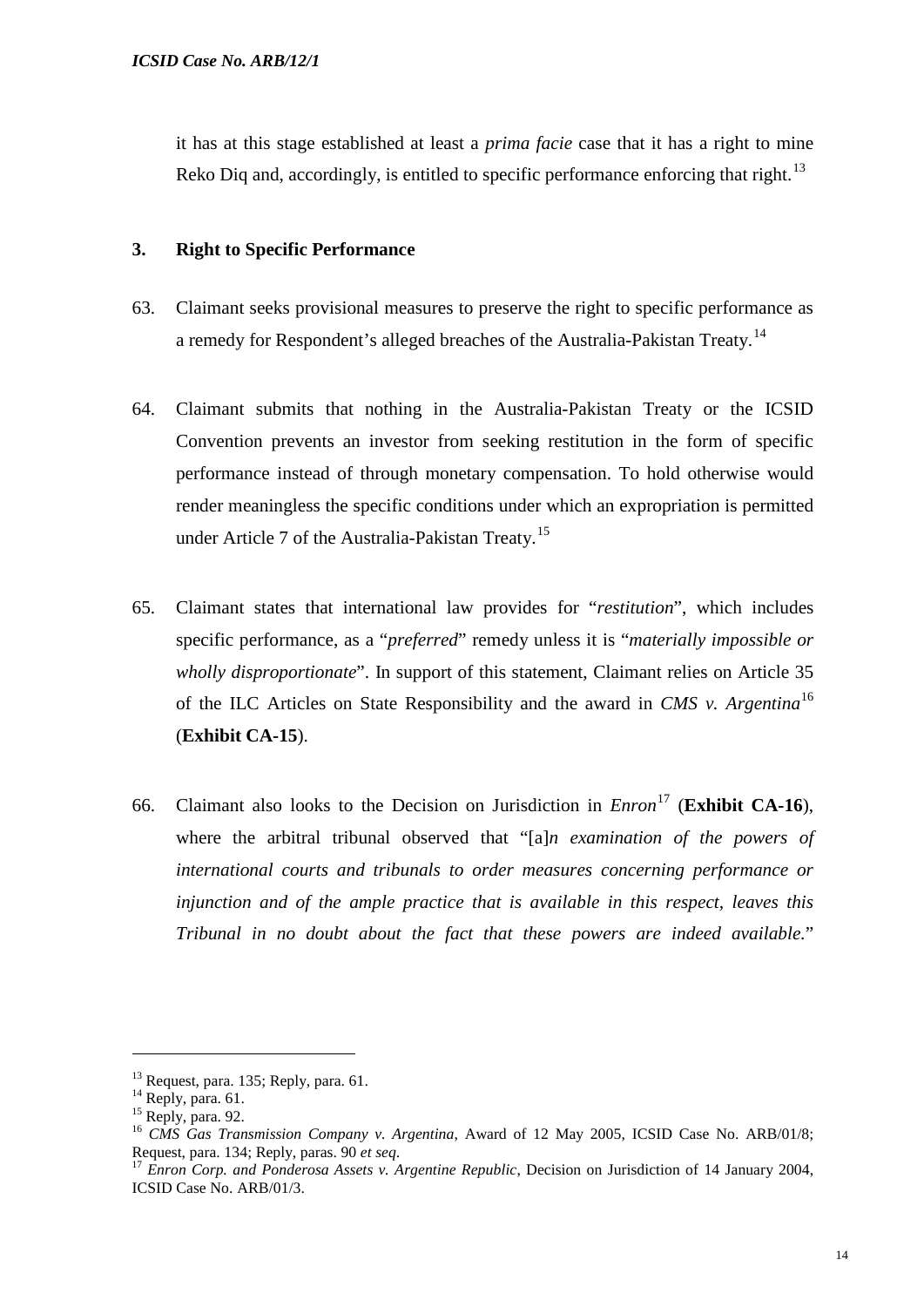Claimant further cites *Micula*[18](#page-16-0) (**Exhibit CA-17**), in which the tribunal observed that "[u]*nder the ICSID Convention, a tribunal has the power to order pecuniary or nonpecuniary remedies, including restitution, i.e., re-establishing the situation which existed before a wrongful act was committed.*"[19](#page-16-1)

67. Claimant argues that Respondent cannot rely on the Decision on Provisional Measures in *Occidental[20](#page-16-2)* (**Exhibit RLA-1**) because, in the case at hand, Respondent and Balochistan have not yet taken any irreversible steps that might render specific performance impossible. $^{21}$  $^{21}$  $^{21}$ 

#### **4. Circumstances Warranting Provisional Measures**

68. Claimant submits that the circumstances require provisional measures pursuant to Rule 39 of the Arbitration Rules as they show "*urgency*" and "*a risk of harm*".[22](#page-16-4)

#### **a) Urgency**

69. Claimant submits that it is settled law that provisional measures are appropriate in urgent circumstances where "*action prejudicial to the rights of either party is likely to be taken before* [a] *final decision is taken*."[23](#page-16-5) According to Claimant, the current situation is urgent because Balochistan is ready to take immediate steps that will permanently deprive Claimant of its alleged right to mine Reko Diq. Claimant asserts that the requirement of urgency is met when "*a question cannot await the outcome of the award on the merits.*"[24](#page-16-6)

<span id="page-16-0"></span><sup>18</sup> *Ioan Micula v. Romania*, Decision on Jurisdiction an Admissibility of 24 September 2008 (ICSID Case No. ARB/05/20).<br><sup>19</sup> Micula, para. 166.

<span id="page-16-2"></span><span id="page-16-1"></span><sup>&</sup>lt;sup>20</sup> Occidental Petroleum Corporation & Occidental Exploration and Production Company v. The Republic of *Ecuador*, Decision on Provisional Measures, 17 August 2007 (ICSID Case No. ARB/06/11).<br><sup>21</sup> Reply, para. 97.<br><sup>22</sup> Request, para. 136.<br><sup>23</sup> Request, para. 138.<br><sup>24</sup> Request, para. 138.

<span id="page-16-3"></span>

<span id="page-16-4"></span>

<span id="page-16-6"></span><span id="page-16-5"></span>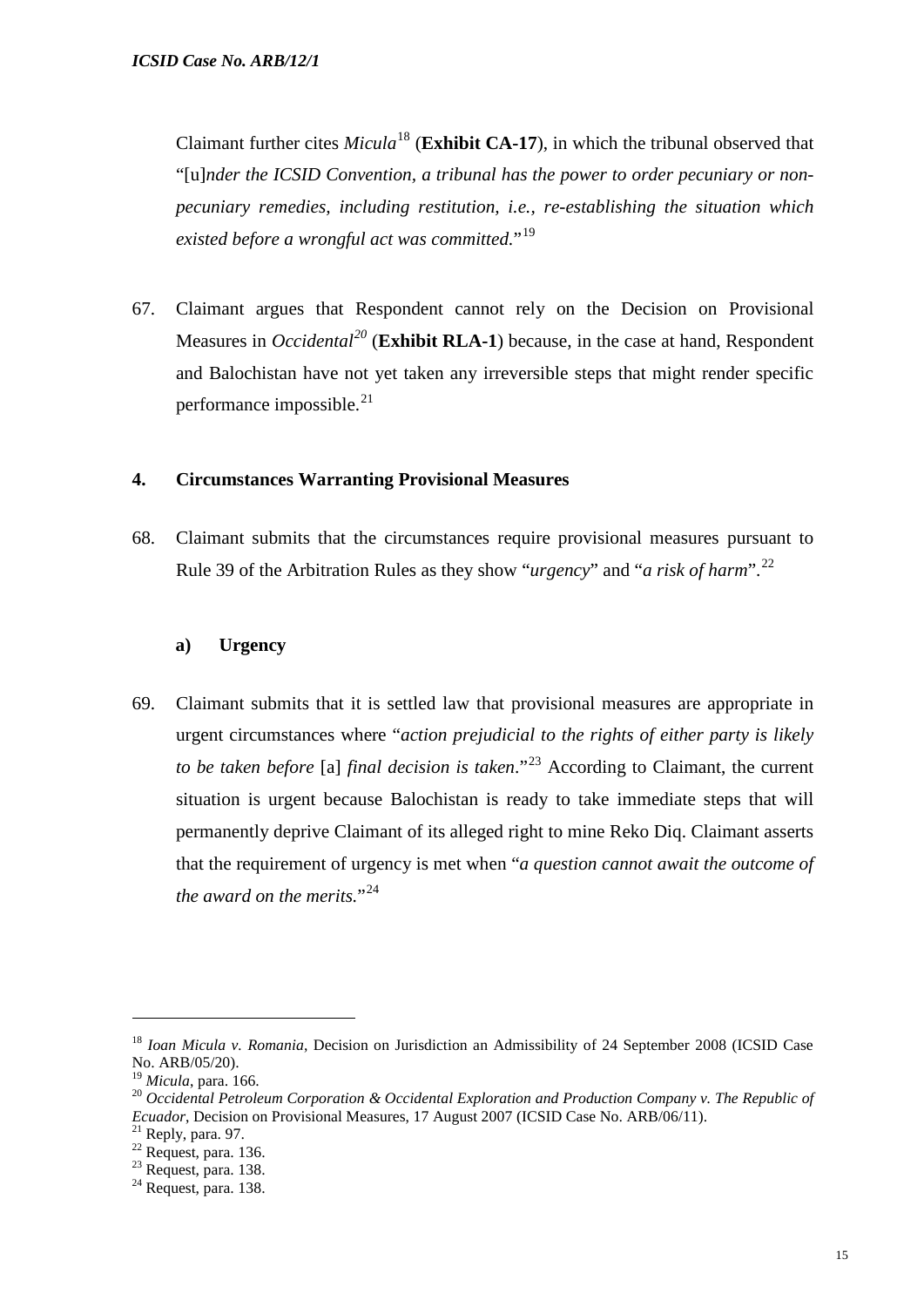#### *ICSID Case No. ARB/12/1*

- 70. Claimant asserts that due to the following developments it is not possible to await the outcome of the Award on the Merits:
	- As stated in Dr. Mubarakmand's Witness Statement, a meeting of the Board of Governors of the Reko Diq Copper/Gold Project, with the Chief Minister of Balochistan as Chairman and Dr. Mubarakmand as Co-Chairman, took place on 12 September 2012 and the Government of Balochistan "*resolved to grant permission for the project to begin operations at area H-4*" (Witness Statement of Dr. Samar Mubarakmand, para. 20);
	- Respondent states in the Response that if the Tribunal were to grant provisional measures enjoining the Government from taking further steps to develop the Reko Diq Mining Area, "[t]*he Government's efforts to develop H4 would be brought to a standstill including the preparation for the excavation of the ore due to commence in 6 months and the construction of a smelter*" (Response, para. 117);
	- The work plan and timeline for the Balochistan Copper/Gold Project at deposit H4 attached as Annex 6 to Dr. Mubarakmand's Witness Statement ("**H4 Work Plan**") show that there will be an initial mobilization at the site within three months, and by mid-December 2012, test drilling will begin and a temporary camping site will be established at Reko Diq (Annex 6 to Witness Statement of Dr. Samar Mubarakmand).

Respondent's plans to develop H4 are addressed in further detail below.

- 71. With respect to urgency in particular, Claimant also refers to the following developments:
	- Press announcements of the Chief Minister of Balochistan that Balochistan is taking measures to run Reko Diq by itself (**Exhibits CE-144** and **CE-146**);
	- Publication by the Government of Balochistan of several notices seeking senior technical and administrative personnel and tenders seeking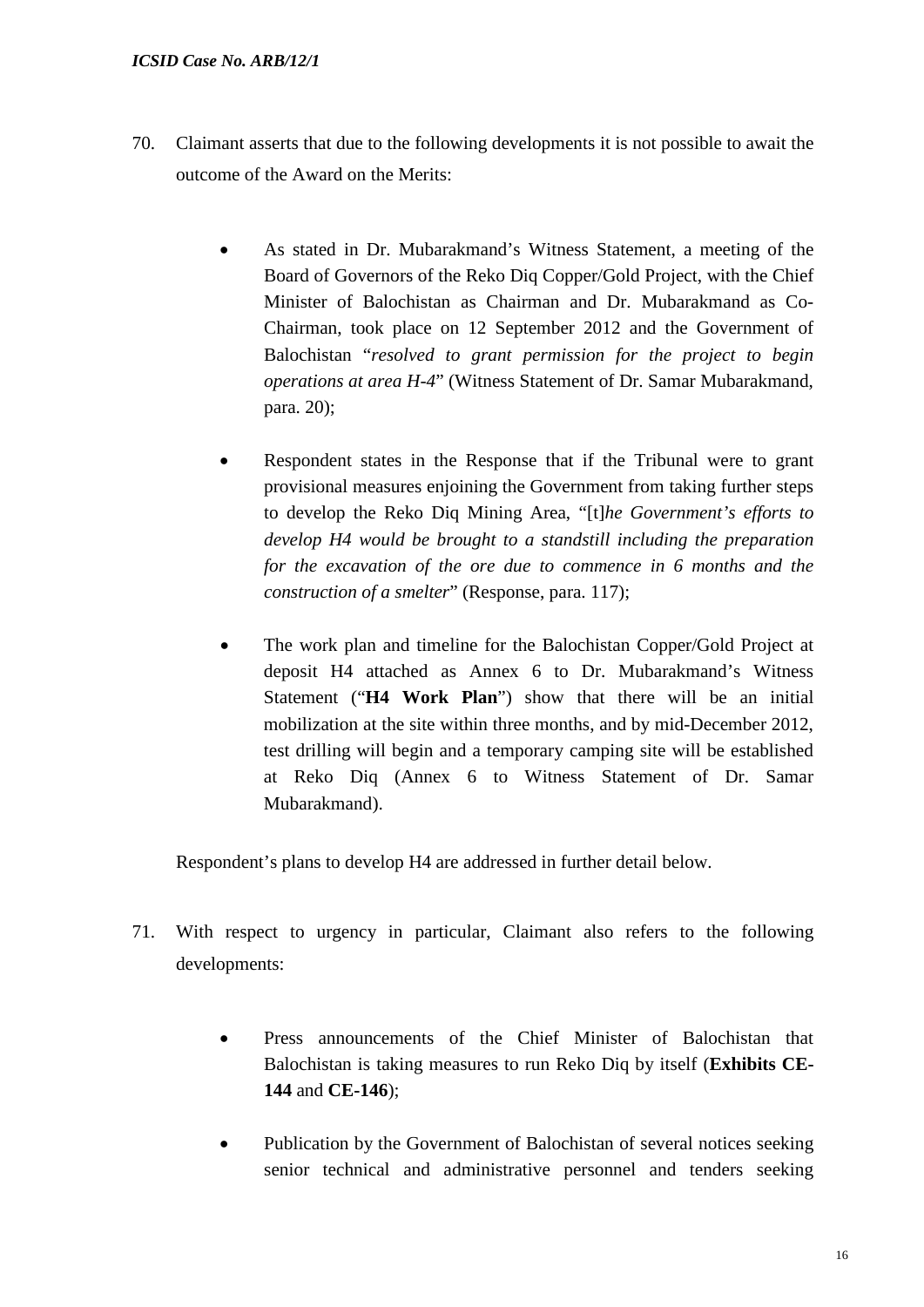advanced office equipment for the "*Reko Diq Copper Gold Project*" it would develop (**Exhibits CE-125**, **CE-127** and **CE-133**);

- Reports by news outlets that a technical team would soon begin work at the Reko Diq site and that Balochistan had allocated budgetary resources to develop the site (**Exhibits CE-134** and **CE-146** to **CE-148**);
- A news report that the Federal Government had granted "*Export Processing Zone*" status to Reko Diq, thereby conferring a favorable tax and duty regime upon Balochistan's government-run Reko Diq Copper/Gold Project (**Exhibit CE-142**);
- Restrictions placed on Claimant's expatriate staff by Balochistan and Respondent preventing the staff from accessing the Reko Diq site, which make it impossible for Claimant to supervise the temporary closure of the site and secure its equipment and assets there;
- Reports that employees of a competitor mining company, accompanied by Balochistan officials, accessed the Reko Diq site in early July 2012 and took samples from the deposits identified in Claimant's studies (**Exhibit CE-149**).[25](#page-18-0)

## **b) Risk of Harm**

72. Claimant submits that there is a substantial risk of harm if no provisional measures are granted.<sup>[26](#page-18-1)</sup> Claimant asserts that the Government of Balochistan's imminent actions would create *faits accomplis* that would be difficult, if not impossible, to undo. If one or more mining leases were granted to a Balochistan entity and/or third parties, new rights and obligations would be created under provincial mining law, and the new leaseholder or leaseholders would, in turn, enter into numerous contracts and supply agreements with other parties. It would be difficult to extinguish these rights, and in the event the Tribunal decided to grant relief to Claimant, this would undoubtedly give rise to numerous and protracted legal disputes. Furthermore, Claimant states that there is a considerable risk that the construction or mining

<span id="page-18-1"></span><span id="page-18-0"></span> $^{25}$  Request, para. 139.<br> $^{26}$  Request, para. 140.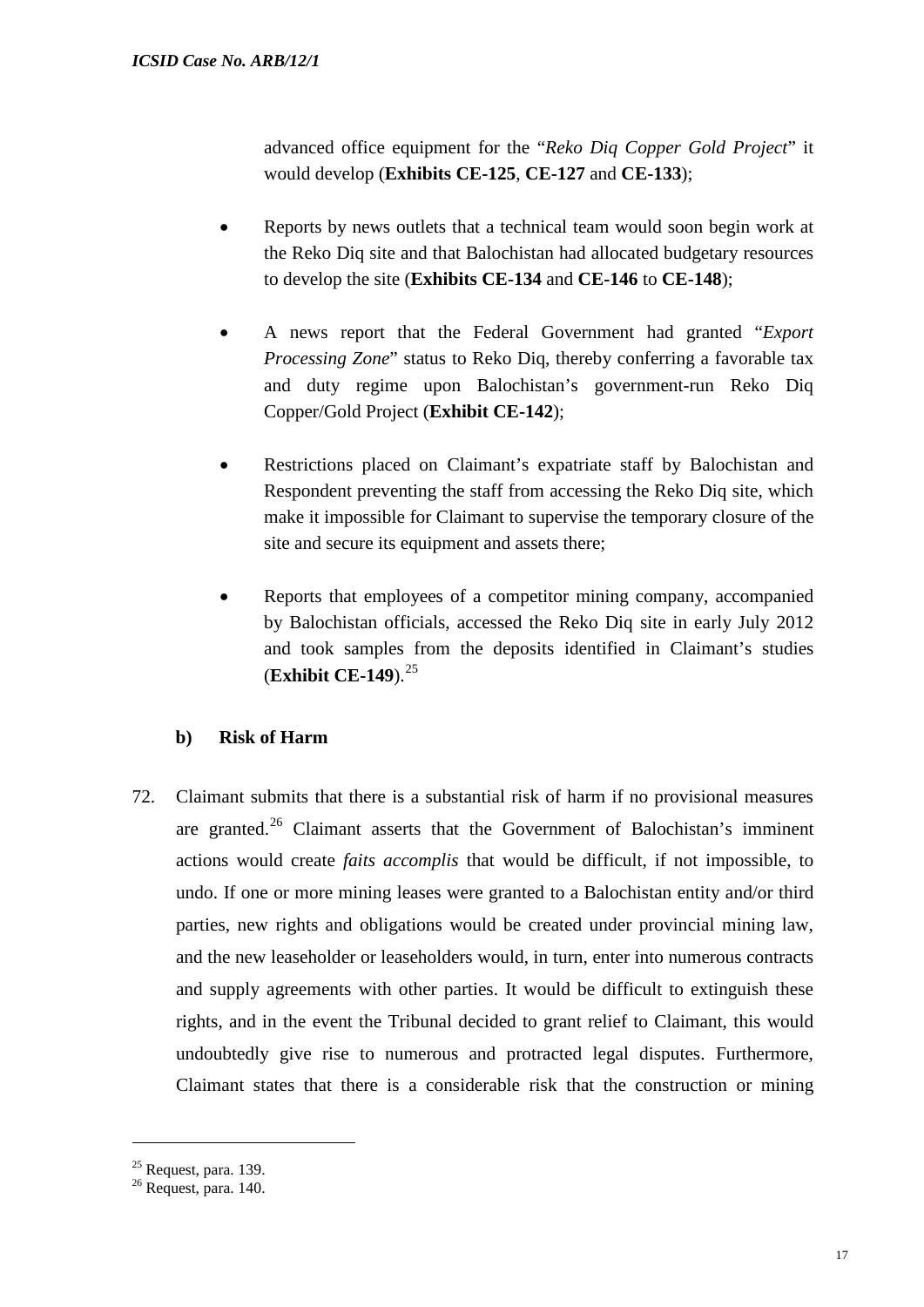activities undertaken by Balochistan or a third party lacking Claimant's expertise would reduce the commercial prospects of the Reko Diq site. Claimant submits that enforcement of a final award in Claimant's favor would be impossible as a practical matter under such circumstances.<sup>[27](#page-19-0)</sup>

- 73. Claimant submits that the Tanjeel deposit (H4) forms an integral part of TCC's overall plans for Reko Diq and cannot simply be excised from the project. This is evidenced by the fact that TCC has consistently planned to extract ore from Tanjeel and has expended considerable time, effort and money in furtherance of this goal.
- 74. According to Claimant, Balochistan's planned construction, extraction and processing activities within the Reko Diq Mining Area would risk rendering specific performance of Claimant's right to mine Reko Diq impossible for the following reasons: (i) the project was purposefully designed so that, if warranted by prevailing economic conditions, it could eventually support expanded operations, in particular in Tanjeel; (ii) Balochistan would implement mine designs, choose processing methods and construct infrastructure that would almost certainly have a detrimental effect on the long-term efficiencies and returns of TCC's mining operation; (iii) Balochistan's copper mining operation will affect a much greater portion of the Reko Diq Mining Area than the five square kilometers specified in the Response; (iv) Balochistan's lack of experience in developing sustainable projects may have far-reaching and long-term effects, e.g., in the form of leakage from tailings areas, adverse effects from dust dispersion and a failure to plan for important remediation of environmental impacts following the closure of the mine; and (v) the name "*Reko Diq Copper/Gold Project*" suggests that the project will be extended to other parts of Reko Diq because there is no exploitable gold at the Tanjeel deposit.<sup>28</sup>

<span id="page-19-1"></span><span id="page-19-0"></span><sup>27</sup> Request, paras. 141 *et seq.* <sup>28</sup> Reply, paras. 108 *et seq*.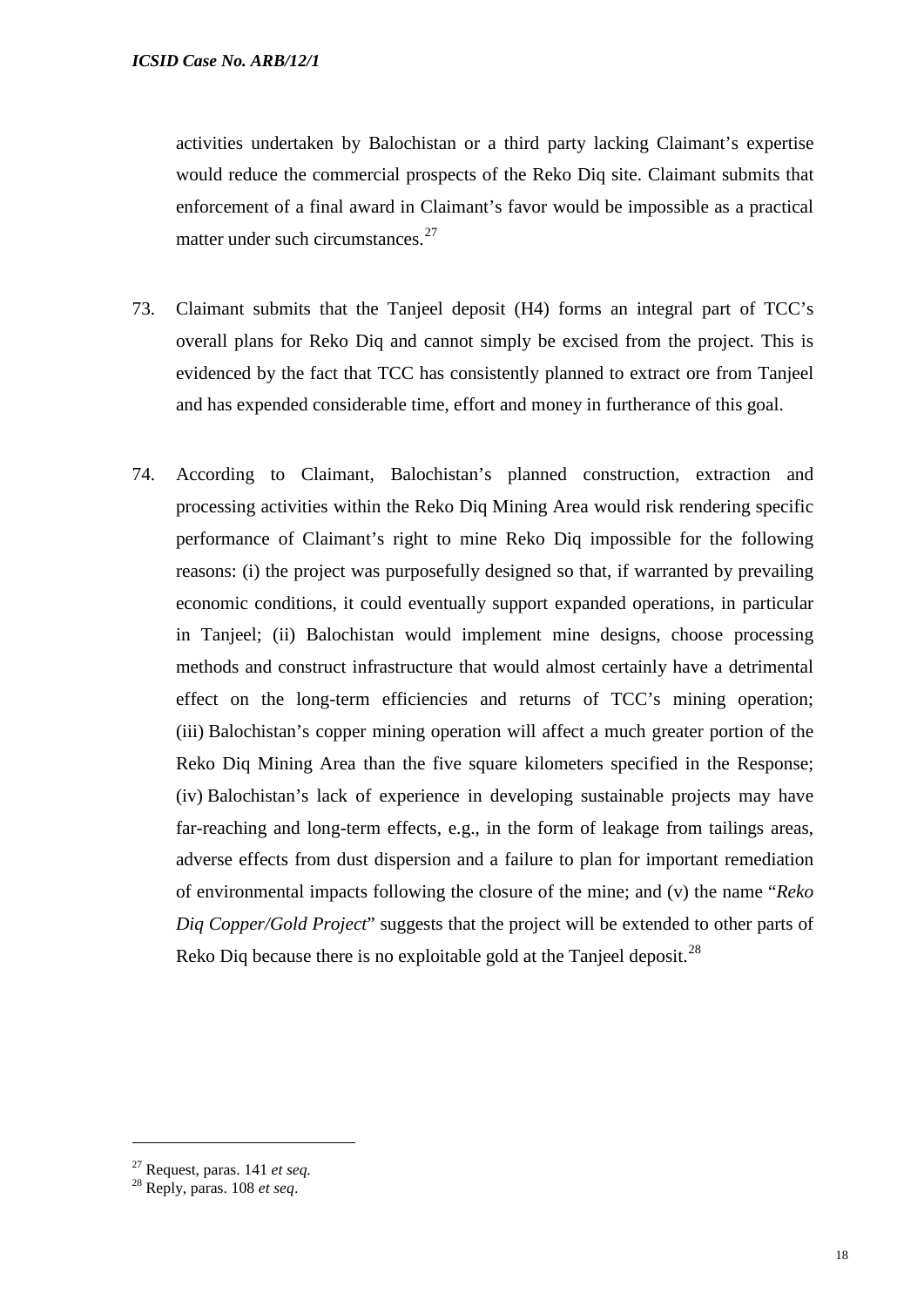75. Claimant cites the Decision on Revocation of Provisional Measures in *City Oriente[29](#page-20-0)* (**Exhibit CA-18**), where the arbitral tribunal concluded that:

> "[u]*pon weighing the interests at stake, the Arbitral Tribunal must choose to protect the possibility of enforcing a hypothetical award favorable to Claimant, even at the cost of temporarily depriving Respondents'* (sic) *of their contractual right to self-protection. Thus, given that Claimant has already commenced arbitration proceedings demanding performance of the Contract, Claimant has a right to request that Respondents refrain from performing any act that may lead to the early termination of the Contract.*"

- 76. Claimant concludes that, without provisional measures, imminent actions by the Government of Balochistan threaten to destroy Claimant's investment and, as a practical matter, deprive the Tribunal of the opportunity to grant a performance remedy.
- 77. According to Claimant, the practical effect of denying provisional measures would be to deny Claimant the right to seek specific performance and obtain the mining lease before the Tribunal has had the opportunity to reach a final determination on that issue. Claimant states that the loss of the right to mine Reko Diq would not be adequately reparable by an award of damages as the Reko Diq site is an "*irreplaceable asset*". Claimant submits that decades of exploration work, consuming tens of billions of dollars, have not uncovered a truly equivalent property. Claimant asserts that, since there is a possibility that it may be economically feasible to extract more of the mineral resources at Reko Diq in the future, any award of damages would likely undercompensate Claimant.<sup>[30](#page-20-1)</sup>
- 78. In support of its argument, Claimant cites the Decision on Provisional Measures in *Perenco*<sup>[31](#page-20-2)</sup> (**Exhibit CA-12**), in which the tribunal found provisional measures to be

<span id="page-20-0"></span><sup>29</sup> *City Oriente Limited v. Republic of Ecuador and Empresa Estatal Petróleos del Ecuador (Petroecuador)*, Decision on Revocation of Provisional Measures and Other Procedural Matters of 13 May 2008, ICSID Case No. ARB/06/21.<br><sup>30</sup> Request, paras. 143 *et seq.* 

<span id="page-20-1"></span>

<span id="page-20-2"></span><sup>&</sup>lt;sup>31</sup> Perenco Ecuador Ltd. v. Republic of Ecuador and Empresa Estatal Petróleos del Ecuador (Petroecuador), Decision on Provisional Measures of 8 May 2009, ICSID Case No. ARB/08/06.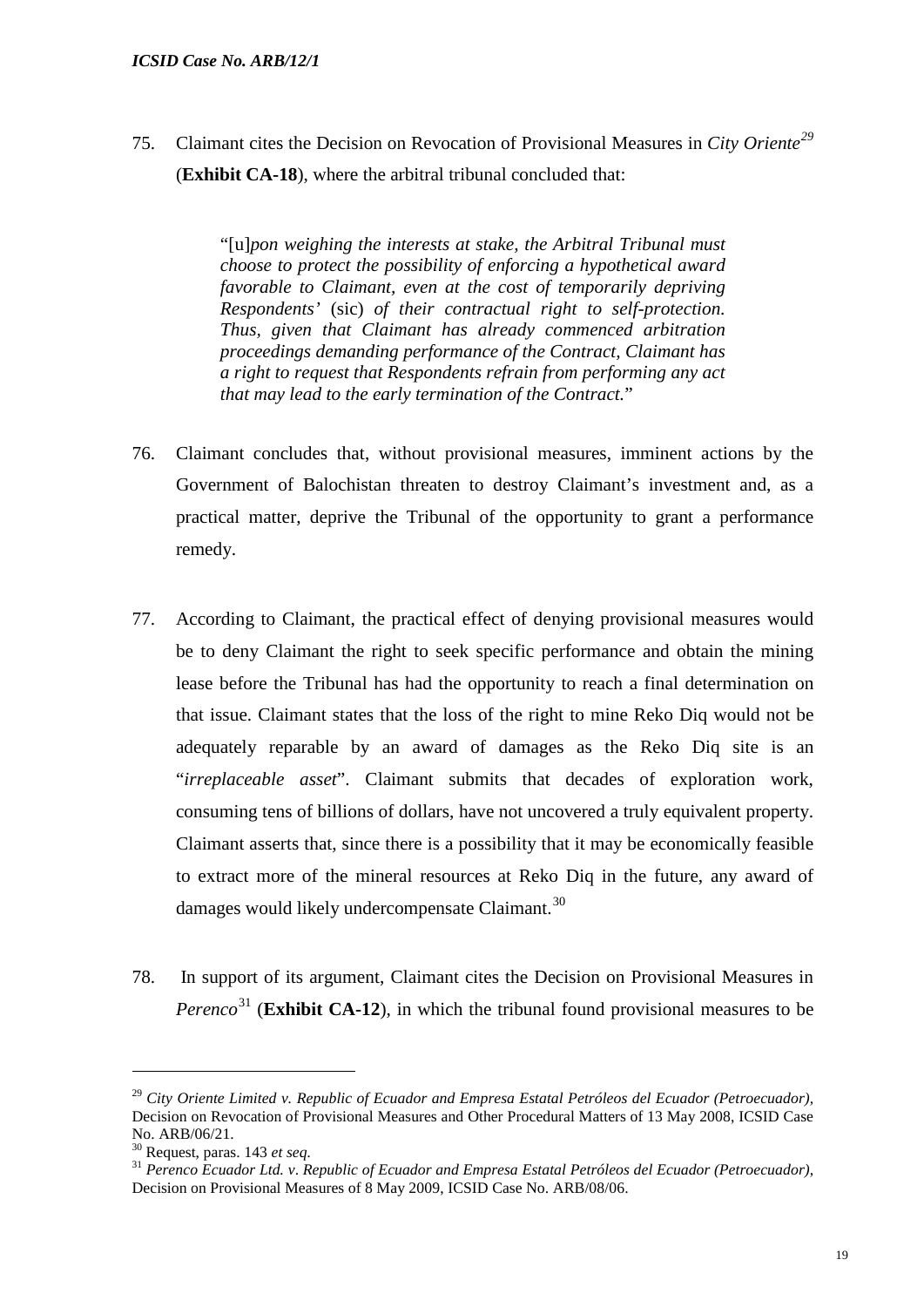necessary where the imminent seizure of the claimant's assets would have caused it to go out of business, an injury that could not be fully remedied by damages.

## **c) Balance of Harms**

- 79. Claimant submits that international tribunals typically assess whether the harm likely to result if the provisional measures are not ordered substantially outweighs the harm that is likely to result to the party against whom the interim relief is directed. If provisional measures are ordered, Claimant argues, all Respondent faces is a temporary hold on work at Reko Diq pending the outcome of this dispute. Even if Respondent were to prevail in this arbitration, the Government of Balochistan could still carry out its plans to dispose of the asset or run the project itself, thereby enjoying the substantial direct and indirect benefits of the mining operations over the long life of the mine. By contrast, if provisional measures are not granted, the imminent actions of Balochistan would be effectively irreversible.<sup>[32](#page-21-0)</sup>
- 80. Claimant states that any harm that Respondent alleges it will suffer is self-inflicted and could have been avoided had Respondent observed its obligations under the Australia-Pakistan Treaty and Balochistan observed its obligations under the CHEJVA and the BM Rules. $^{33}$  $^{33}$  $^{33}$
- 81. Claimant asserts that, as compared to the 1,500 jobs envisaged by the PC-1 Proposal, the mining project planned by TCC would create up to 11,500 jobs in the construction phase and more than 2,500 full-time jobs in the operating phase. Further, Claimant notes that even though it viewed a smelter built and operated by Balochistan or a third party as being unnecessary for the processing method applied, Claimant nevertheless did not object to supplying copper concentrate to this planned smelter. According to Claimant, the calculations on which the PC-1 Proposal is based do not take into consideration the significant capital and operating costs that are involved in mining, producing and processing copper. Claimant states that the

<span id="page-21-1"></span><span id="page-21-0"></span><sup>32</sup> Request, paras. 150 *et seq.* <sup>33</sup> Reply, para. 119.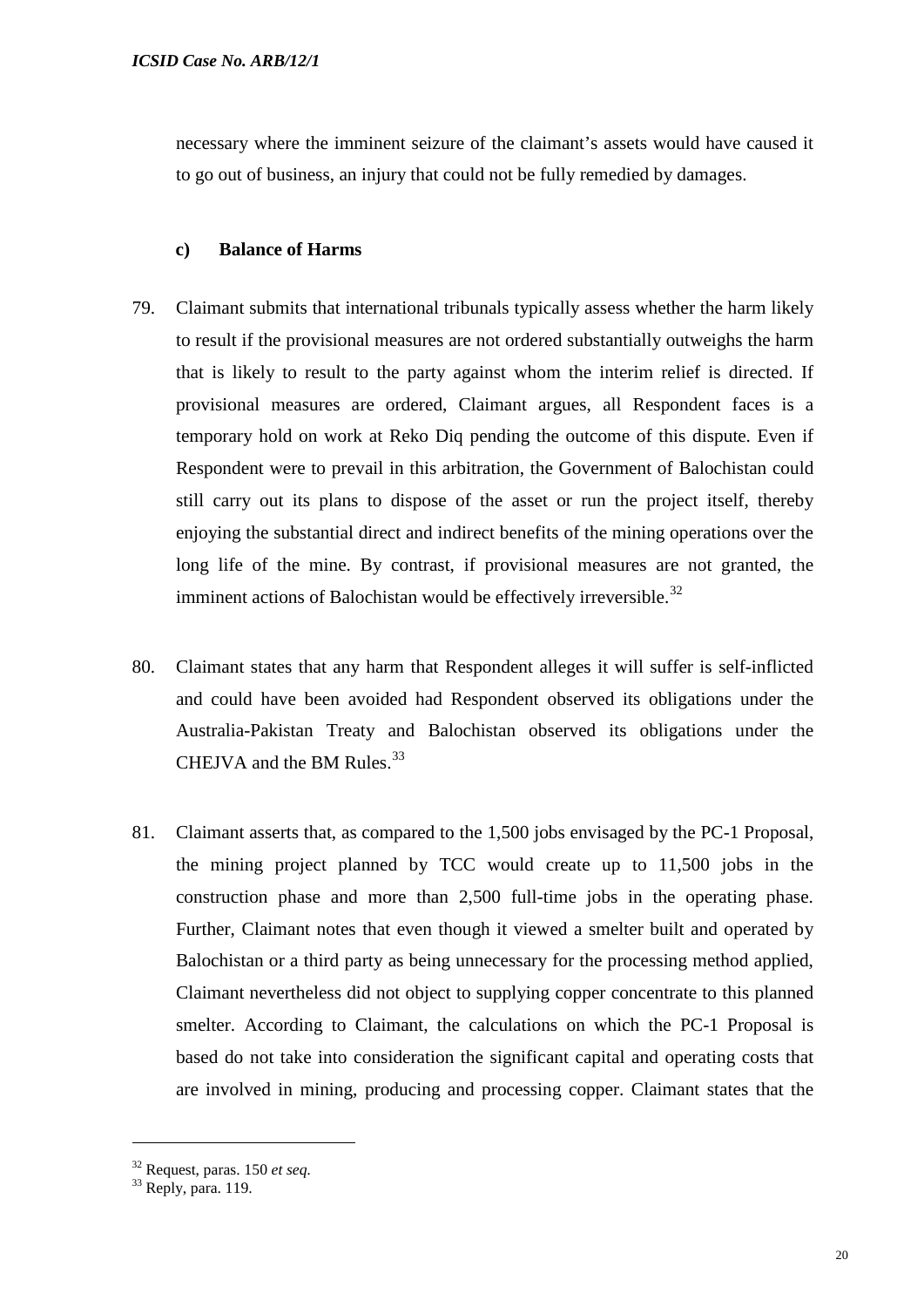mining project as contemplated by Claimant in the Feasibility Study, if properly managed, would be in operation for at least 56 years and provide substantial direct and indirect benefits to Balochistan, Respondent and any private stakeholders.<sup>[34](#page-22-0)</sup>

## **d) Risk of Aggravation of the Dispute**

- 82. Claimant states that it is further well established that ICSID tribunals, like other international tribunals, may order provisional measures to prevent aggravation of the dispute. In particular, Claimant cites in this regard the Decision on Provisional Measures in *Perenco* (**Exhibit CA-12**) and Procedural Order No. 1 in *Burlington*[35](#page-22-1) (**Exhibit CA-14**).
- 83. Claimant accepts Respondent's view that non-aggravation of the dispute is not an independent ground on which to grant provisional measures under Article 47 of the ICSID Convention but that the added requirements of necessity and urgency must also be met. $36$
- 84. Claimant submits that its right to avoid aggravation of the dispute deserves to be protected through the recommendation of provisional measures (i) to allow the Tribunal sufficient time to decide the issues in dispute without a Party taking justice into its own hands and rendering the resolution of the dispute more difficult, costly and time-consuming; and (ii) to prevent the relationship between the Parties from worsening, in order not to complicate or preclude a future collaboration between the Parties in the event of a settlement or necessary future collaboration.<sup>[37](#page-22-3)</sup>

<span id="page-22-1"></span><span id="page-22-0"></span><sup>&</sup>lt;sup>34</sup> Request, paras. 155 *et seq.*; Reply, paras. 118 *et seq. formerly Burlington Resources, Inc., and others v. Burlington Resources, Inc., and others v. Republic of Ecuador and Empresa Estatal Petróleos del Ecuador (Petroecuador))*, Procedural Order No. 1

<span id="page-22-3"></span><span id="page-22-2"></span>

<sup>&</sup>lt;sup>36</sup> Reply, para. 128.<br><sup>37</sup> Request, paras. 161 *et seq.*; Reply, paras. 129 *et seq.*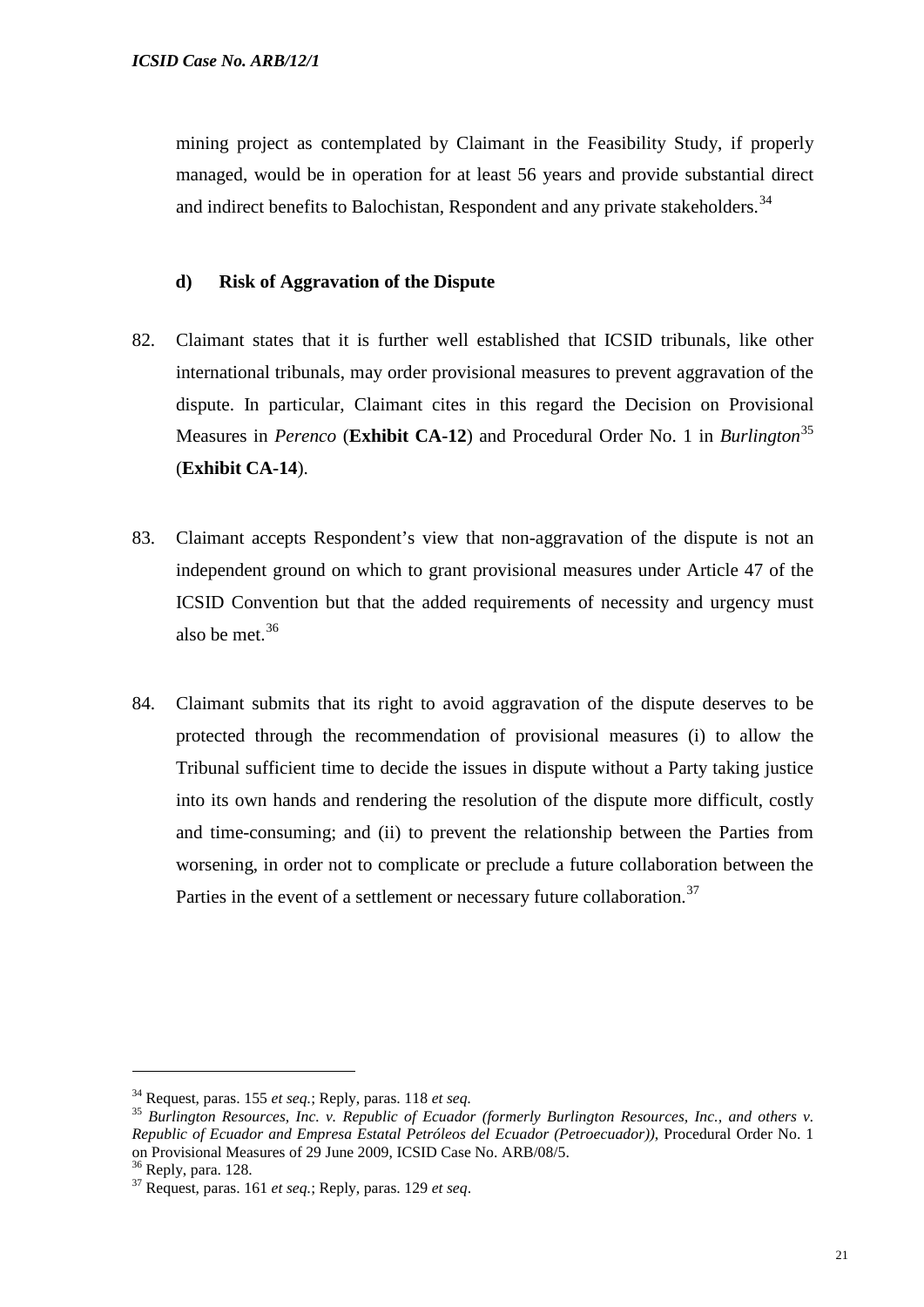## **II. Summary of Respondent's Position**

#### **1. No Authority of the Tribunal to Grant Provisional Measures**

- 85. As regards the Tribunal's jurisdiction, Respondent makes the following arguments: (i) the matters in dispute are before the Supreme Court of Pakistan, which will state the law of Pakistan definitively with respect to the interpretation of the CHEJVA and the application of the relevant legislation; (ii) the terms of the Australia-Pakistan Treaty are under review by the Governments of Australia and Pakistan, in particular the issue of whether the BIT should apply to Claimant as a company owned and controlled by non-Australian companies; (iii) Claimant's voluntary participation in court proceedings in Pakistan prevents it from invoking the right to arbitration in Article 13 of the Australia-Pakistan Treaty; (iv) public interest overwhelmingly favors the Government of Balochistan's proceeding with the H4 project without further delay and (v) Claimant has made an application for provisional measures in the parallel ICC arbitration that seeks the same relief against Balochistan.<sup>[38](#page-23-0)</sup>
- 86. Respondent refers to the decision on Provisional Measures in *Occidental* ("**Exhibit RLA-1**), which states that "*in order for an international tribunal to grant provisional measures, there must exist both a right to be preserved and circumstances of necessity and urgency to avoid irreparable harm.* (emphasis in the original)<sup>[39](#page-23-1)</sup> Respondent submits that the power to grant specific performance is not explicit in the ICSID Convention and that no ICSID tribunal has ordered a state to grant rights to an investor over its natural resources as a final or interim remedy.<sup>[40](#page-23-2)</sup>

## **2. No Right to Mine Reko Diq**

87. Respondent states that, even though Claimant sought a mining lease over the entire Reko Diq area which contains at least 14 known deposits, the Feasibility Study was

<span id="page-23-0"></span><sup>38</sup> Response, paras. 23 *et seq*.; Rejoinder, paras. 8 *et seq*. and 41.

<span id="page-23-2"></span><span id="page-23-1"></span><sup>&</sup>lt;sup>40</sup> Response, paras. 1 *et seq.* and 28-29.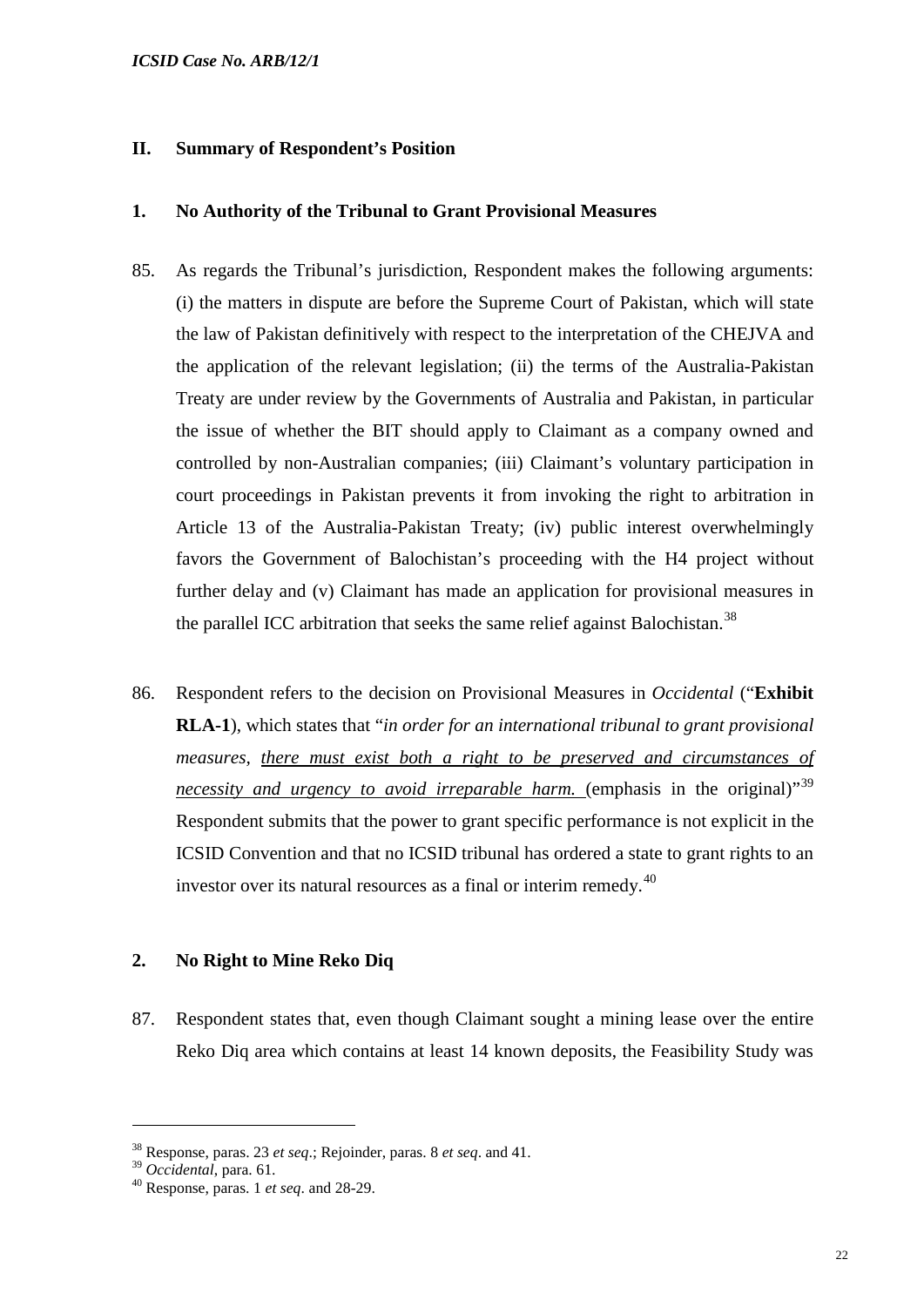limited to only two deposits, i.e., H14 and H15. Respondent submits that a project of this size has never previously been contemplated in Balochistan or Pakistan and that, therefore, the governmental mechanisms for putting it into effect cannot be considered "routine".<sup>[41](#page-24-0)</sup>

- 88. Respondent submits that the BM Rules make clear that when the Government enters into mineral agreements with companies or other entities, these agreements are subject to the BM Rules and the discretion of the Licensing Authority, which is in turn advised exclusively by the Mines Committee consisting of officials of the Directorate General of Mines and Minerals.<sup>[42](#page-24-1)</sup> Respondent states that the Licensing Authority is not a party to the CHEJVA and is not bound by any attempt to "agree in advance or to preordain the result of the application of the mining rules and the exercise of the statutory discretion to grant or to refuse an application for a mining lease". $43$
- 89. Respondent submits that Claimant lacks any right or title to mine in the Reko Diq Mining Area because its Application was rejected by the Licensing Authority.<sup>[44](#page-24-3)</sup> Respondent submits that, under the BM Rules, the Licensing Authority has broad discretion to refuse a mining lease application if it believes that this would not be in the interest of the development of Balochistan's mineral resources. Respondent submits that the Licensing Authority properly exercised its discretion under the BM Rules to refuse Claimant's Application. According to Respondent, Claimant had no *locus standi* under the BM Rules to apply for the mining license because the Joint Venture, not Claimant, was the holder of License EL-5.<sup>[45](#page-24-4)</sup>

<span id="page-24-2"></span>

<span id="page-24-4"></span><span id="page-24-3"></span>

<span id="page-24-1"></span><span id="page-24-0"></span><sup>41</sup> Response, paras. 39 *et seq*. <sup>42</sup> Response, paras. 45 *et seq*. <sup>43</sup> Response, para. 59. <sup>44</sup> Response, para. 50. <sup>45</sup> Response, paras. 90 *et seq*.; Rejoinder, paras. 5 *et seq*.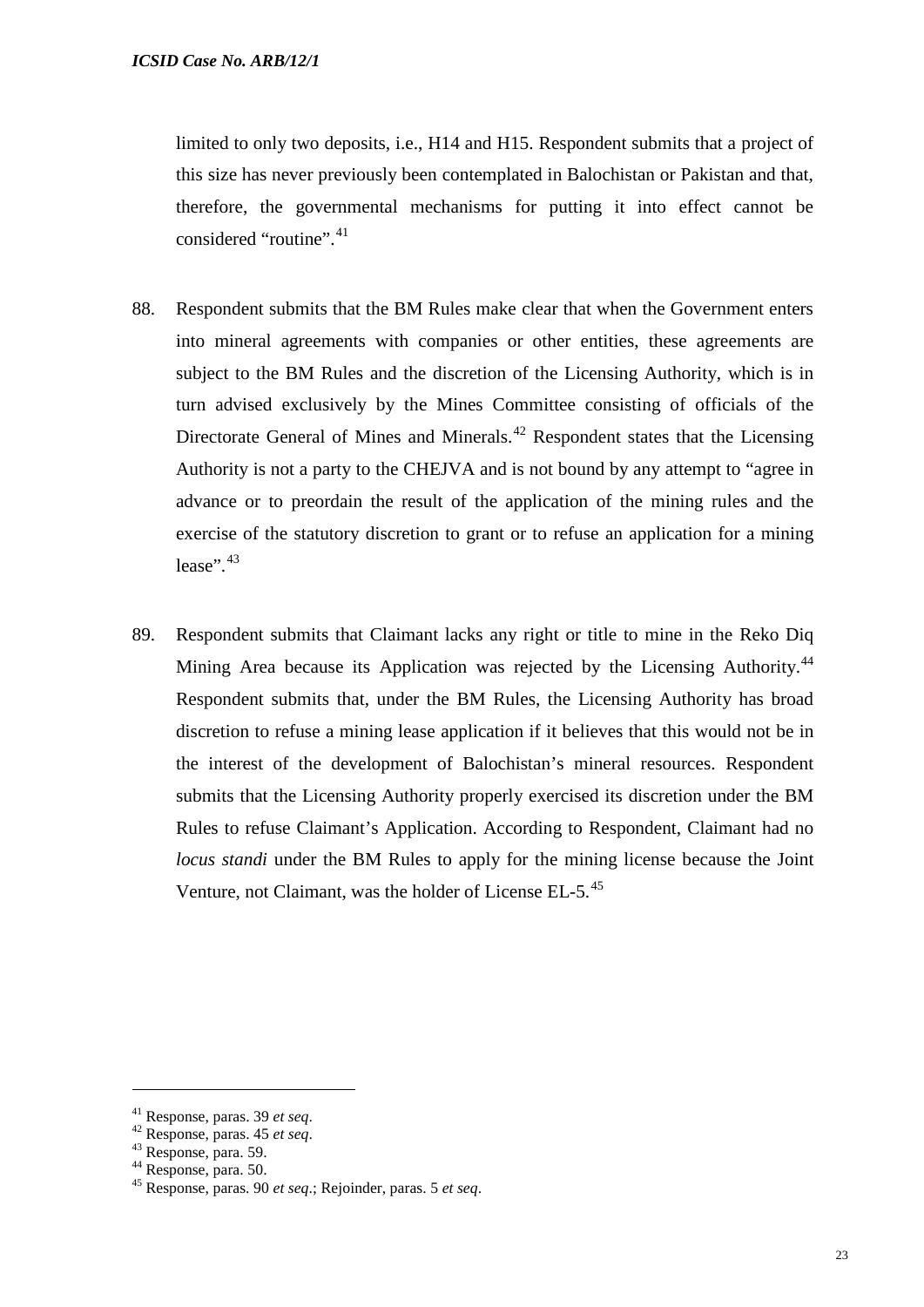- 90. Respondent asserts that, under the BM Rules, mining lease applications can be refused in the public interest and for failure to provide for additional value.<sup>[46](#page-25-0)</sup>
- 91. Respondent submits that the issues of the validity and legality of the CHEJVA, Addendum No. 1 and the Novation Agreement are currently before the Supreme Court of Pakistan and have been pending since 2007. Respondent notes that the signatory to the CHEVJA on behalf of the BDA, then BDA Chairman Mr. Ata Muhammad Jafar, was later convicted of corruption. Respondent argues that Claimant's reliance on the *ultra vires* joint venture contracts is misplaced because, whether or not they are declared by the Supreme Court of Pakistan as void *ab initio* under applicable law, they do not contain any promise to grant a mining lease to Claimant.<sup>[47](#page-25-1)</sup>
- 92. Respondent argues that, even if Claimant succeeds in establishing that the BM Rules entitle it to a mining lease, this would be in relation to a certain mine or mineral deposit, in accordance with the procedure set out in the CHEJVA. Respondent submits that Claimant's Application related to at least 14 mineral deposits contained in Reko Diq, while the Feasibility Study related only to the two mineral deposits at H14 and H15. Respondent argues that Claimant failed to follow the procedures in the joint venture contracts in relation to the other mineral deposits in Reko Diq; it unilaterally submitted an application for the entire 99.483 square kilometers in breach of the joint venture contracts.<sup>[48](#page-25-2)</sup>
- 93. Respondent submits that Claimant applied for a mining lease as the holder of License EL-5 even though this license was granted to the Joint Venture and not to Claimant. Thus, pursuant to the CHEJVA, it was the property of the Joint Venture and not of Claimant.<sup>[49](#page-25-3)</sup>

<span id="page-25-1"></span><span id="page-25-0"></span><sup>46</sup> Rejoinder, para. 53. <sup>47</sup> Response, paras. 53 *et seq*. <sup>48</sup> Response, 77; Rejoinder, para. 58.

<span id="page-25-3"></span><span id="page-25-2"></span><sup>49</sup> Response, 81.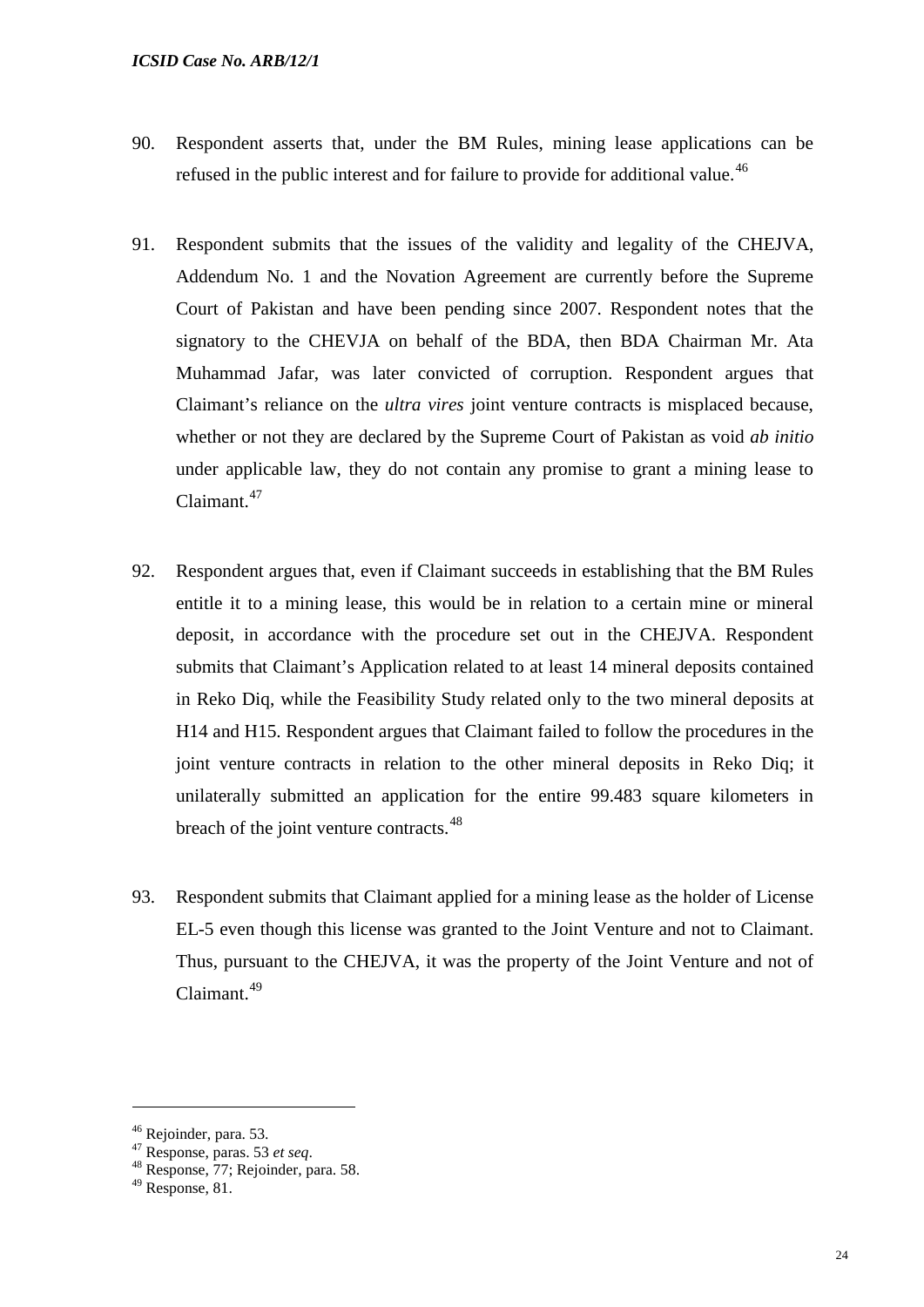94. Respondent argues that the Licensing Authority gave Claimant sufficient notice of its intent to refuse the Application and thus provided Claimant with an opportunity for it to amend its Application – which Claimant did not do. $^{50}$  $^{50}$  $^{50}$ 

## **3. No Legitimate Expectation**

- 95. Respondent submits that Claimant was well aware, or that it ought to have been plain to a prudent investor in Claimant's position, that the legislative framework applicable to mining titles as set out in the BM Rules provides the Licensing Authority with extremely wide discretion to refuse a mining lease application. Further, Claimant should have appreciated that an exploration license could not automatically be converted to a mining lease, and that the provisions of the Joint Venture contracts did not contain such a guarantee.<sup>[51](#page-26-1)</sup>
- 96. Respondent states that Claimant could not expect that the lease of the entire area of 99.473 square kilometers for which it applied would be granted by the Licensing Authority, particularly because the Feasibility Study related only to 6 square kilometers (deposits H14 and H15).<sup>[52](#page-26-2)</sup> In the Rejoinder, Respondent contends that the "*feasibilities or pre-feasibilities were made in relation to mineral deposits, namely H4, H14 and H15, and not areas in terms of square kilometres.*"[53](#page-26-3)
- 97. Respondent contends that Claimant's expectation that the CHEJVA gave rise to an entitlement to a mining lease is wrong for the following reasons: (i) the CHEJVA does not make such a representation or promise, but rather, Article 5.9 of the CHEJVA provides that the parties shall "*seek an assurance from the Provincial Government, namely that the Joint Venture shall have the right to apply for a mining lease*"; and (ii) pursuant to Rules 9(4) and 9(5) of the BM Rules, and as a matter of common law and common sense, such a guarantee by the Government of Balochistan

<span id="page-26-2"></span><span id="page-26-1"></span>

<span id="page-26-0"></span><sup>&</sup>lt;sup>50</sup> Response, paras. 91 *et seq.*<br><sup>51</sup> Response, para. 97.<br><sup>52</sup> Response, para. 98; Rejoinder, para. 17.<br><sup>53</sup> Rejoinder, para. 44.

<span id="page-26-3"></span>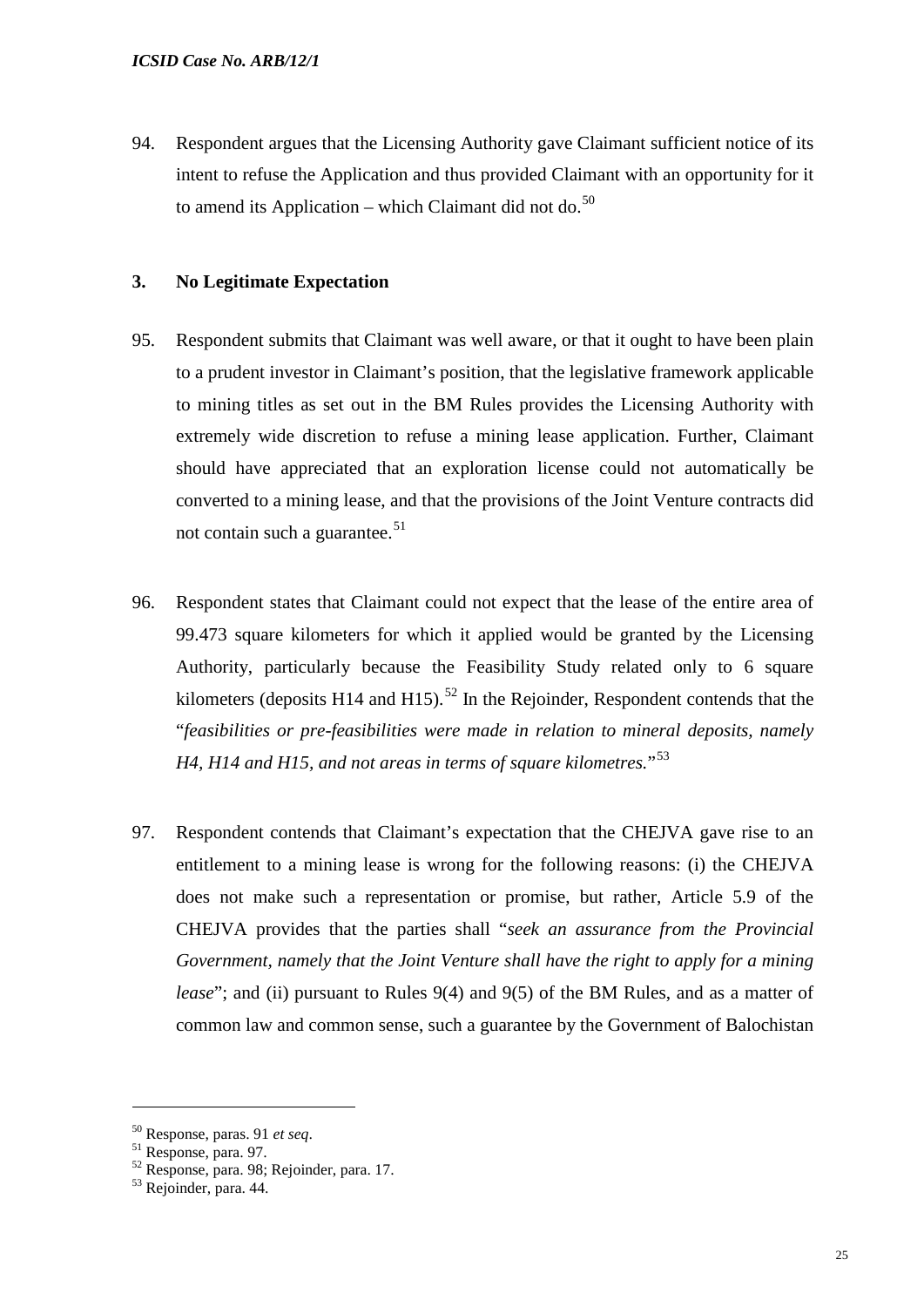in an agreement would be unenforceable and void.<sup>[54](#page-27-0)</sup> According to Respondent, Claimant was never given an assurance within the meaning of Article 5.9 of the CHEJVA by the Government of Balochistan.

## **4. No Right to Specific Performance**

- 98. Respondent submits that it is established as a matter of customary international law that a State controls its own natural resources and no international tribunal can compel a State to transfer title to natural resources. Respondent states that the ICSID cases cited by Claimant in support of specific performance do not address the question of whether specific performance can be ordered where title to natural resources is at stake.<sup>[55](#page-27-1)</sup> According to Respondent, the reasoning in *Occidental* applies here, namely that "*where a State has, in the exercise of its sovereign powers, put an end to a contract or a license, or any other foreign investor's entitlement, specific performance must be deemed legally impossible.*"[56](#page-27-2) Respondent submits that by denying Claimant's application for a mining lease, the Licensing Authority put an end to the CHEJVA.<sup>[57](#page-27-3)</sup>
- 99. Respondent concludes that, should the Tribunal find liability to exist in this case, the only remedy available to Claimant is damages.<sup>[58](#page-27-4)</sup>

## **5. Circumstances Do Not Warrant Provisional Measures**

#### **a) No Urgency and Necessity**

100. Respondent submits that Claimant has failed to demonstrate that there are circumstances of urgency and necessity that merit the grant of provisional measures.

<span id="page-27-0"></span><sup>&</sup>lt;sup>54</sup> Response, para. 99; Rejoinder, paras. 47 *et seq.*<br>
<sup>55</sup> Rejoinder, paras. 57 *et seq.* referring to the cases of *Micula*, *Enron* and *Burlington*.<br>
<sup>56</sup> Occidental, para. 79<br>
<sup>57</sup> Rejoinder, paras. 69 *et seq.*<br>
<sup></sup>

<span id="page-27-2"></span><span id="page-27-1"></span>

<span id="page-27-3"></span>

<span id="page-27-4"></span>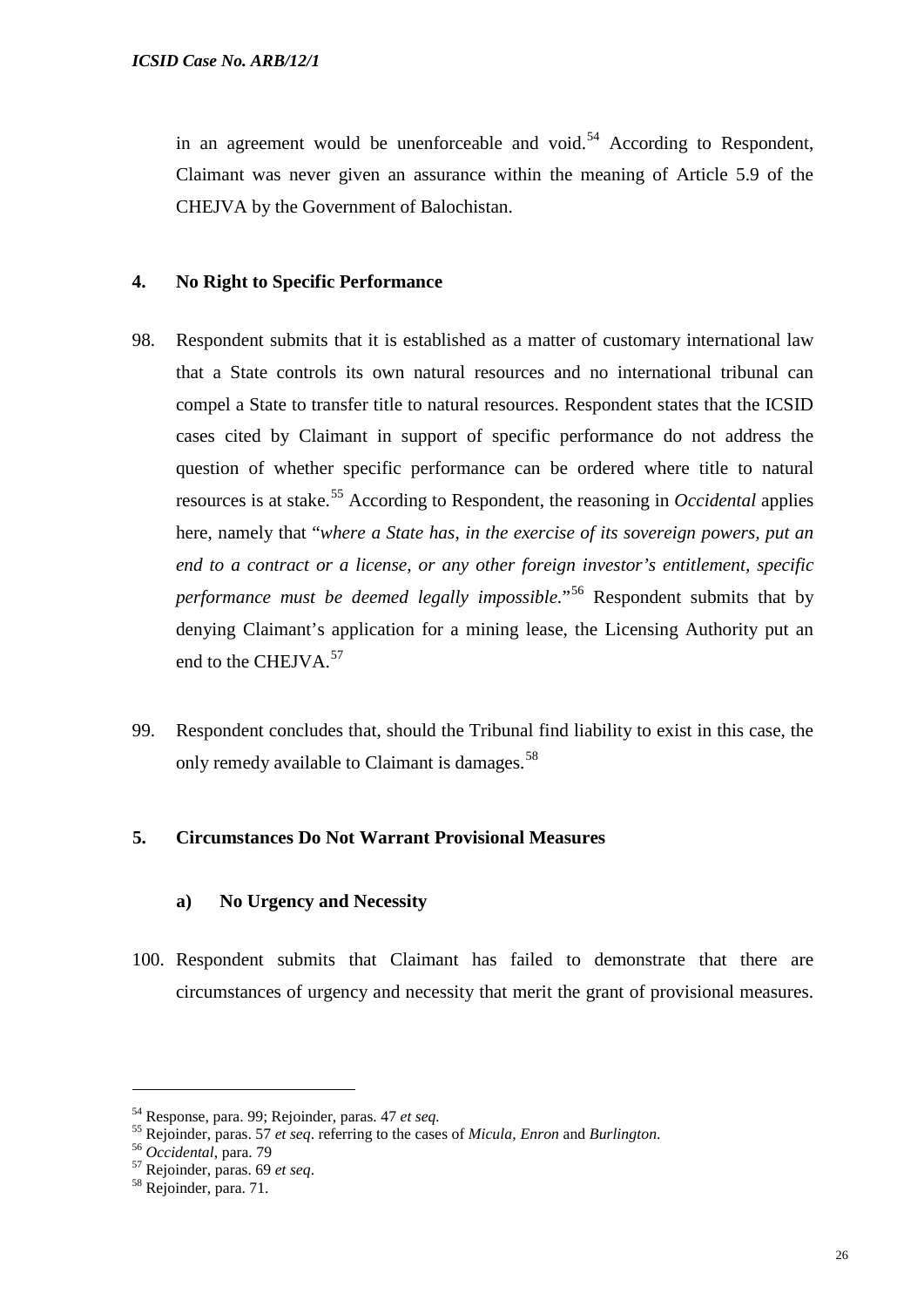According to Respondent, Balochistan has no current intention of granting mining rights over Reko Diq to a third party or parties.<sup>[59](#page-28-0)</sup>

- 101. Respondent submits that the Government of Balochistan's plans are limited to mining 5.08 square kilometres at deposit H4 of Reko Diq in order to meet Pakistan's domestic copper consumption needs. Further, Respondent states that the Government of Balochistan has no intention to extend its current development plans to the rest of Reko Diq. $60$
- 102. Respondent submits that Balochistan will only mine at deposit H4 at an initial rate of 15,000 tons per day. Considering that Claimant's plan is to mine 110,000 tons of ore per day at deposits H14 and H15 on the basis of an initial 30-year mining lease over an area of 99.473 square kilometres, it is inconceivable that Respondent's activities could cause any harm to Claimant, let alone harm of an irreparable nature. Respondent concludes that damages are an adequate remedy and, in fact, the only available remedy; none of Balochistan's actions with respect to Reko Diq during the pendency of these proceedings will compromise Claimant's ability to claim monetary compensation as part of the final award.<sup>[61](#page-28-2)</sup>

## **b) Balance of Harms Not at Issue**

- 103. Respondent claims that arguments as to the "*balance of convenience*" come into play only where the requirements of necessity, urgency and "an arguable case" are met. Respondent submits that Claimant is unable to prove that these requirements are met here.<sup>[62](#page-28-3)</sup>
- 104. Furthermore, Respondent states that Claimant's project, which requires that a pipeline of 682 kilometers be constructed through inhospitable territory with major security concerns, cannot be realized in practice. Respondent states that, in view of

<span id="page-28-2"></span>

<span id="page-28-1"></span><span id="page-28-0"></span><sup>59</sup> Response, para. 104. <sup>60</sup> Response, para. 104. <sup>61</sup> Response, paras. 106 *et seq*. <sup>62</sup> Response, para. 116.

<span id="page-28-3"></span>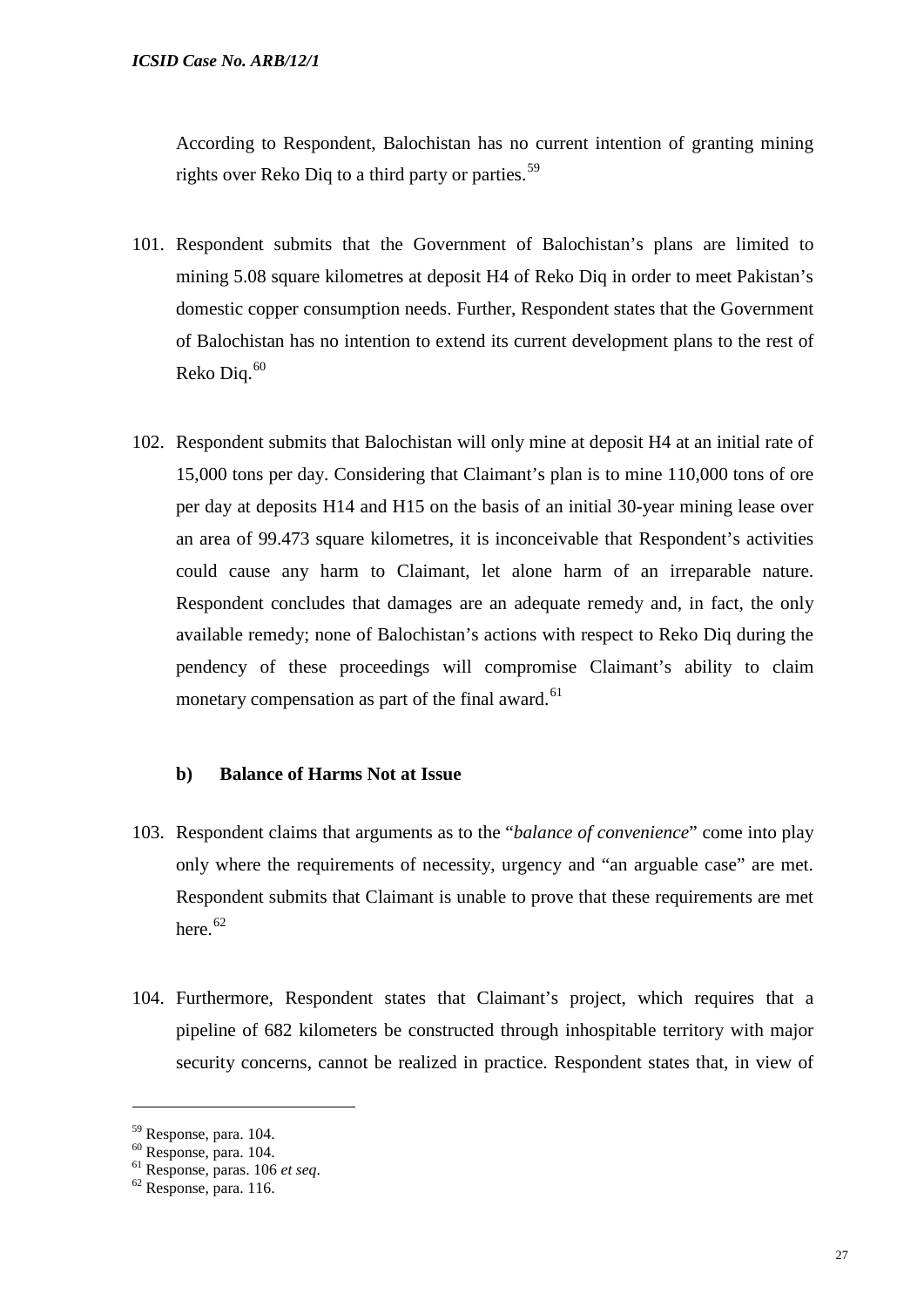likely terrorist attacks on the pipeline, the security of the project cannot be guaranteed.<sup>[63](#page-29-0)</sup>

- 105. Respondent explains that the project is politically unacceptable for the Federal Government and the Government of Balochistan given the strength of public opinion against it in the absence of economic benefits to the people of Balochistan.<sup>[64](#page-29-1)</sup>
- 106. Respondent rejects as untenable Claimant's concerns that its mining project in relation to H4 would damage the deposit or the environment.<sup>[65](#page-29-2)</sup>
- 107. Respondent states that Claimant's conduct can be interpreted both as a deliberate attempt to conceal the extent of the mineral deposits in Reko Diq and mislead the Government of Balochistan, as well as an act of bad faith.<sup>[66](#page-29-3)</sup>
- 108. Respondent asserts that there is a political and economic need for the Balochistan Copper/Gold Project.

## **c) No Aggravation of the Dispute**

109. Citing *Cemex v. Venezuela*<sup>[67](#page-29-4)</sup> (**Exhibit CA 26**), Respondent submits that the "*nonaggravation of the dispute*" is not an independent ground on which to grant provisional measures under Article 47 of the ICSID Convention. The added requirements of urgency and necessity must be met.<sup>[68](#page-29-5)</sup>

<span id="page-29-2"></span>

<span id="page-29-4"></span><span id="page-29-3"></span>

<span id="page-29-1"></span><span id="page-29-0"></span><sup>&</sup>lt;sup>63</sup> Rejoinder, paras. 20 *et seq.*<br>
<sup>64</sup> Rejoinder, paras. 15 *et seq.*<br>
<sup>65</sup> Rejoinder, paras. 26 *et seq.*<br>
<sup>66</sup> Rejoinder, para. 37.<br>
<sup>66</sup> Cemex Caracas Investments B.V. and Cemex Caracas II Investments B.V. v. Boliva *Venezuela*, ICSID Case No. ARB/08/15, Decision on the Claimant's Request for Provisional Measures of 3 March 2010, para. 61.

<span id="page-29-5"></span> $68$  Response, para. 112.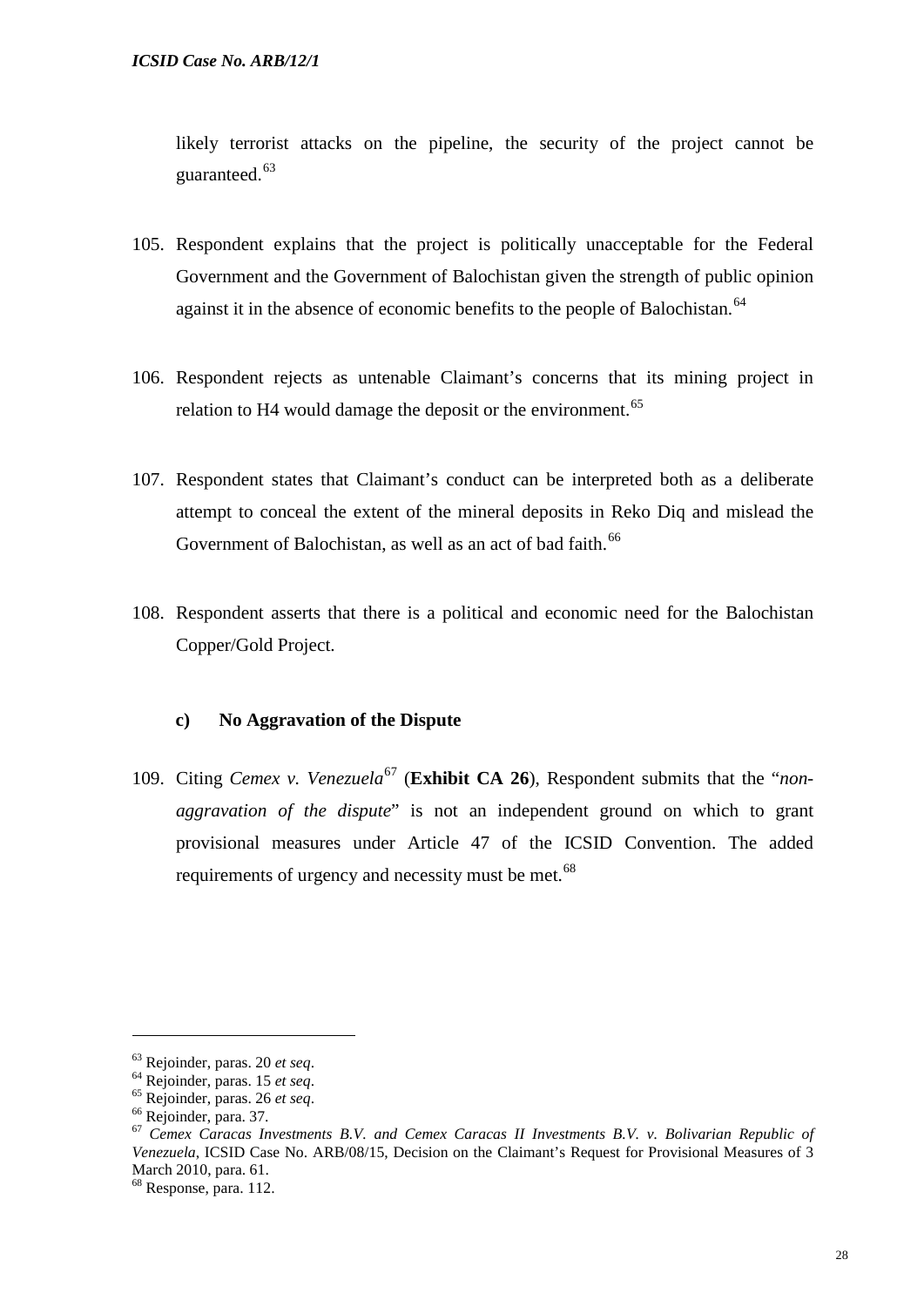- 110. Respondent submits that it is unclear how the Government of Balochistan's proposals with regard to deposit H4 will "*aggravate the dispute*", as the only remedy available to Claimant is damages.<sup>[69](#page-30-0)</sup>
- 111. Respondent claims that the Government's proposed actions with respect to deposit H4 presently do not involve granting rights to any third parties during the pendency of these proceedings and beyond. Thus, Claimant's request for provisional measures does not help or hinder the Tribunal's ability to resolve this dispute in any way.<sup>[70](#page-30-1)</sup>

## **III. The Parties' Requests for Relief**

## **1. Claimant's Request for Relief**

- 112. Claimant requests the Tribunal to issue an Interim Award ordering that Respondent, during the pendency of this dispute:
	- *a. refrain from, and take all steps necessary to ensure that Balochistan refrain from, taking further steps to develop the Reko Diq Mining Area, or any part thereof, by itself or with third parties;*
	- *b. refrain from, and take all steps necessary to ensure that Balochistan refrain from, selling, leasing, transferring, authorizing or otherwise disposing of the Reko Diq Mining Area, or its interest in the Joint Venture, or any part thereof to any third party;*
	- *c. refrain from, and take all steps necessary to ensure that Balochistan refrain from, breaching the confidentiality provisions of TCC's Feasibility Study by sharing or disclosing any portion of its contents with any unauthorized persons or entities;*

<span id="page-30-1"></span>

<span id="page-30-0"></span><sup>69</sup> Response, para. 111. <sup>70</sup> Response, para. 111; Rejoinder, paras. 22 *et seq*.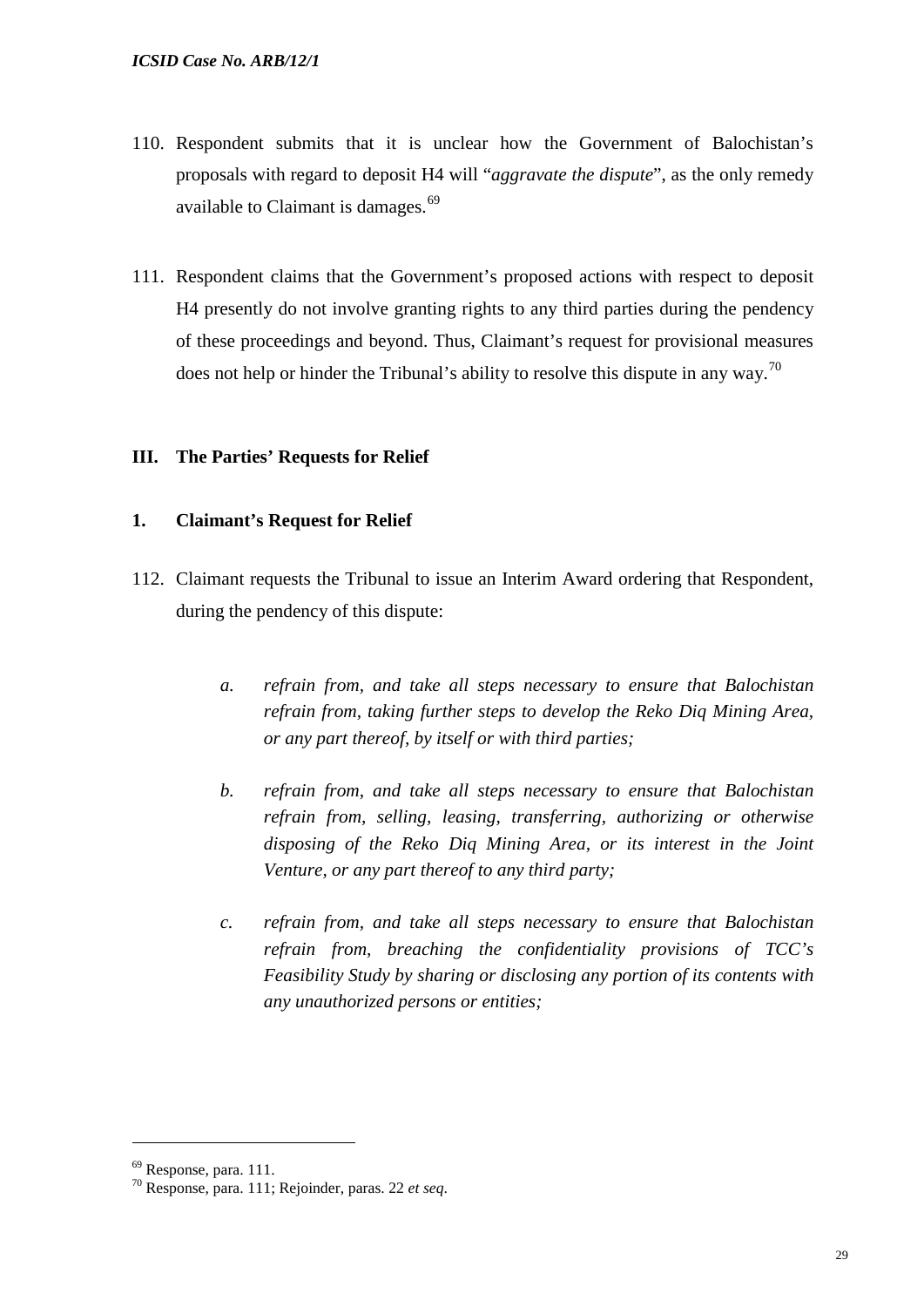- *d. refrain from, and take all steps necessary to ensure that Balochistan refrain from, taking any steps that infringe TCC's exclusive surface rights under the Surface Rights Lease;*
- *e. issue, and take all steps necessary to ensure that Balochistan issue, any authorization required to allow TCC's expatriate staff to work in Pakistan and to travel to and access the Reko Diq site, including work visas, security clearances and No-Objection Certificates; and*
- f. *refrain from, and take all steps necessary to ensure that Balochistan refrain from, taking any steps that would unsettle the* status quo*, aggravate the dispute, or render ineffective any ultimate relief granted by the Tribunal.[71](#page-31-0)*

## **2. Respondent's Request for Relief**

113. Respondent requests the Tribunal to dismiss the application with costs awarded in Respondent's favor.<sup>[72](#page-31-1)</sup>

## **E. DECISION BY THE TRIBUNAL**

## **I. Legal Framework for the Recommendation of Provisional Measures**

114. Article 47 of the ICSID Convention provides as follows:

"*Except as the parties otherwise agree, the Tribunal may, if it considers that the circumstances so require, recommend any provisional measures which should be taken to preserve the respective rights of either party.*"

Thus, there is no question that the Tribunal has the authority to order provisional measures to preserve a party's rights.

<span id="page-31-0"></span><sup>71</sup> Request, para. 166; Reply*,* para. 132*.* <sup>72</sup> Response, para. 123; Rejoinder, para 72.

<span id="page-31-1"></span>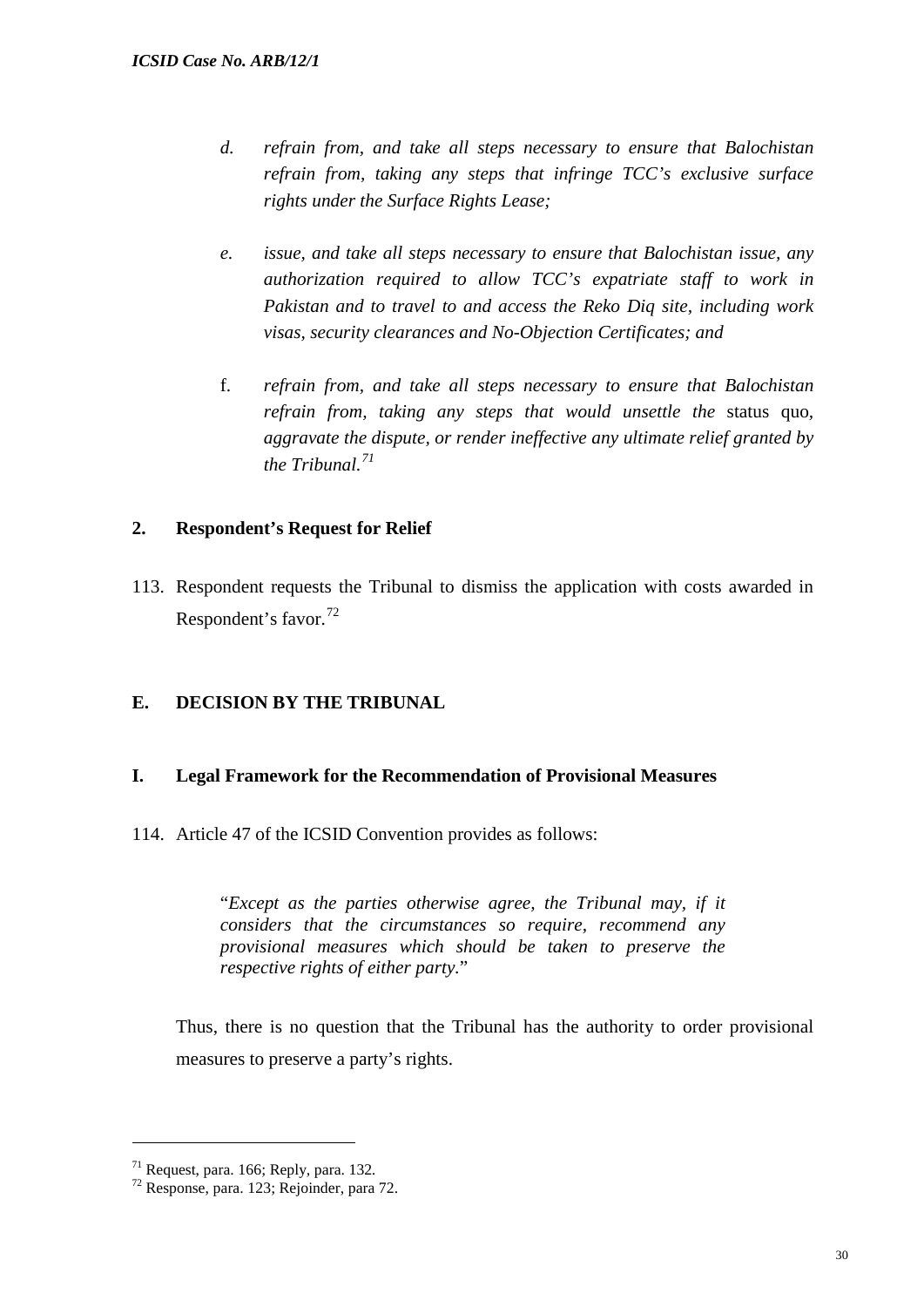115. Rule 39(1) of the ICSID Arbitration Rules also states:

"*At any time after the institution of the proceeding, a party may request that provisional measures for the preservation of its rights be recommended by the Tribunal. The request shall specify the rights to be preserved, the measures the recommendation of which is requested, and the circumstances that require such measures.*"

- 116. Thus, before "*recommending*" any provisional measure under the ICSID Convention and the Arbitration Rules, an arbitral tribunal must be satisfied that two prerequisites are met: (i) that a right exists and (ii) that the circumstances require that the provisional measures be ordered to preserve such right.
- 117. The question of whether the right to be preserved exists goes to the merits of the case which will not be decided at this preliminary stage of the proceedings. It therefore suffices that the party requesting the provisional measure establishes a *prima facie* case that it owns a legally protected interest.<sup>[73](#page-32-0)</sup>
- 118. Neither the ICSID Convention nor the ICSID Arbitration Rules further specify the circumstances under which provisional measures may be granted. This question has, however, been dealt with extensively in various decisions by ICSID tribunals. Pursuant to the well-established jurisprudence of ICSID tribunals, provisional measures may be granted where the situation is urgent and the requested measures are necessary to preserve a party's right from irreparable harm.<sup>[74](#page-32-1)</sup>
- 119. This test is in conformity with the practice of the International Court of Justice ("**ICJ**") under Article 41 of its Statute, on which Article 47 of the ICSID Convention is modeled.<sup>[75](#page-32-2)</sup> Article 41 of the ICJ Statute reads:

<span id="page-32-2"></span>

<span id="page-32-1"></span><span id="page-32-0"></span><sup>&</sup>lt;sup>73</sup> Burlington, para. 53; Occidental, para. 64.<br><sup>74</sup> Occidental, para. 61; Burlington, para. 82; Perenco, para. 43. See also Cemex, paras. 44-56.<br><sup>75</sup> L. Malintoppi, "Provisional Measures in Recent ICSID Proceedings: Wha Order," in C. Binder, U. Kriebaum, A. Reinisch, S. Wittich (eds.), *International Investment Law for The 21st Century*, Oxford University Press, 2009, p. 158 *et seq*.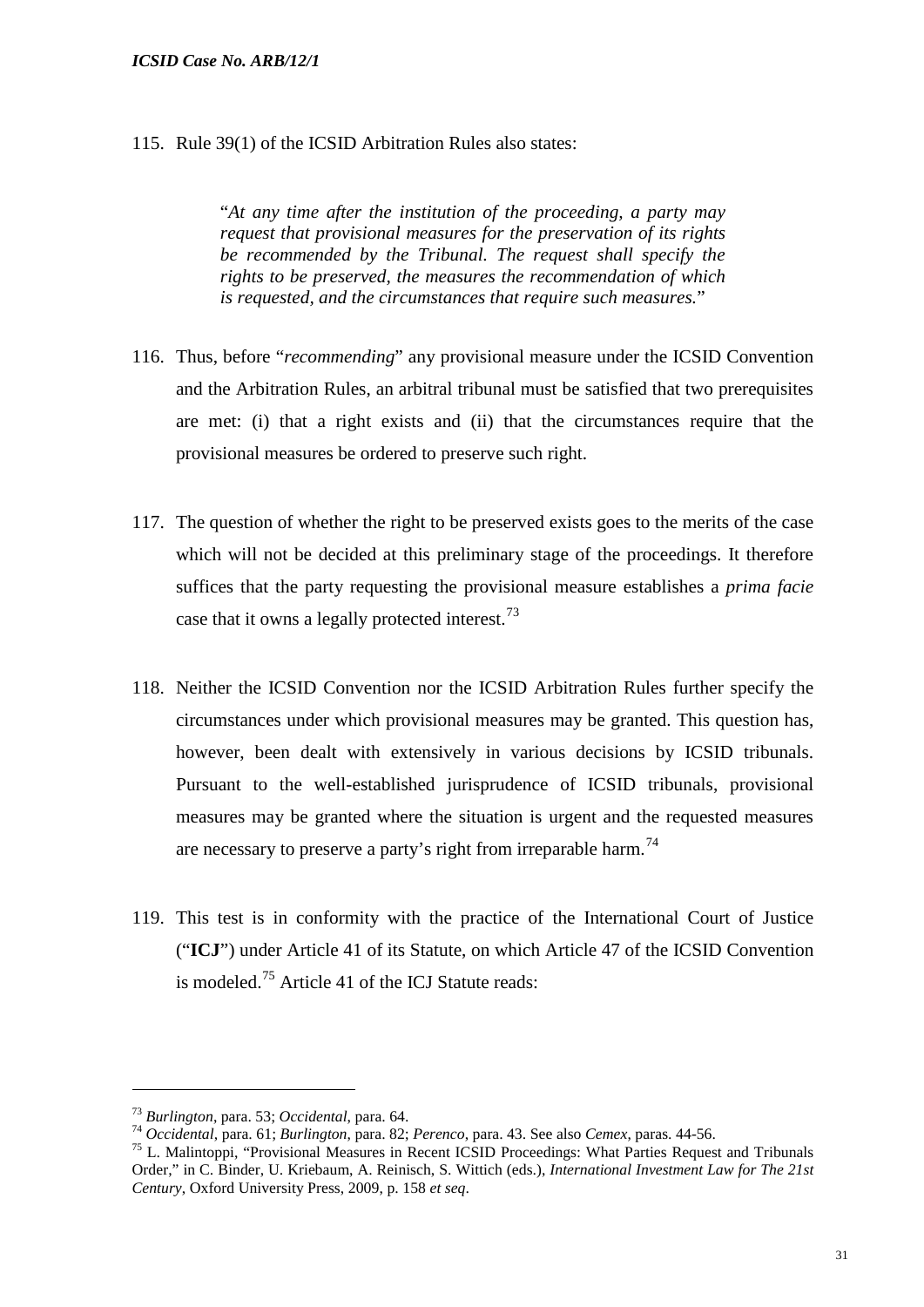*"1. The Court shall have the power to indicate, if it considers that circumstances so require, any provisional measures which ought to be taken to preserve the respective rights of either party.* 

*2. Pending the final decision, notice of the measures suggested shall forthwith be given to the parties and to the Security Council."*

- 120. Although Article 47 of the ICSID Convention and Rule 39 of the Arbitration Rules use the word "*recommend*", it is generally recognized that arbitral tribunals are empowered under these provisions to order provisional measures with binding force and that the parties are obliged to comply with such orders.<sup>[76](#page-33-0)</sup> The Parties to the present arbitration have not contested the binding nature of provisional measures.
- 121. Under the ICSID Convention, moreover, an arbitral tribunal may recommend provisional measures before it has decided on whether it has jurisdiction over the dispute. However, the Tribunal, in accordance with the well-established practice of ICSID tribunals, $^{77}$  $^{77}$  $^{77}$  will only recommend provisional measures if it is satisfied that it has *prima facie* jurisdiction to decide the merits of the case.
- 122. In view of the above, the Tribunal will proceed to determine whether it has *prima facie* jurisdiction over the dispute (II.) and whether provisional measures are required by the circumstances at hand to preserve Claimant's asserted right to mine Reko Diq (III.).

## **II.** *Prima Facie* **Jurisdiction of the Tribunal**

-

123. The Tribunal is satisfied that, in the present circumstances, it has *prima facie* jurisdiction over the merits of the dispute pursuant to Article 25(1) of the ICSID Convention and Article 13 of the Australia-Pakistan Treaty.

<span id="page-33-0"></span><sup>76</sup> *Occidental*, para. 58; *Tokios Tokelés v. Ukraine*, ICSID Case No. ARB/02/18, Order No. 1 on Request for Provisional Measures, para. 4; *City Oriente*, paras. 51-53. See also *La Grand* (Federal Republic of Germany v. United States), Judgment, 2001 I.C.J. Rep. p. 466 (**Exhibit CA-4**), p. 502 *et seq*. ("*The contention that provisional measures indicated under Article 41 might not be binding would be contrary to the object and* 

<span id="page-33-1"></span>*purpose of that Article.*") <sup>77</sup> *Burlington*, para. 49; *City Oriente*, para. 50; *Perenco*, para. 39; *Occidental*, para. 55.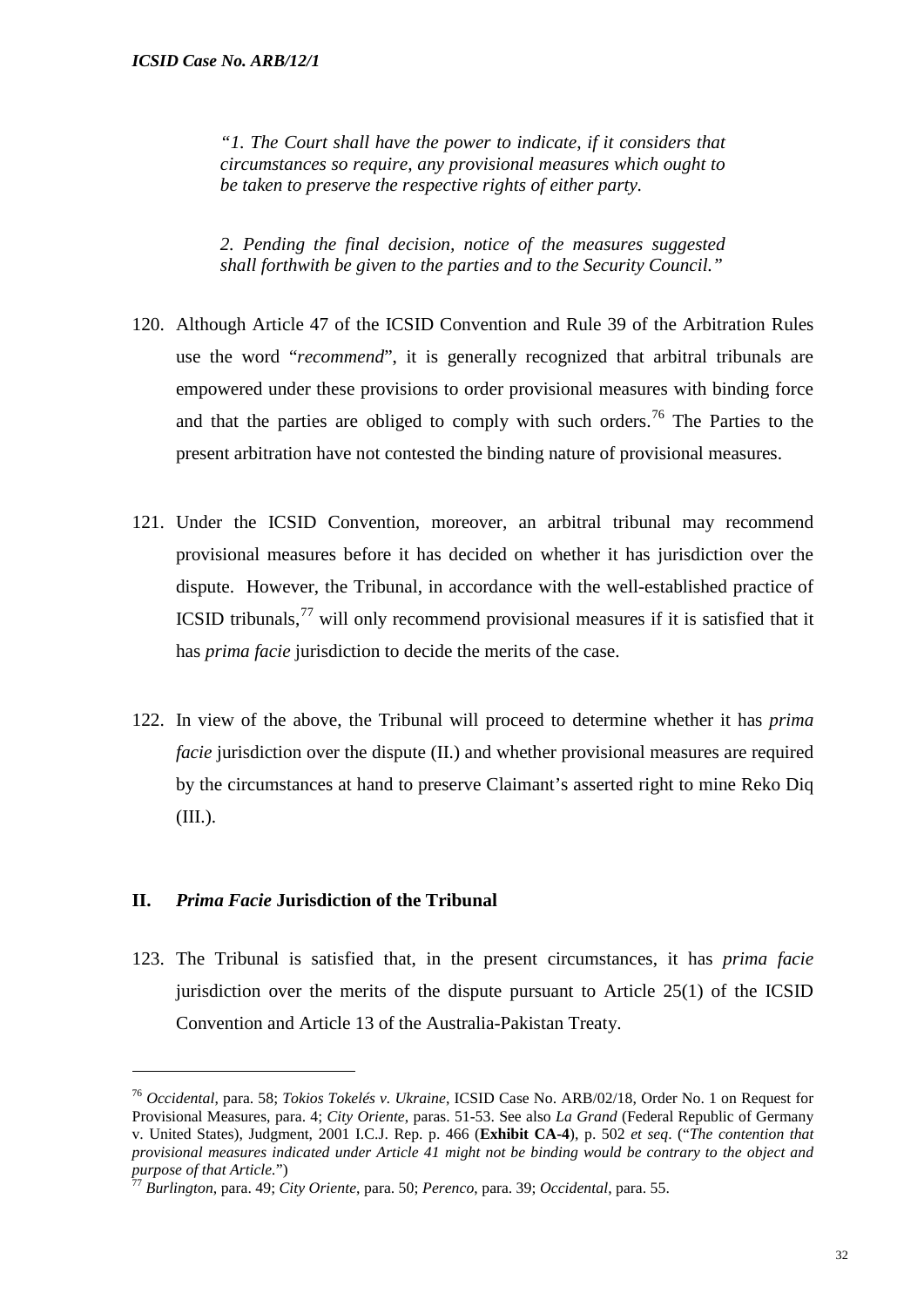124. Article 25(1) of the ICSID Convention reads as follows:

*"(1) The jurisdiction of the Centre shall extend to any legal dispute arising directly out of an investment, between a Contracting State (or any constituent subdivision or agency of a Contracting State designated to the Centre by that State) and a national of another Contracting State, which the parties to the dispute consent in writing to submit to the Centre. When the parties have given their consent, no party may withdraw its consent unilaterally."*

125. In Article 13 of the Australia-Pakistan Treaty, it is stated, in relevant part:

"*1. In the event of a dispute between a Party and an investor of the other Party relating to an investment, the parties to the dispute shall initially seek to resolve the dispute by consultations and negotiations.* 

*2. If the dispute in question cannot be resolved through consultations and negotiations, either party to the dispute may:* 

*(a) in accordance with the law of the Party which admitted the investment, initiate proceedings before that Party's competent judicial or administrative bodies;* 

*(b) if both Parties are at that time party to the 1965 Convention on the Settlement of Investment Disputes between States and Nationals of other States ("the Convention"), refer the dispute to the International Centre for Settlement of Investment Disputes ("the Centre") for conciliation or arbitration pursuant to Articles 28 or 36 of the Convention;*

*(...)*

*3. Where a dispute is referred to the Centre pursuant to paragraph 2(b) of this Article:* 

*(a) where that action is taken by an investor of one Party, the other Party shall consent in writing to the submission of the dispute to the Centre within thirty days of receiving such a request from the investor;* 

*(...)"*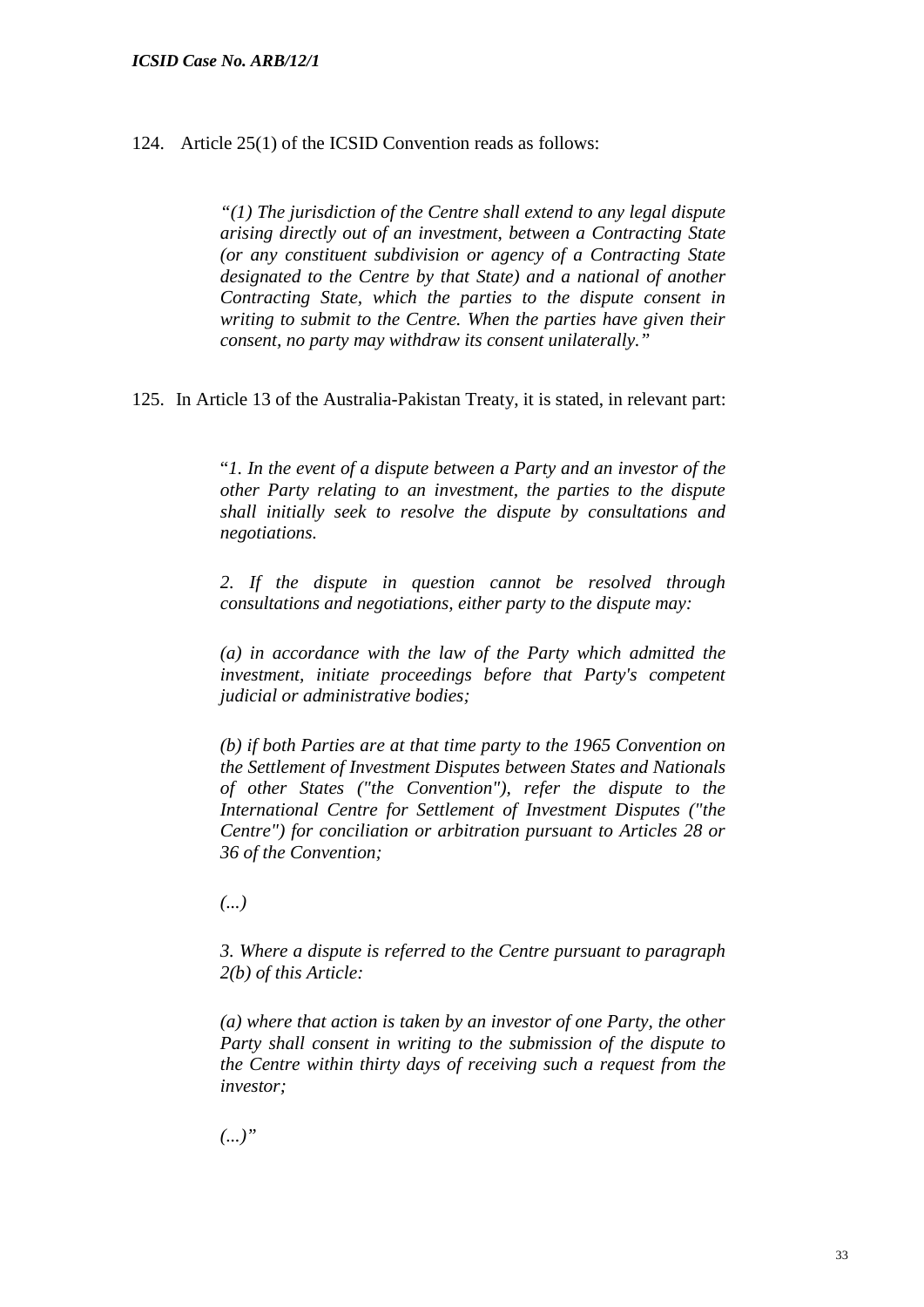- 126. Pursuant to Article 13(3)(a) of the Australia-Pakistan Treaty, Respondent agreed to "*consent in writing to the submission of the dispute to the Centre within thirty days*" after receiving the Request for Arbitration. On 28 November 2011, Claimant filed its Request for Arbitration and consented "*to submit to the Centre the dispute that is subject of this Request for Arbitration*."[78](#page-35-0)
- 127. Respondent contests the jurisdiction of the Tribunal for the reasons set out in paragraph 85. As to the second reason – the review of the terms of the Australia-Pakistan Treaty by the two signatory governments with respect to its application to companies owned and controlled by non-Australian companies – the Parties confirmed at the First Session that Australia had advised the Pakistani Government that it has no intention of denying Claimant the benefits of the Australia-Pakistan Treaty.<sup>[79](#page-35-1)</sup> The Tribunal understands that this issue has become moot.
- 128. Claimant contends that the Tribunal has *prima facie* jurisdiction to decide on the merits.
- 129. The Tribunal considers it to be preliminarily established that (i) the Parties tried, but failed, to resolve their dispute through negotiations pursuant to Article 13(1) of the Australia-Pakistan Treaty; (ii) Claimant is an Australian "*investor*" under Articles 1(1)(c) and (d) of the Australia-Pakistan Treaty; (iii) Claimant holds a protected "*investment*" within the meaning of Articles 1(1)(a) and 2(3) of the Australia-Pakistan Treaty, and the dispute relates to and arises directly out of this "*investment*" within the meaning of Article 25(1) of the ICSID Convention; and (iv) the Parties consented to the jurisdiction of ICSID in accordance with Article 25(1) of the ICSID Convention.
- 130. Further, the Tribunal is satisfied that its *prima facie* jurisdiction is not affected by the separate proceedings before the Supreme Court of Pakistan to decide on matters relating to the interpretation of the CHEJVA under Pakistani law and the application

<span id="page-35-1"></span><span id="page-35-0"></span><sup>&</sup>lt;sup>78</sup> Request for Arbitration, para. 16.<br><sup>79</sup> Transcript, p. 24.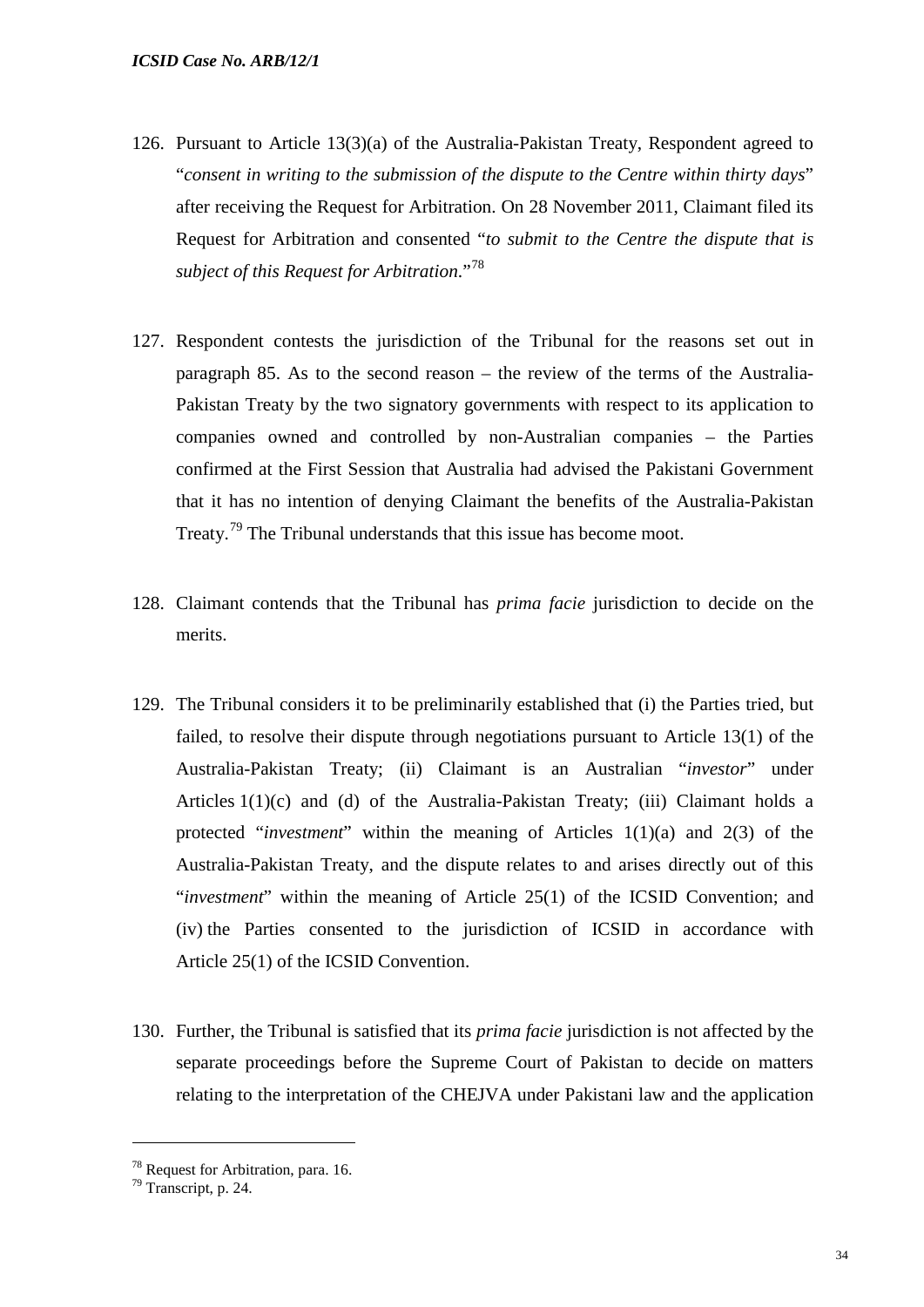of the relevant legislation. The reasons why such proceedings *prima facie* cannot affect the Tribunal's jurisdiction over the present dispute are twofold: Firstly, the subject matter of the proceedings before the Supreme Court of Pakistan is distinct from that of the present arbitration, which deals primarily with an allegation of a breach of Respondent's obligations under the Australia-Pakistan Treaty and general international law, and not with the interpretation of the CHEJVA under Pakistani law. Secondly, the parties to the proceedings before the Supreme Court of Pakistan differ from those in the present proceedings.

- 131. For the same reasons, the Tribunal finds *prima facie* that its jurisdiction is not affected by the ICC arbitration proceedings in which Claimant pursues its rights under the CHEJVA against Balochistan.
- 132. Furthermore, in the Tribunal's view, Respondent has not established that Claimant is pursuing its rights under the Australia-Pakistan Treaty in court proceedings in Pakistan. The Tribunal therefore does not have to express its view on whether Article 13 of the Australia-Pakistan Treaty contains a fork-in-the-road clause that would preclude submission of this dispute to an international tribunal.
- 133. Finally, the question of whether public interest overwhelmingly favors the Government of Balochistan's proceeding with the H4 project without further delay is a question that goes to the merits and does not affect the Tribunal's jurisdiction.

## **III. Interim Measures for Preserving Claimant's Asserted Right to Mine Reko Diq**

## **1. Right to be Preserved**

134. Claimant requests provisional measures for the protection of the asserted right to "*mine all ore in the Reko Diq Mining Area*"[80](#page-36-0) because it has satisfied the requirements for receiving a mining lease under both the CHEJVA, in particular

<span id="page-36-0"></span> $80$  Cf. Reply, para. 61.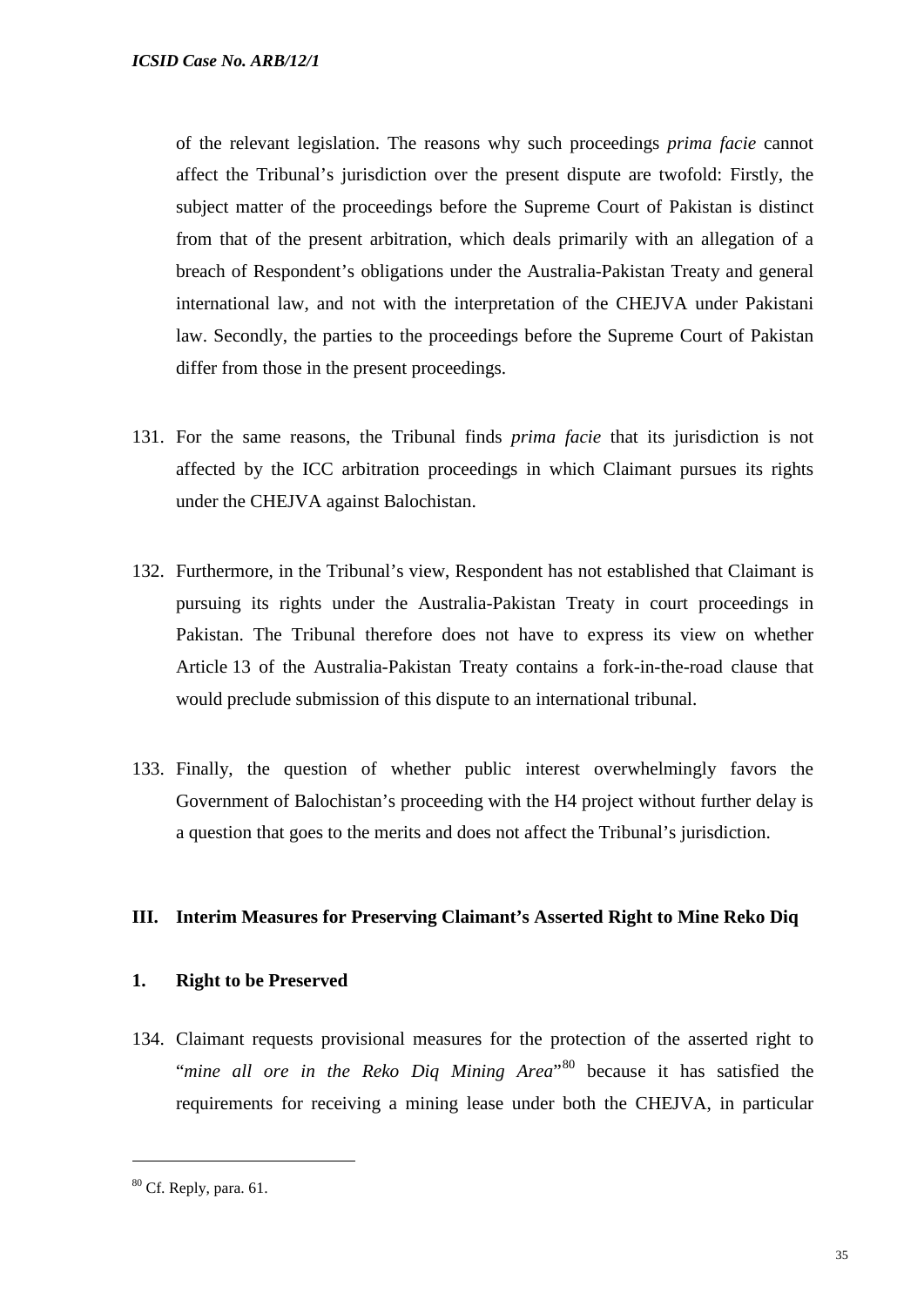Clause 11.8.2, and the BM Rules. Claimant also seeks protection of its asserted right to "*restitution in the form of specific performance*"<sup>[81](#page-37-0)</sup> as a remedy for Respondent's failure to grant TCC the mining lease. In addition hereto, Claimant pursues its request in order to prevent the aggravation of the dispute.

- 135. Respondent, on the other hand, denies that Claimant has the right to a mining lease or any right capable of enforcement by specific performance.
- 136. The Parties' submissions regarding the existence of the asserted right to be preserved raise complex questions of law and fact. In the Tribunal's view, they are unsuitable for decision before a full hearing on the merits of the case.
- 137. At this early stage in the proceedings, the Tribunal cannot assume that Claimant does not have the rights or remedies to which it asserts it is entitled, including any right capable of enforcement by specific performance. To make this assumption would be tantamount to deciding the merits of the case in Respondent's favor based only on the evidence and argumentation that has been presented thus far. Accordingly, for the purpose of deciding on the Request, the Tribunal will assume that Claimant will succeed on these points, and turn its focus to the question of whether the circumstances in the present case require that provisional measures be ordered for the preservation of the asserted rights.

## **2. Circumstances Requiring Provisional Measures**

138. As set out above, provisional measures may be ordered where the situation is urgent and the requested measures are necessary to preserve the asserted right from irreparable harm. Claimant bases the Request on two scenarios, which it set out during the Hearing. In the first scenario, Respondent limits its mining activities to deposit H4 (Tanjeel). In the second scenario, Respondent expands its activities to

<span id="page-37-0"></span> $81$  Reply, para. 93.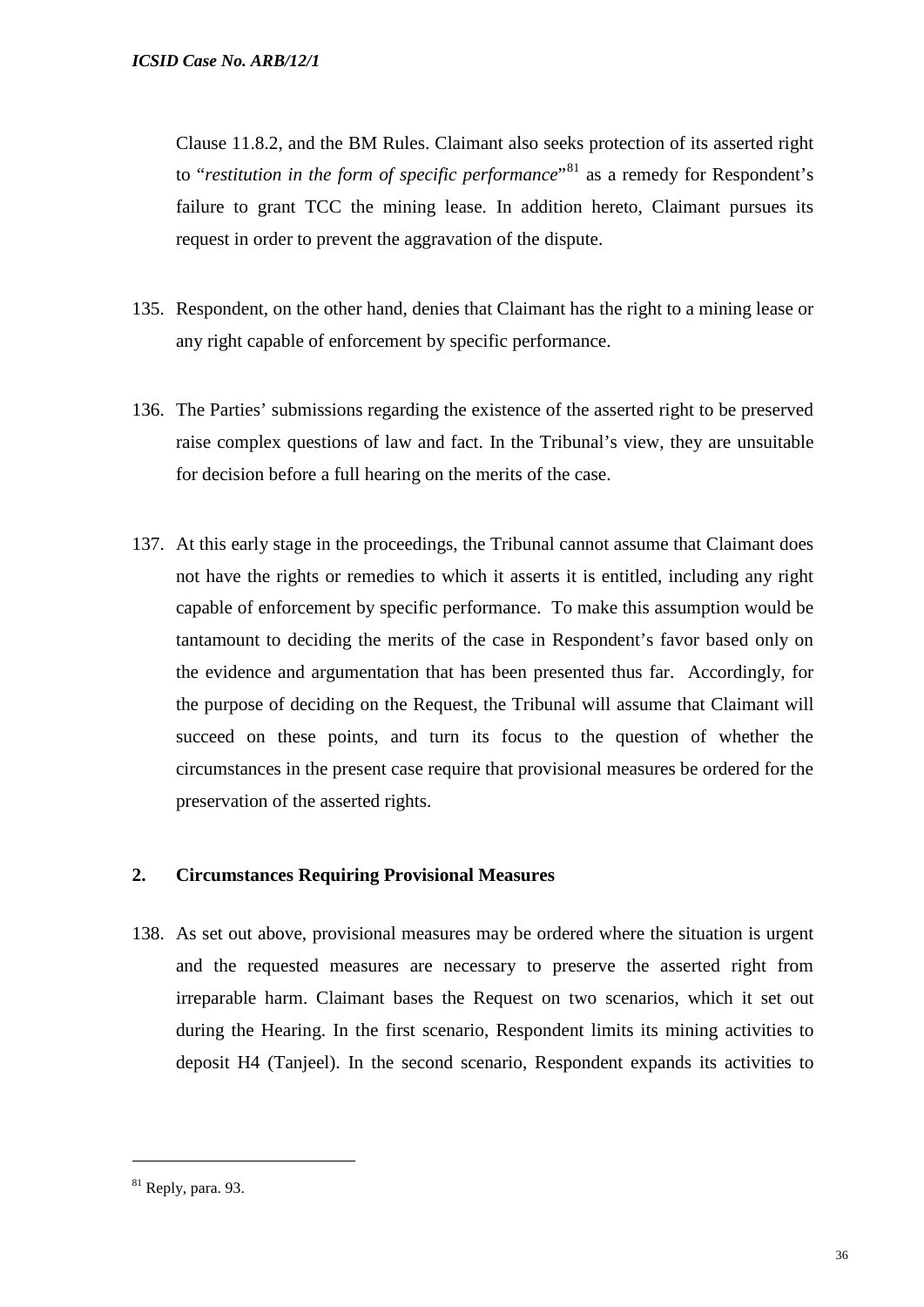deposit H15. $^{82}$  $^{82}$  $^{82}$  The Tribunal must therefore determine with regard to both scenarios whether the requirements of urgency and necessity are met.

#### **a) Urgency**

- 139. As regards the first scenario, the element of urgency is not disputed between the Parties. Indeed, Respondent itself stated during the Hearing that it intends to commence mining activities at deposit H4 within the next few months. At the Hearing, Respondent's Counsel stated that "[y]*es, there will be mining in the H4 deposit within the space of the coming year*."<sup>[83](#page-38-1)</sup> Assuming that Claimant is correct that Respondent's mining activities would cause it irreparable harm by limiting or even closing off completely Claimant's ability to mine at Tanjeel, there is no question that the situation is urgent.
- 140. In contrast, it remains unclear whether the situation is urgent with respect to the second scenario, i.e., deposits other than H4, in particular H14 and H15.
- 141. Claimant submits that Respondent will most likely expand its activities to  $H15$ <sup>[84](#page-38-2)</sup> In further support of this submission, Claimant adduced a Third Witness Statement by Mr. Timothy Livesey following the Hearing, in which Mr. Livesey attests that on 4 November 2012, a local employee of TCC encountered a convoy of vehicles traveling to the Reko Diq site led by an employee of Balochistan's Reko Diq Copper/Gold Project, Mr. Rehmat Ullah, and that some of the convoy's vehicles and drivers had been supplied by the nearby mining project operated by MCC. The Third Witness Statement contains three photographs which show off-road cars in a desert landscape. According to Mr. Livesey, the photographs on pages 2 and 3 of the Third Witness Statement show the convoy at the Tanjeel deposit and the photo on page 4 of the Third Witness Statement shows the convoy at deposit H15.

<span id="page-38-1"></span><span id="page-38-0"></span><sup>82</sup> Transcript, p. 190 and 192. <sup>83</sup> Transcript, p. 226. <sup>84</sup> Transcript, p. 192 *et seq*.

<span id="page-38-2"></span>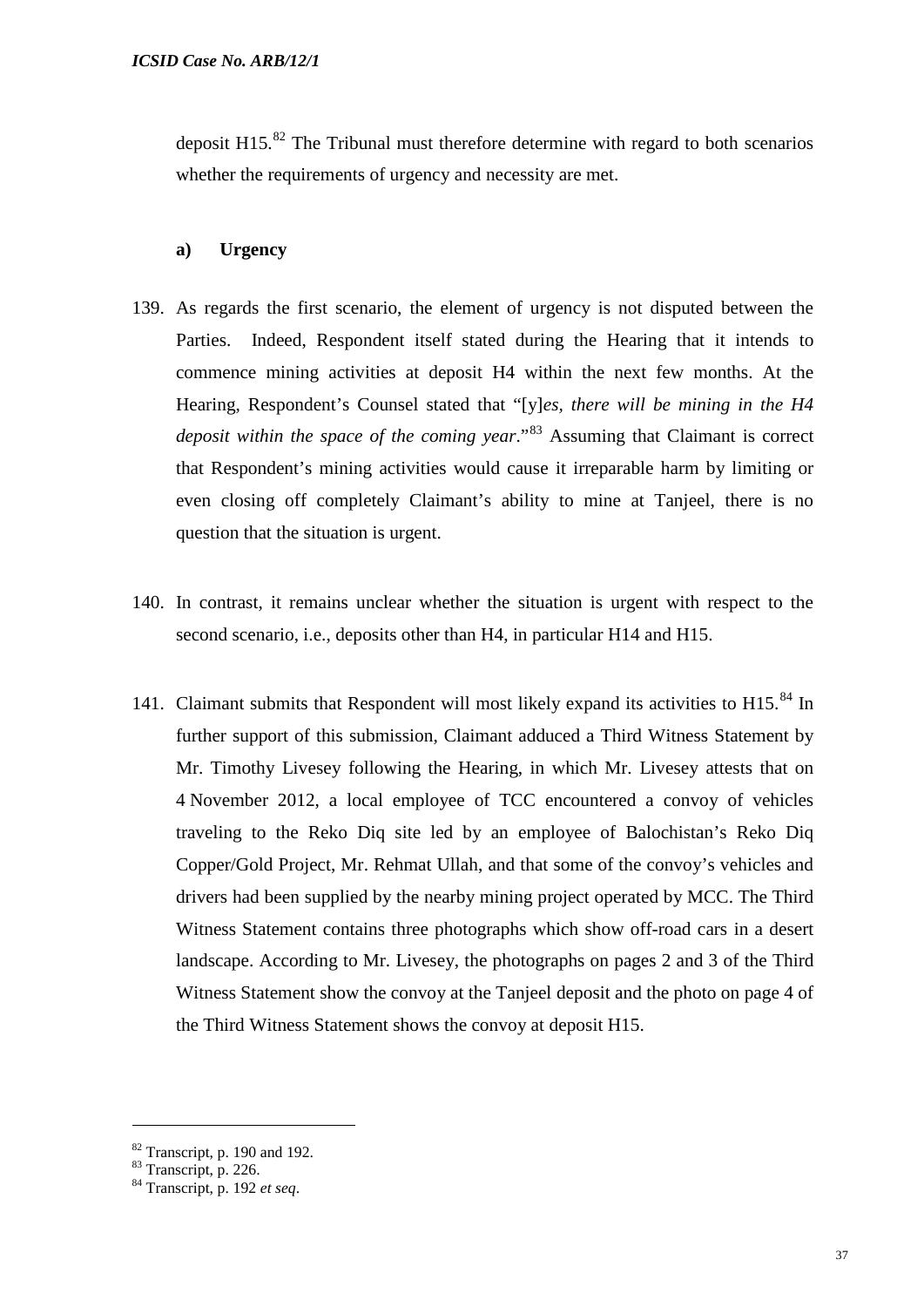- 142. In his oral testimony given at the Hearing, Dr. Samar Mubarakmand stated that Balochistan had no present intention to develop the deposits  $H14$  and  $H15$ <sup>[85](#page-39-0)</sup>. This statement was confirmed by Counsel for Respondent who submitted that "*the Government has no present intention to do other than implement the plan that it has proposed for H-4; it has no present intention to develop H-14 or H-15, or any other deposit covered by the application for the mining links; and it has no present intention to give any rights whatsoever to any third parties (…).*"[86](#page-39-1)
- 143. Upon questioning by the Tribunal as to whether Respondent would give an undertaking to the Tribunal as to any grant of rights to third parties, Counsel for Respondent declined to do so, stating that "*the Government does not feel it appropriate, as a sovereign government, to give undertakings over what it considers to be its sovereign property and its sovereign rights*", which included the right "*to develop H-14 and H-15 in due course if it chooses to do so.*"[87](#page-39-2)
- 144. Counsel for Respondent did, however, state that "*the Government has given (...) assurances such as have been set out in the pleading.*"[88](#page-39-3) Counsel for Respondent further stated that by "*Government*" he referred to both governments, i.e., of Respondent and Balochistan. Finally, Counsel for Respondent confirmed that "[i]*f there is a change of position, a change of mind, the governments will give immediate notice*", "*first of all to the people of both the Province and the nation; secondly, it*  will be to the Supreme Court; and, thirdly, it will be to this Tribunal."<sup>[89](#page-39-4)</sup> By letter of 19 November 2012, Counsel for Respondent confirmed that this assurance "*stands good, the Government has not changed its plans and that there is no urgent need for Provisional Measures.*" By letter dated 30 November 2012, Counsel for Respondent again affirmed the assurance given.

<span id="page-39-0"></span><sup>85</sup> Transcript, p. 128 *et seq*. <sup>86</sup> Transcript, p. 205 *et seq*. <sup>87</sup> Transcript, p. 206. <sup>88</sup> Transcript, p. 206.

<span id="page-39-1"></span>

<span id="page-39-2"></span>

<span id="page-39-3"></span>

<span id="page-39-4"></span><sup>89</sup> Transcript, p. 206 *et seq*.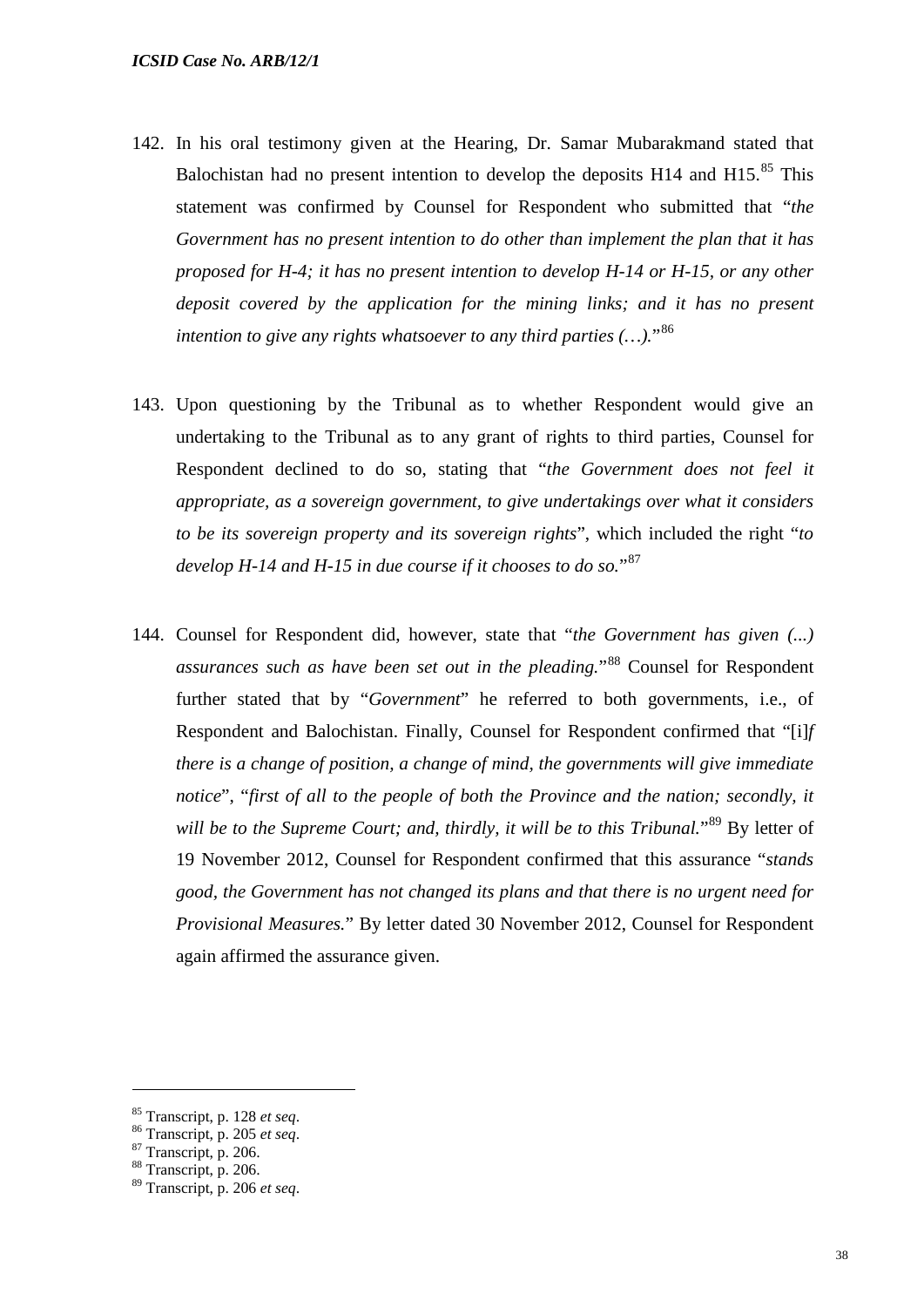145. The Tribunal notes the assurances given by Counsel for Respondent, which Respondent renewed in in its letter dated 19 November 2012, that Respondent will immediately inform the Tribunal and Claimant if there is any change to Respondent's present intention to limit its activities to H4. In view of the position taken by Respondent, the Tribunal, for the time being, will presume that Respondent does not intend to expand its mining activities beyond deposit H4. The assurances given by Respondent are reflected in the decision on the Request.

#### **b) Necessity**

- 146. This leaves the question of whether Respondent's planned mining activities in the H4 area will, during the period before the final award, cause harm to Claimant which is "*irreparable*", i.e., which cannot be repaired by an award of damages or subsequent work of repair.
- 147. The burden is on Claimant to show that this is likely to happen in the absence of provisional measures.
- 148. As regards the harm to its mining project in the first scenario, Claimant has offered written testimony of Mr. Livesey, who in his First Witness Statement states that there is "*substantial risk*" of "*irremediable harm*"[90](#page-40-0) to TCC's planned project if Balochistan or a third party were to begin construction or mining at the Reko Diq site because they might (i) render a portion of the viable mineral resource inaccessible due to improper placement of infrastructure or inadequate mining,  $91$  (ii) enter into supply and service agreements with unsuitable subcontractors, $92$  and (iii) carry out substandard construction work with a view toward short-term profits to the detriment of long-term potential.<sup>[93](#page-40-3)</sup> Moreover, Mr. Livesey states in his First Witness Statement that "*additional harmful possibilities that may result from inexpert operations are*

 $90$  First Witness Statement of Mr. Livesey, para. 95.

<span id="page-40-1"></span><span id="page-40-0"></span><sup>&</sup>lt;sup>91</sup> First Witness Statement of Mr. Livesey, para. 96.

<span id="page-40-2"></span><sup>&</sup>lt;sup>92</sup> First Witness Statement of Mr. Livesey, para. 98.

<span id="page-40-3"></span><sup>&</sup>lt;sup>93</sup> First Witness Statement of Mr. Livesey, para. 99.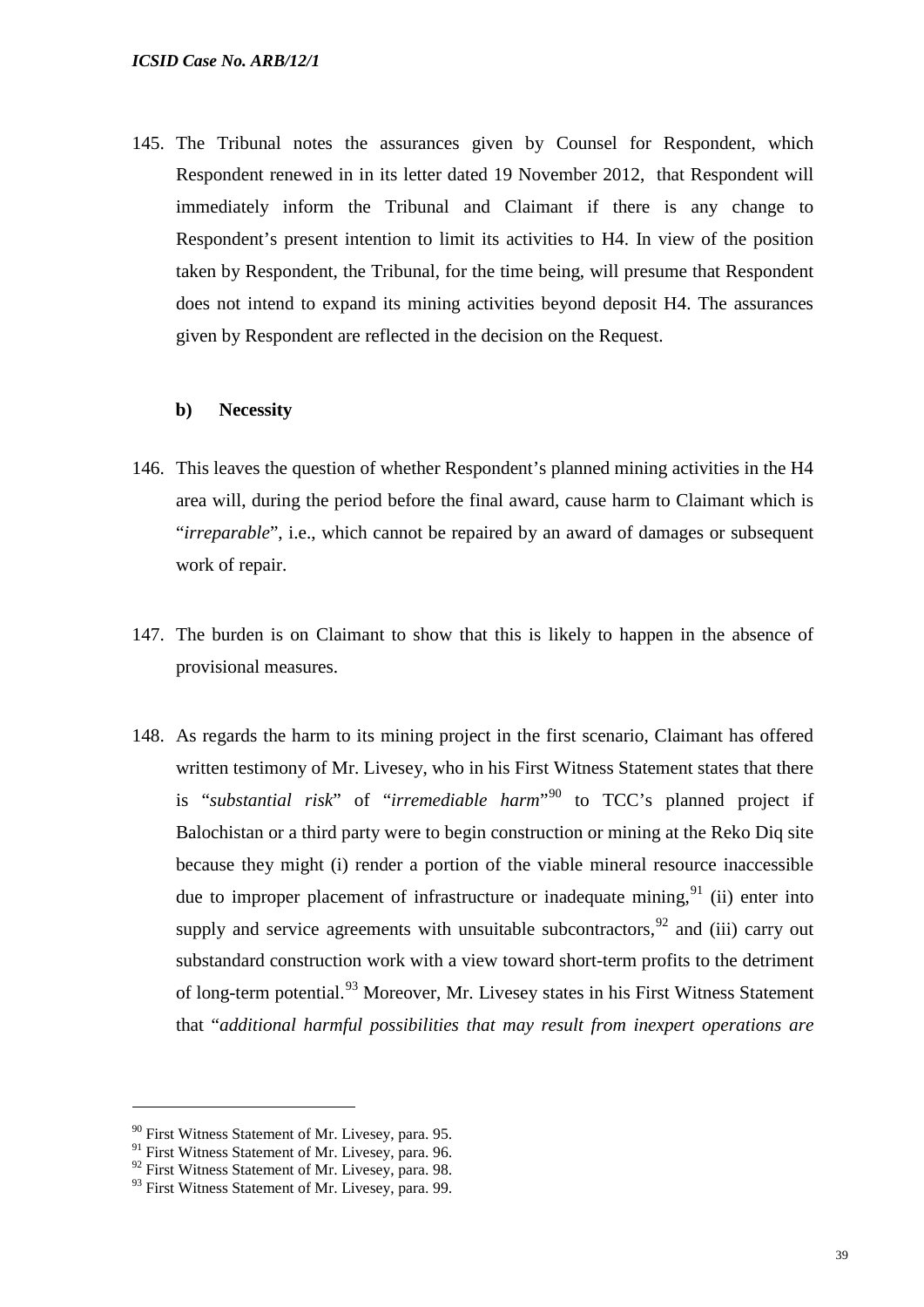*environmental damage, poor labor conditions, or diminished welfare in the local community.*"[94](#page-41-0)

- 149. In his Second Witness Statement, Mr. Livesey states that "*Tanjeel forms an integral part of TCC's planned mining project and cannot simply be excised from the project without significantly impacting the economics of TCC's mining venture at Reko Diq,*"[95](#page-41-1) which would permanently impair "*the 'optionality', or flexibility of TCC's mining project.*"[96](#page-41-2)
- 150. The above statements are all based on possible mistakes which Balochistan might make when mining at deposit H4. There is no evidence that Balochistan or Respondent intends to do any of these things. Nor is there evidence that Respondent's planned mining activities in deposit H4 will have the significant impact on the economics of TCC's mining venture that Claimant alleges. The Tribunal also notes that Claimant did not propose to expand its activities to deposit H4 for six years after it started mining at deposits H14 and H15. Indeed, at the Hearing, Counsel for Claimant stated that "*Tanjeel would get going six years later as*  part of the project."<sup>[97](#page-41-3)</sup>
- 151. In conclusion, the Tribunal finds that, at present, there is insufficient evidence on record to show that provisional measures are necessary to avoid irreparable harm. However, the Tribunal notes that the H4 Work Plan is fairly general and does not provide any details about the work specifically envisaged by Respondent with respect to deposit H4. The Tribunal therefore requests Respondent to inform the Tribunal and Claimant, on a regular basis, about its specific plans and activities with respect to deposit H4.

<span id="page-41-0"></span> $94$  First Witness Statement of Mr. Livesey, para. 101. See also Second Witness Statement of Mr. Livesey, paras. 21-23.<br><sup>95</sup> Second Witness Statement of Mr. Livesey, para. 19.

<span id="page-41-1"></span>

<span id="page-41-3"></span><span id="page-41-2"></span><sup>&</sup>lt;sup>96</sup> Second Witness Statement of Mr. Livesey, para. 20.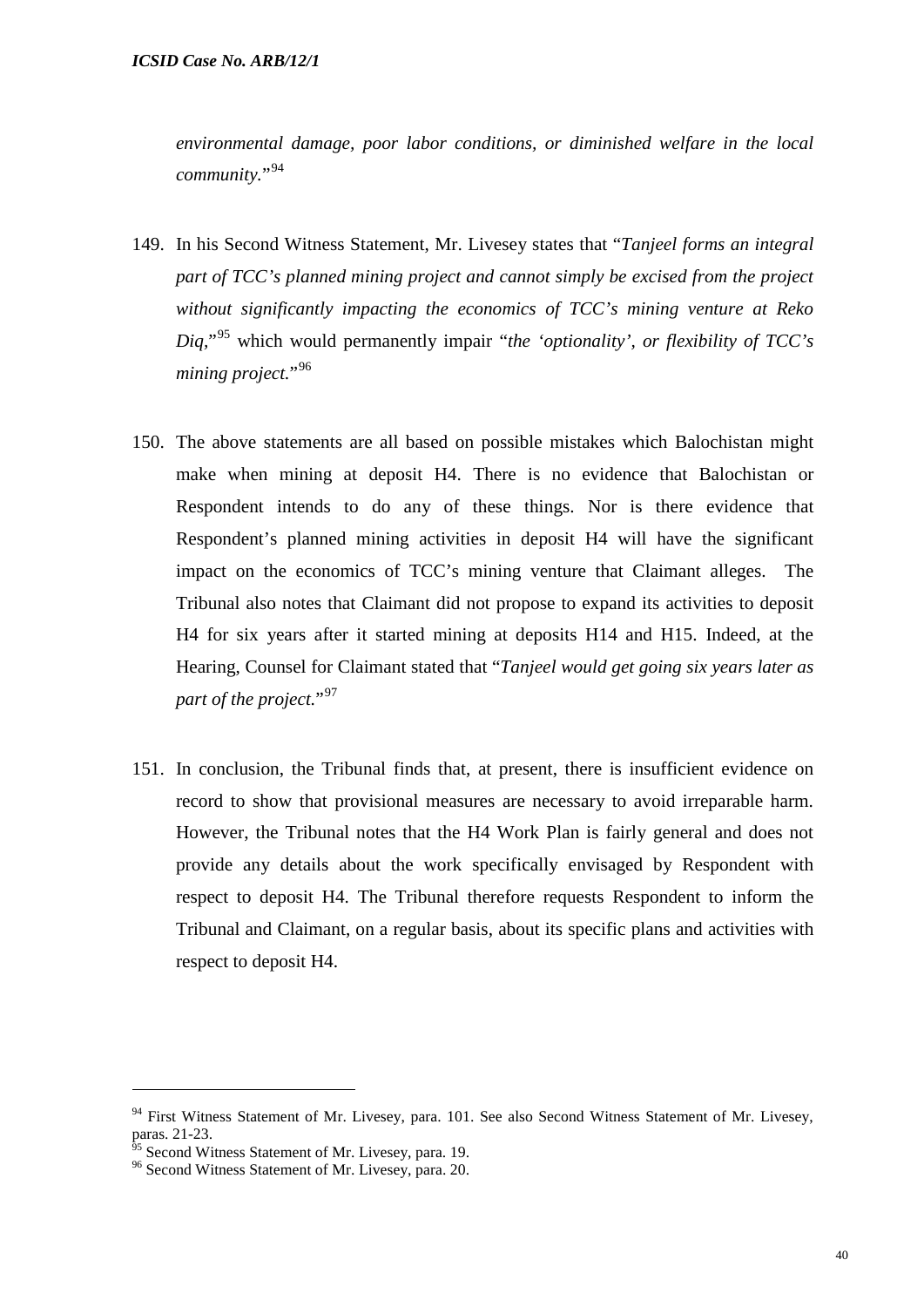- 152. In the remaining parts (c) to (f) of the Request, Claimant further requests the Tribunal to order Respondent or Balochistan to refrain from breaching the confidentiality provisions of TCC's Feasibility Study, infringing TCC's exclusive surface rights under the Surface Rights Lease, and unsettling the *status quo*, aggravating the dispute or rendering ineffective any ultimate relief granted by the Tribunal. Finally, Claimant requests the Tribunal to order that Respondent or Balochistan issue any authorizations necessary for TCC's expatriate staff to work in Pakistan and travel to and access the Reko Diq site.
- 153. In its pleadings, Claimant has based these requests on the same arguments of urgency and necessity without however developing them further during the Hearing. The Tribunal is of the view that in regard to these requests Claimant failed to meet its burden of showing urgency and necessity. This leads the Tribunal to dismiss these parts of the Request.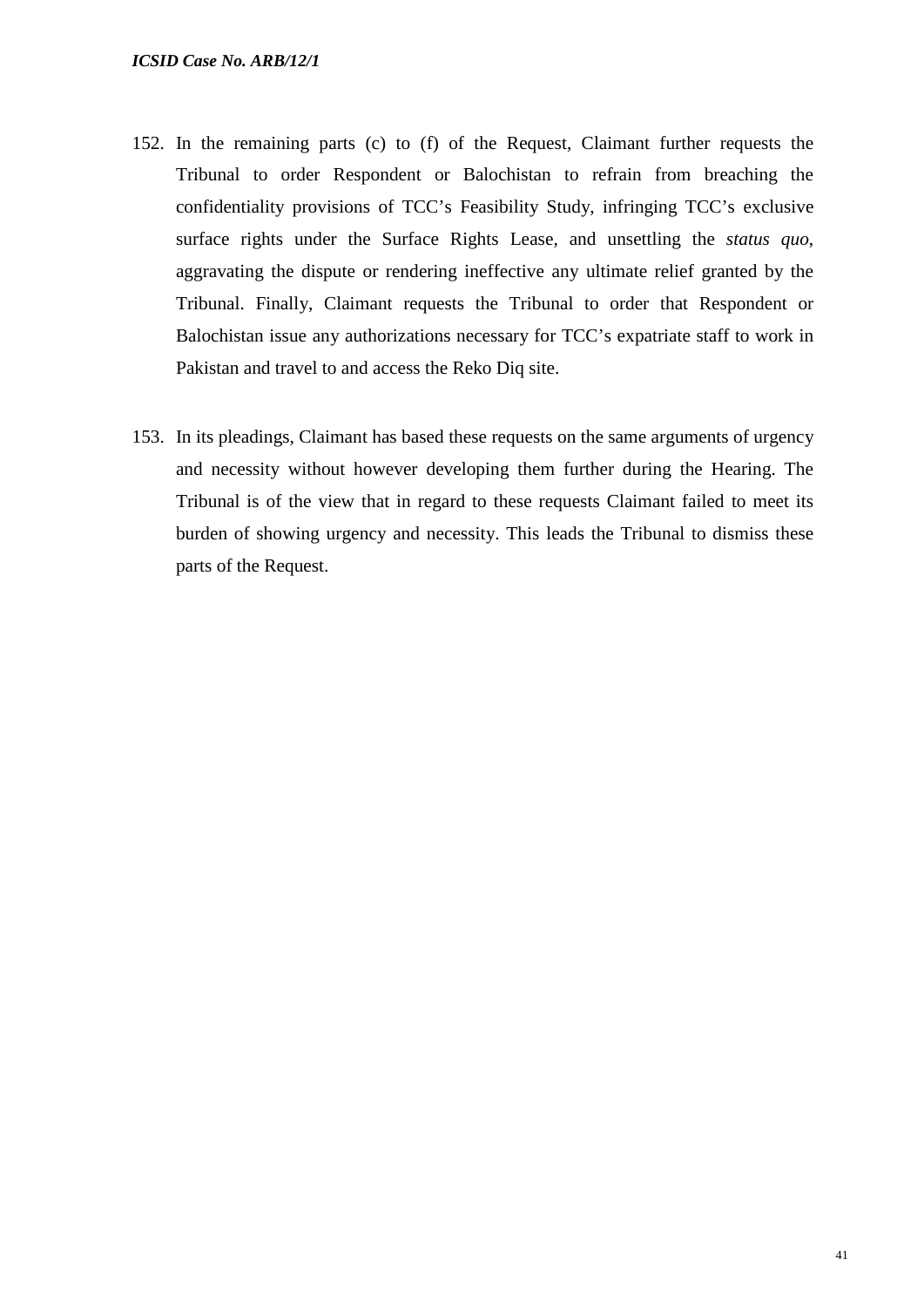## **IV. Decision**

154. The Tribunal therefore decides as follows:

- **1. Respondent shall immediately inform the Tribunal and Claimant of any change of its present intention (i) to implement the H4 Work Plan, (ii) not to expand its mining activities to H14 and/or H15 or to any other deposit within License EL-5 and (iii) not to give any rights in this regard to any third party.**
- **2. Respondent shall further inform the Tribunal and Claimant, on a regular basis, about its specific plans and activities with respect to deposit H4.**
- **3. The Tribunal remains seized of the matter and shall consider future applications by Claimant if the situation materially changes, in particular in case Respondent (i) materially deviates from the H4 Work Plan, (ii) expands its mining activities to deposits H14 and/or H15 or to any other deposit within License EL-5 or (iii) gives any rights in this regard to any third party.**
- **4. Otherwise, the Request is dismissed.**
- **5. The Tribunal will decide on the costs related to the Request at a later stage of the arbitral proceedings.**